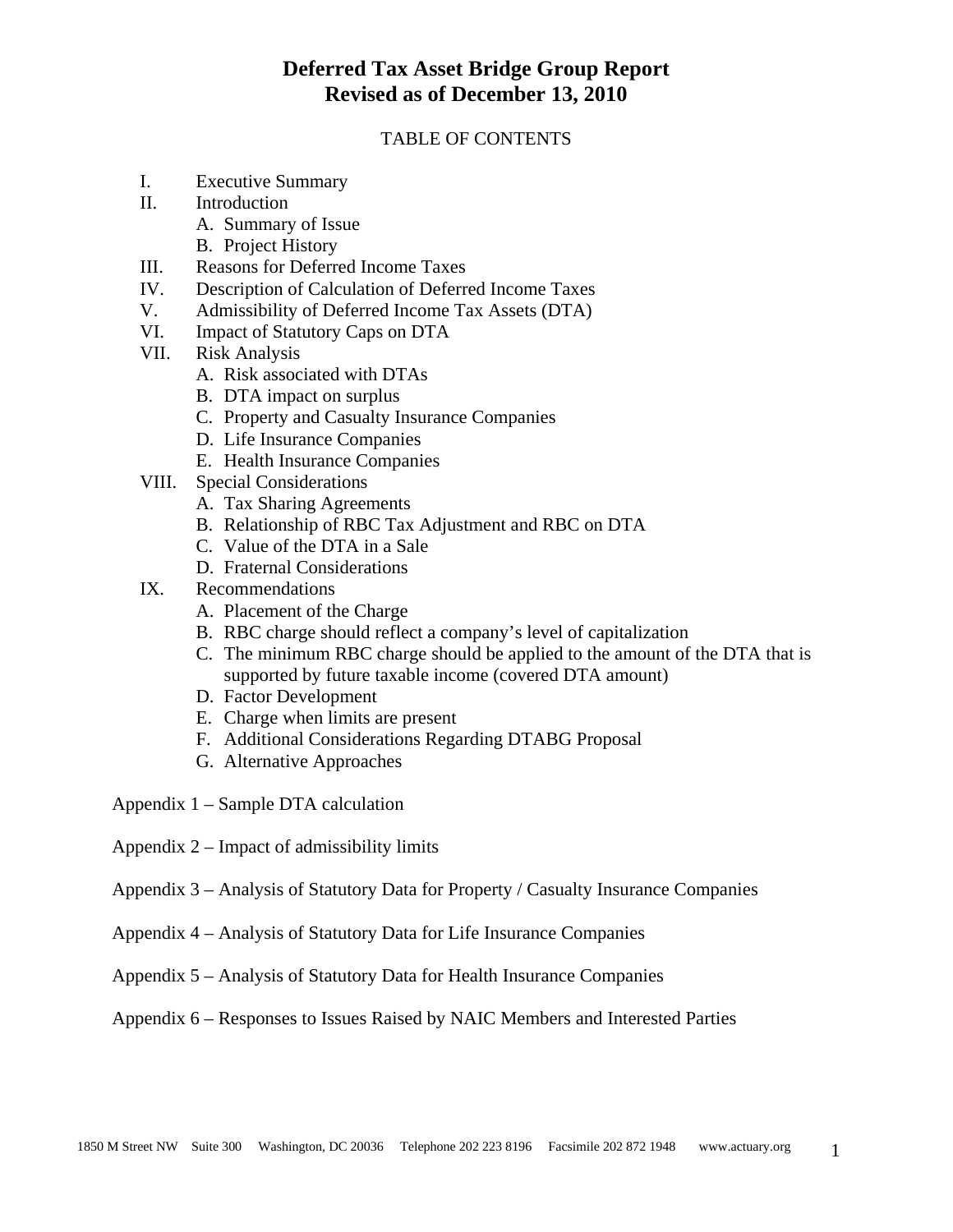### **I. Executive Summary**

At the request of the Capital Adequacy Task Force of the National Association of Insurance Commissioners, the American Academy of Actuaries (Academy) undertook a project to consider the appropriate treatment of the Deferred Tax Asset (DTA) in the Risk-Based Capital (RBC) formulas for Life, Property / Casualty (P&C), and Health and formed the Deferred Tax Asset Bridge Group (DTABG) to complete this work. In accordance with the NAIC's request, the DTABG also considered the situation both with and without regard to admissibility as an asset under statutory accounting.

The DTABG has completed its analysis and has concluded:

- The primary risk to realizing the DTA is inability to earn the needed taxable income to realize the DTA;
- This risk is a function of company viability (financial strength);
- the risk associated with that portion of the DTA supported by previous taxes paid is de minimus;
- Current statutory accounting rules recognize this risk by adjusting or capping the amount of DTA admitted as an asset:
	- o Valuation Allowance reduces gross DTA to the amount "more likely than not" to be realized
	- o Realizability Limitation limits admitted DTA to the expected amount to be realized within one year (temporarily increased to within three years through 12/31/2010 for companies with sufficient capital)
	- o Surplus Limitation limits admitted DTA in excess of that recoverable from past taxes to 10% of surplus (with some adjustments) (temporarily increased to 15% through 12/31/2010 for companies with sufficient capital)
	- o Deferred Tax Liabilities (DTLs) to the extent not admitted through the above rules, DTAs can be admitted to the extent they can offset DTLs
- These realizability and surplus limitations operate as implicit 'RBC charges' and increase volatility in statutory surplus relative to what would be observed if caps were not applied.

Given these conclusions, the DTABG recommends the NAIC consider the following approach to the RBC charge for the DTA:

- The RBC charge should reflect the company's level of capitalization, as measured by the RBC ratio calculated without the Admitted DTA in Adjusted Capital (with certain other adjustments) (Ex DTA RBC);
- The RBC charge should be placed in a portion of the RBC formula that is outside the covariance adjustment (C-0 for life, R-0 for P&C, and H-0 for health). It is important to note that by placing the RBC charge outside of the covariance adjustment it has a greater impact on the RBC result than if it were subject to the covariance adjustment;
- The amount of the RBC charge should eliminate the benefit of DTAs in excess of those recoverable from past taxes in calculating an RBC ratio for companies with an Ex-DTA RBC ratio less than 200% of ACL and should be floored at 0% or 1%, depending on the admissibility limits placed on the DTA, of the amount of DTA not supported by past taxes paid for companies with an Ex DTA RBC Ratio over 500%: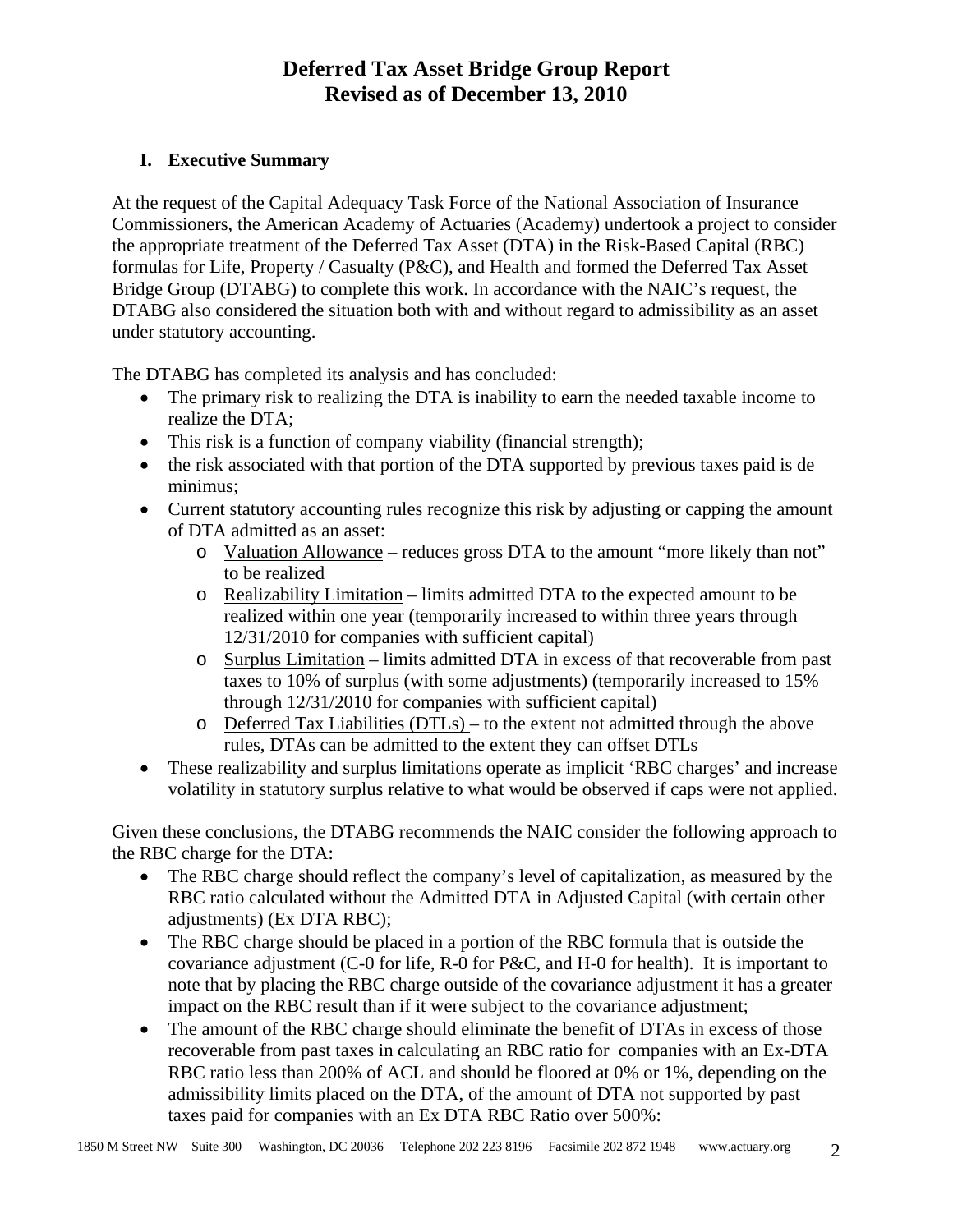- o If the full DTA less any valuation allowance (adjusted gross DTA) is admitted, the floor should be 1%.
- o If current (or similar) capping procedures are maintained, the floor should be 0% given the resulting implicit 'RBC charge' of the capping procedures.

The DTABG recognizes that its recommendations may spur debate within the NAIC and among various interested parties. More specifically, two principal concerns have been identified:

- 1. The primary purpose of the RBC model has been to identify weakly capitalized and atrisk companies and not to measure relative company strength among the companies. This proposal could be viewed as potentially expanding the role of the model beyond the original stated intent.
- 2. Increasing the charge as a company's capitalization deteriorates will accelerate declines in a company's RBC ratio.

These are reasonable issues to raise and have been discussed by the DTABG. The DTABG concluded, after considering these issues, that the approach proposed in this document is reasonable given the unique nature of the DTA.

This document presents an overview of the issues, steps taken in reviewing the issues, recommendations and the rationale behind the recommendations.

### **II. Introduction**

 $\overline{a}$ 

### *A. Summary of Issue*

On December 7, 2009, at the NAIC Executive / Plenary meeting in San Francisco, the NAIC adopted a temporary accounting change which affects how insurance companies recognize deferred tax assets.

Accompanying the adoption of the temporary provision, a 5% post-tax post-covariance RBC charge was applied to the incremental DTA amount for Life companies. For P&C companies, the existing 5% pre-covariance DTA risk charge, applicable to the entire admitted DTA amount, was retained. Post-covariance, this becomes less than [1](#page-2-0)%.<sup>1</sup> For Health Insurance companies, currently there is no RBC charge associated with the DTA.

For a more thorough analysis of the risks associated with DTAs, the NAIC's Capital Adequacy Task Force (CADTF) made the following request of the Academy:

The American Academy of Actuaries (Academy) will review the risks associated with deferred tax assets (DTA) in all three RBC formulas, evaluate the need for a risk charge for the Life and Health DTA and review the basis for the existing P&C DTA charge. The Academy will also determine the appropriate placement of the charge in each RBC

<sup>&</sup>lt;sup>1</sup> The December 17, 2009 Meeting Summary Report of the Capital Adequacy Task Force references an analysis which concluded that the P&C RBC charge of 5% within covariance is equivalent to a 0.6% effective charge outside of covariance for the P&C industry at year-end 2008.

<span id="page-2-0"></span><sup>1850</sup> M Street NW Suite 300 Washington, DC 20036 Telephone 202 223 8196 Facsimile 202 872 1948 www.actuary.org 3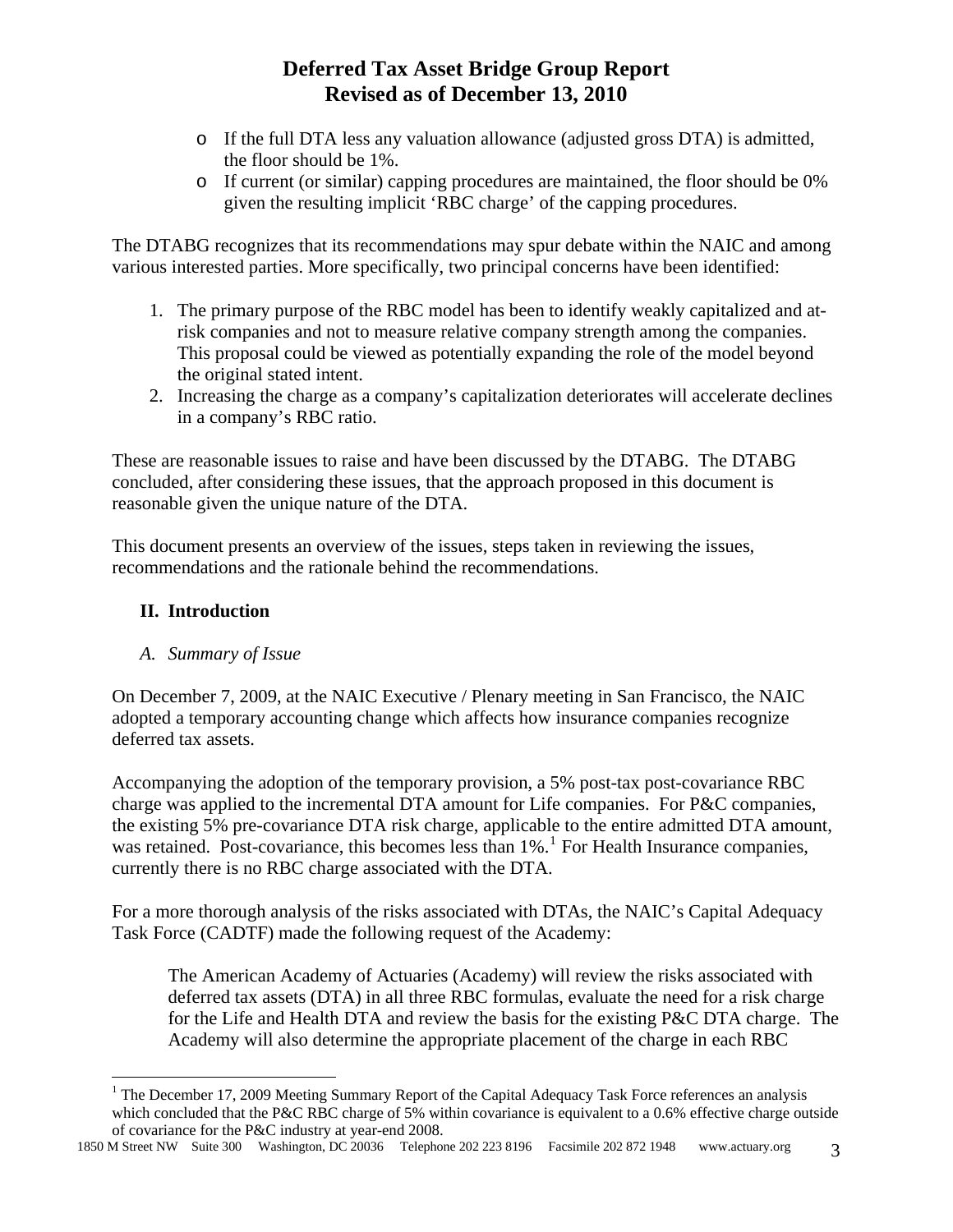formula. The review should encompass the continuum of risks associated with the DTA as defined by Statutory Accounting Principles, before and after any statutory adjustments to the admitted value of the DTA. Included in this continuum of risks is consideration of the impact of tax allocation agreements on the DTA amounts held at insurance entities.

A preliminary report of the review is due June 1 and the target completion date is September 15, 2010. The results of the Academy review will be considered for implementation in the RBC formulas for year end 2011 or later; the review will not address the temporary change to statutory DTA for 2009 and 2010 contained in SSAP 10R.

### *B. Project History*

DTAs and DTLs were added to the statutory balance sheet as a part of the codification of statutory accounting that was implemented on January 1, 2001. Prior to that time deferred tax amounts did not exist in statutory accounting (although they did exist in Generally Accepted Accounting Principles (GAAP) accounting). As described later, inclusion of deferred income taxes is necessary to properly reflect the after-tax impact of economic events for which the tax accounting and statutory accounting differ.

When DTAs were added as part of statutory accounting, the amount that could be admitted in the statutory statement was limited. The limits put in place at that time were a function of a combination of past taxes paid, when differences between statutory accounting and tax accounting reversed, the company's surplus, and the company's deferred tax liabilities. More specifically, codification allowed for gross DTAs to be admitted in an amount equal to the sum of:

- 1. Federal income taxes paid in prior years that can be recovered through loss carry backs for existing temporary differences that reverse by the end of the subsequent calendar year;
- 2. The lesser of:
	- i. The amount of gross DTAs, after the application of paragraph 1, expected to be realized within **one year** of the balance sheet date; or
	- ii. **Ten percent** of statutory capital and surplus in the most recently filed statement, adjusted to eliminate the DTA, EDP equipment and operating systems software and any net positive goodwill; and
- 3. The amount of gross DTAs, after application of paragraphs 1 and 2 that can be offset against existing gross DTLs.

When DTAs were first included as statutorily admitted assets, their presence was reflected in the RBC amount for P&C companies but not for life and health companies. In the P&C formula, a charge of 5% was attached to the DTA in the R3 (credit risk) part of the formula. This charge is reduced through the working of the covariance adjustment to less than 1% for the P&C industry in the aggregate. There was no comparable charge in the life and health RBC formula for the DTA. At the time DTAs were implemented, it was the opinion of various life RBC groups that an RBC charge was not necessary given the conservatism provided by the DTA limits.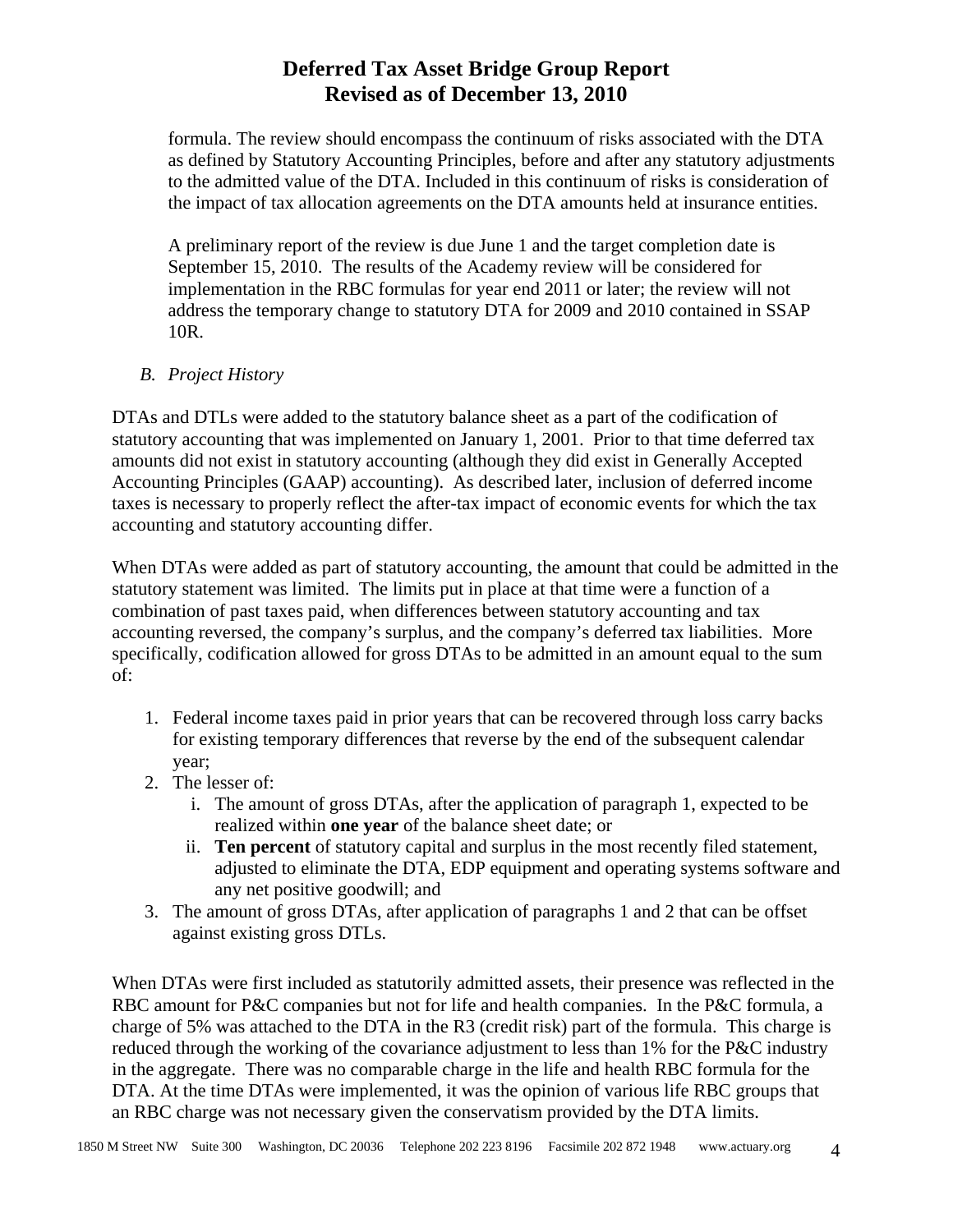It is our understanding that discussions on expanding the admissibility of DTAs in statutory accounting began in November 2008. At that time, the NAIC declined to adopt expanded admissibility of the DTA on an accelerated basis, wanting to spend more time, during 2009, thoroughly analyzing the issues and their impacts on statutory financials. However, some states allowed such greater recognition of the DTA through a permitted practice in 2008, creating diverging practices in the industry.

On December 7, 2009 a temporary accounting change, a revision of Statement of Statutory Accounting Principles (SSAP) Number 10, was adopted by the NAIC. SSAP 10R permits eligible companies<sup>[2](#page-4-0)</sup> to elect to replace the '1 year and 10%' rule with a '3 years and 15%' rule, with an effective date of 12/31/2009 and a sunset after 12/31/2010. The temporary nature of the accounting change reflected the NAIC's desire to further study DTA accounting. In addition, the new SSAP makes explicit a "more likely than not" test in determining "adjusted" gross DTA. Since the adoption of the new limits, companies can admit adjusted gross DTAs in an amount equal to the sum of:

- 1. Federal income taxes paid in prior years that can be recovered through loss carry backs for existing temporary differences that reverse by the end of the corresponding IRS carry back period (life companies, 3 years; all others, 2 years);
- 2. The lesser of:
	- a. The amount of adjusted gross DTAs, after the application of paragraph 1, expected to be realized within **three years** of the balance sheet date; or
	- b. **Fifteen percent** of statutory capital and surplus in the most recently filed statement, adjusted to eliminate the DTA, EDP equipment and operating systems software and any net positive goodwill; and
- 3. The amount of adjusted gross DTAs, after application of paragraphs 1 and 2, which can be offset against existing gross DTLs.

As part of the temporary change, regulators included the establishment of a DTA risk charge for life companies to be incorporated in the life RBC formula so that the underlying risks of the nonrecoverability of the DTA would be taken into consideration in the RBC formula development. The CADTF recommended that a charge of 1% of the additional DTA amount be established within C-0. The 1% charge was conservative but in line with the effective P&C charge. The life formula's placement in C-0 meant that it would not be affected by the covariance adjustment.

During a CADTF call to consider adoption of the initial proposal for the life formula, after considering various alternative charge levels, CADTF approved a 5% charge against the excess of the new DTA amount over the old DTA amount, placed in C-0.

As the work of the DTABG progressed, it was concluded that a reasonable and practical approach to establishing charges need not vary by product type (life, casualty and health insurance), as many of the considerations are the same for all product types and the accounting is similar. This led to a single recommended approach. This approach has been thoroughly

<span id="page-4-0"></span> $\overline{a}$  $2^2$  At the time these changes were made the NAIC also established "guardrails" that provide that if a company's RBC ratio without the additional admitted DTA is less than 250% of Authorized Control Level (ACL) for life companies and 300% for P&C companies, the company can't admit the additional amount.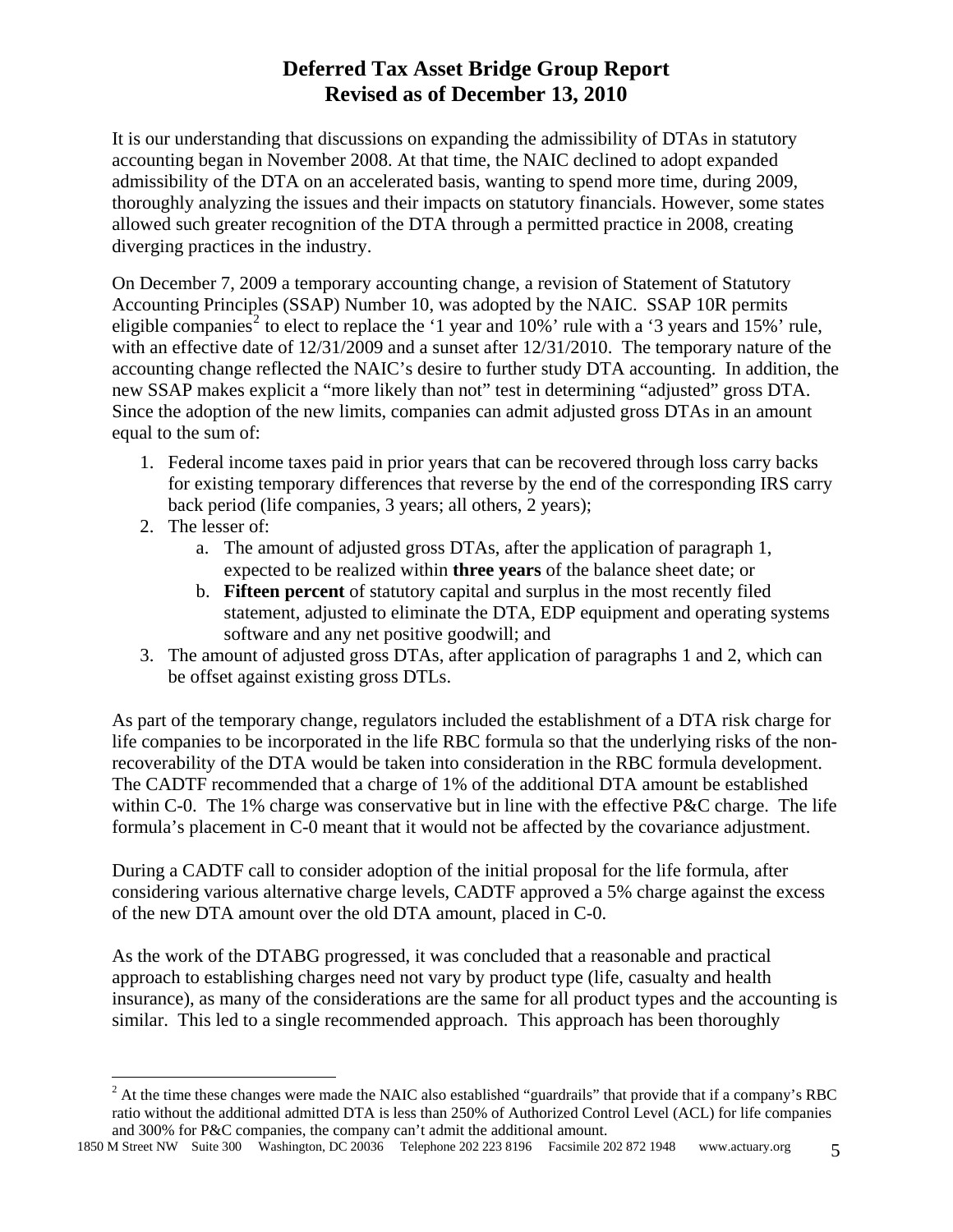reviewed by the following Academy groups: the Life Capital Adequacy Subcommittee, the P&C RBC Committee, the Health Solvency Task Force, and the DTABG.<sup>[3](#page-5-0)</sup>

#### **III.Reasons for Deferred Income Taxes**

DTAs and DTLs arise because tax accounting and statutory accounting rules differ in their recognition and measurement standards. Reflecting deferred taxes on the balance sheet is a means of accounting for future taxable income/expense whose incidence is expected to differ from future statutory income/expense and is a means of assuring appropriate comparisons between companies.

The recognition of DTAs and DTLs results in a matching of the tax amounts with the statutory income (loss) that gave rise to them. If DTAs or DTLs were not recognized then a company's statutory balance sheet would not appropriately reflect all assets and/or liabilities as a result of the statutory income (loss) generated.

This can be shown by a hypothetical example. Consider a 1-year policy, issued in the middle of calendar year 1. While many other factors, such as premiums and expenses, would affect the income statement, this example will focus on the impact of reserves and taxes.

| <b>Balance Sheet Liabilities for December 31</b> |          |        |
|--------------------------------------------------|----------|--------|
|                                                  | Year 1   | Year 2 |
| <b>Statutory reserve</b>                         | \$100.00 |        |
| Tax reserve                                      | 90.00    |        |

This balance sheet example causes a reserve build up and runoff resulting in \$100 of statutory loss in year 1 and \$100 income in year 2. However, the comparable amounts in the tax return are only \$90. The \$10 difference is referred to as a "temporary difference."

At a 35% marginal tax rate, the \$10 temporary difference would result in a \$3.50 DTA established at the end of year 1. Establishing a DTA will result in the following income with respect to the reserve:

|                                                | Year 1     | Year 2   |
|------------------------------------------------|------------|----------|
| (1) Statutory Income/(deduction)               | \$(100.00) | \$100.00 |
| (2) Taxable Income/(deduction)                 | (90.00)    | 90.00    |
| $(3)$ Tax (at 35% of 90.00)                    | (31.50)    | 31.50    |
| (4) DTA increase/(decrease)                    | 3.50       | (3.50)   |
| (5) Total Tax Expense $[(3)-(4)]$              | (35.00)    | 35.00    |
| (6) Effective Tax Rate $[(5)/(1)]$ on reserves | 35%        | 35%      |

As shown, this adjustment to tax expense is needed to make the effective tax rate equal to the marginal tax rate. If this adjustment is not made, then there is a distortion with respect to the statutory income statement as well as to economic tax expense. Thus, comparisons of balance sheets between companies would not be valid.

1

<span id="page-5-0"></span><sup>1850</sup> M Street NW Suite 300 Washington, DC 20036 Telephone 202 223 8196 Facsimile 202 872 1948 www.actuary.org 6 <sup>3</sup> The DTABG acknowledges tax accounting guidance provided by Marty Chotiner, Vice President, Prudential.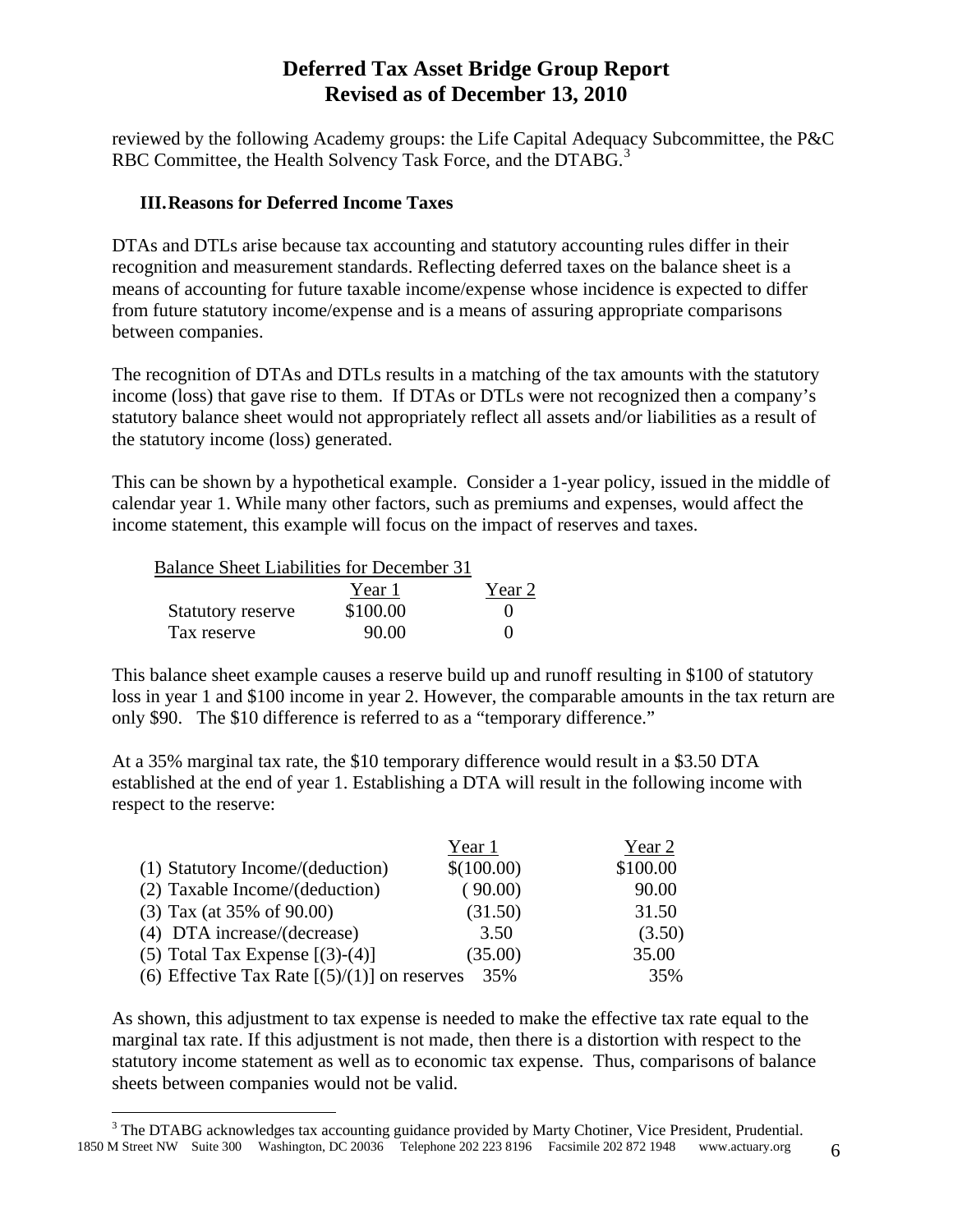DTAs and DTLs can arise from many different sources. The DTABG reviewed a sampling of Note 9C disclosures for P&C companies; it indicates that the major sources of DTAs tend to fall into a few principal categories.<sup>[4](#page-6-0)</sup> We were not able to do such a review of the Life Annual Statements. However, SMART Business Advisory, LLC performed a survey on year end 2008 statutory deferred taxes, receiving close to 50 responses, and they shared the principal categories with us. Based on these two analyses, it appears that the principal categories of DTAs are:

- Reserves and associated premium-related items, such as loss reserve discounting and unearned premium reserves
- Tax Deferred Acquisition Cost (DAC) balances
- Tax related items, such as carry forwards (capital and operating) and foreign tax credits
- Investment related items, such as unrealized losses; non-admitted assets; affiliate investments and impaired investment write downs
- Employment benefit related liabilities
- Policyholder dividends

 $\overline{a}$ 

• Other liabilities, such as litigation reserves

### **IV.Description of Calculation of Deferred Income Taxes**

The calculation of DTAs and DTLs is defined in paragraphs 5 through 7 of SSAP 10. Additional guidance is also provided in questions 2, 3 and 8 of the implementation questions and answers.

In general, DTAs and DTLs are created based on differences between the tax basis and statutory basis of assets and liabilities that will result in taxable or deductible amounts in some future year(s). The four most common differences between statutory and tax treatment are:

- a) Revenues or gains that are taxable after they are recognized in statutory income.
- b) Expenses or losses that are deductible after they are recognized in statutory income.
- c) Revenues or gains that are taxable before they are recognized in statutory income.
- d) Expense or losses that are deductible before they are recognized in statutory income.

Temporary differences in income or expense recognition typically create differences in the basis of the corresponding asset or liability. Temporary differences include unrealized capital gains and losses and non-admitted assets but do not include asset valuation reserve (AVR), interest maintenance reserve (IMR), and Schedule F penalties.

<span id="page-6-0"></span><sup>&</sup>lt;sup>4</sup> Note 9C category definitions and disclosures are not standardized, so disclosures vary by company. Additionally, within the NAIC's database, the Notes to the Annual Statement are not captured as numeric fields, making a detailed review of the individual components impractical at this time.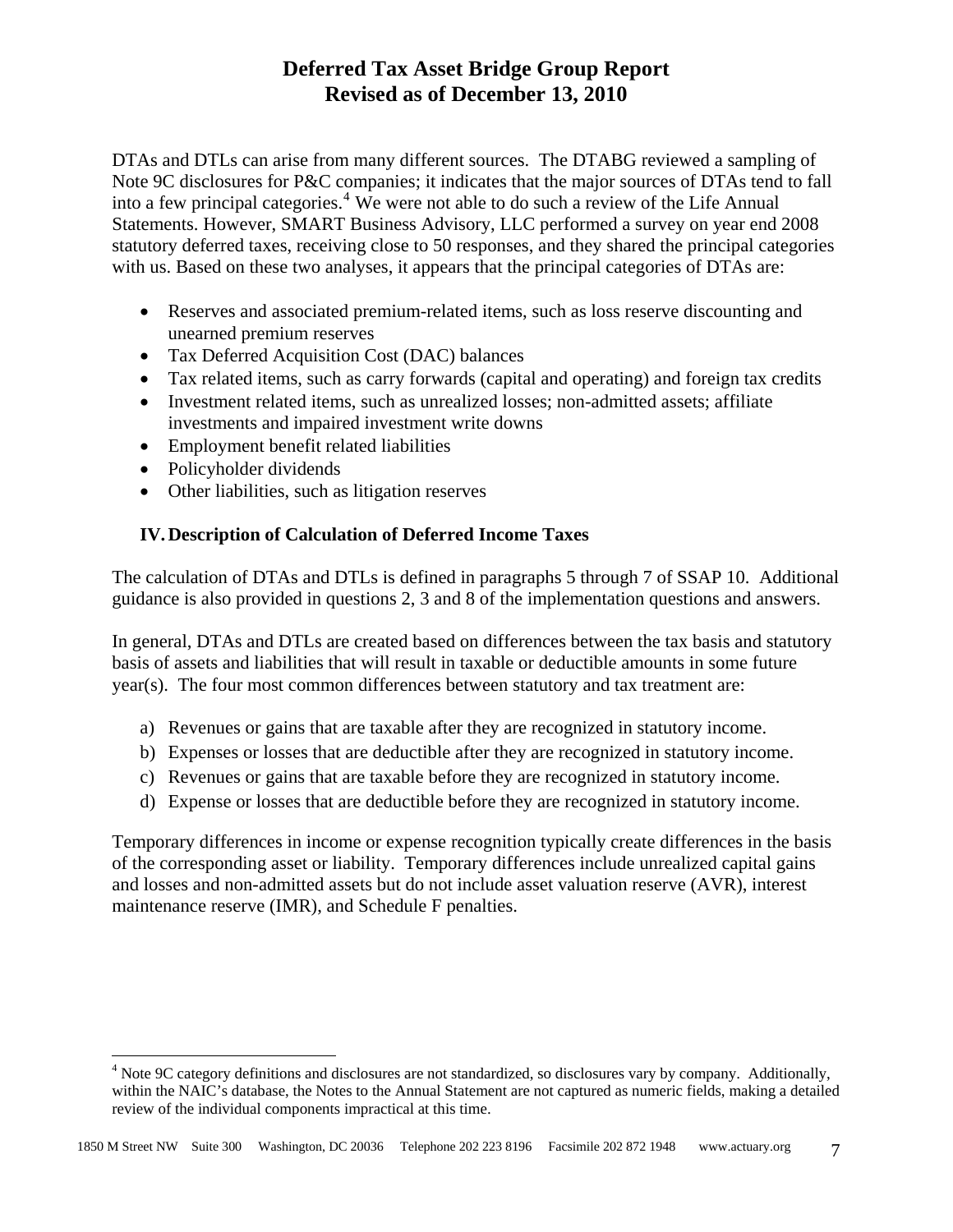DTAs and DTLs are determined by multiplying the temporary differences by the enacted<sup>[5](#page-7-0)</sup> tax rate. Tax laws may apply different tax rates to ordinary income and capital gains. At the Federal level, these rates have been the same for many years.

DTLs are not recognized for income that is permanently reinvested in a foreign country because this is not viewed as becoming taxable in some future year. DTAs are reduced by a valuation allowance if, based on the weight of available evidence, it is more likely than not (a likelihood of more than 50 percent) that some portion or all of the gross DTAs will not be realized. The DTA after valuation allowance is referred to as the "adjusted gross DTA."

When we refer to the DTA in our recommendations, we are referring to the adjusted gross DTA unless otherwise specified. It is the adjusted gross DTA that is subject to the admissibility limits.

### **V. Admissibility of Deferred Income Tax Assets (DTA)**

Once the DTAs and DTLs have been determined, SSAP 10R requires calculations in paragraphs 10 and 11 to determine the portion of such DTAs that will be admitted. Additional guidance is also provided in questions 4, 5a, 5b, 6, 7, 8, 11 and 13 of the implementation questions and answers.

In general, adjusted DTAs are admitted to the extent of:

- 1. federal income taxes paid in prior years that can be recovered through loss carry backs for existing temporary differences that reverse within three years<sup>[6](#page-7-1)</sup> plus
- 2. the portion of the remaining adjusted DTA expected to be realized in the subsequent three years subject to a limit of 15% of Statutory surplus as adjusted<sup>[7](#page-7-2)</sup> plus
- 3. the amount of DTAs that can offset DTLs, to the extent not already admitted in 1 and 2 above.

Items 2 and 3 are determined on a standalone legal entity basis.

 $\overline{a}$ 

See Appendix 1 for an example illustrating the admissibility test of paragraph 10.

The term "taxes paid" means the total tax (both regular and alternative minimum tax (AMT)) that was or will be reported on the reporting entity's federal income tax returns for the periods included in the carry back period including any amounts related to contingent taxes. Taxes paid should reflect the impact of any amended return or settlement with the IRS as well as the impact of any Tax Sharing Agreement.

The particular year in which temporary differences reverse, resulting in taxable or deductible amounts, generally is determined by the timing of the recovery of the related asset or settlement

<span id="page-7-0"></span> $5$  Q&A 3.2 states the following: "(The) SSAP ... requires that deferred tax assets and liabilities be measured using the enacted tax rate that is expected to apply to taxable income in the periods in which the DTA or DTL is expected to be settled or realized.

<sup>&</sup>lt;sup>6</sup> Subject to the limits of SSAP 10R. SSAP 10R increased the reversal of temporary differences period from 1 year to the time period consistent with IRS carry back provisions, not to exceed 3 years for 2009 and 2010.

<span id="page-7-2"></span><span id="page-7-1"></span><sup>&</sup>lt;sup>7</sup> Subject to the limits of SSAP 10R. SSAP 10R increased the subsequent years to consider from 1 to 3 years and increased the limit from 10 to 15% of surplus for 2009 and 2010.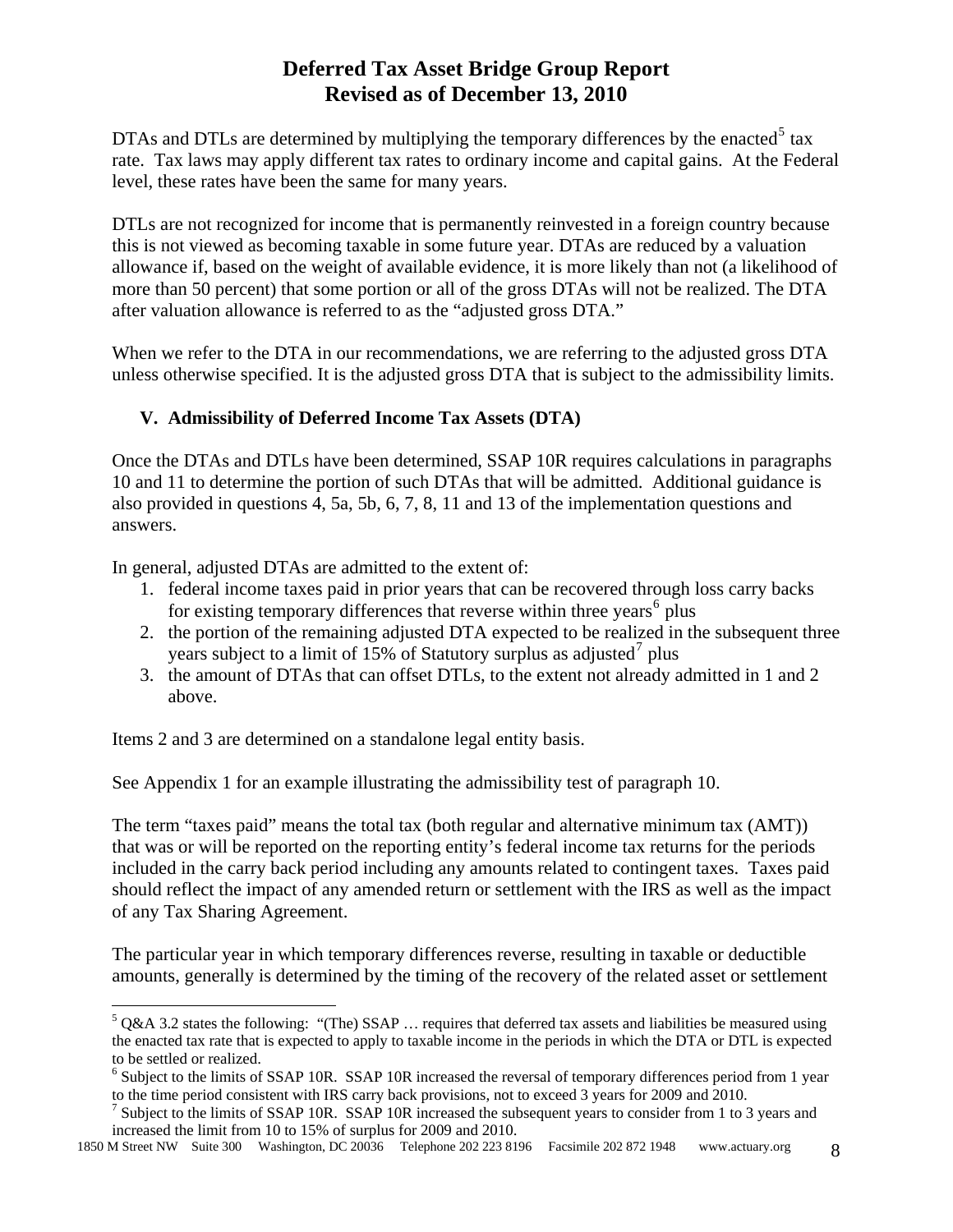of the related liability. When scheduling the reversal of temporary differences, the method employed needs to be systematic, logical and consistently applied.

Differences between statutory and tax accounting which are projected to originate in the future and their subsequent reversals, are considered in assessing the existence of future taxable income. However, they should not impact the scheduling of existing temporary difference reversals.

In determining the amount of taxes that can be recovered through loss carry backs, the amount and character (i.e., ordinary versus capital) of the loss carry back should be considered. The impact of the AMT should also be considered. For companies that are part of a consolidated income tax return, "taxes paid" means the amount paid or expected to be paid to the parent and the amount of carry back that may be considered is the amount that the company can reasonably expect to have refunded by its parent. The amount reasonably expected to be refunded by its parent is limited to the amount paid by the company.

In determining the amount of DTAs that can offset DTLs, the character (i.e., ordinary versus capital) of the DTAs and DTLs must be taken into consideration. A gross DTA related to unrealized capital losses cannot be offset against an ordinary income DTL. However, a DTA associated with an ordinary loss can be offset against a DTL associated with an unrealized capital gain.

### **VI.Impact of Statutory Caps on DTA**

The DTABG believes it is important when assessing the risks associated with the DTA to understand the ramifications of the accounting conventions affecting the amount of the DTA that can be admitted.

Current statutory accounting guidance (SSAP10 or SSAP10R, as applicable) provides for a valuation allowance that adjusts the amount of gross DTA downward and further limits the admissibility of the adjusted gross DTA to a capped percentage of surplus (10%, with a temporary cap of 15% permissible under SSAP10R for companies with qualifying RBC ratios), as well as a finite period of expected realization (limited to DTAs expected to be realized within one year, with a longer period of 3 years allowed under SSAP10R for companies with qualifying RBC ratios).

It is important to note that DTAs are reduced by a valuation allowance if, based on the available evidence, it is more likely than not (a likelihood of more than 50 percent) that some portion or all of the gross DTAs will not be realized.

The caps provided in SSAP 10 and SSAP 10R provide conservatism. These caps serve to limit the amount of DTA a company can count as an admitted asset. The remainder of the DTA is referred to as the non-admitted DTA. The portion of the total DTA that is non-admitted is typically substantial. In 2009, the first year that the expanded limits were fully available, 59% of the total DTA within the life industry was non-admitted. The comparable number for P/C companies was 49%; for health insurers, 74%. In 2007, the last year when the new limits were not available to any company, the non-admitted portion for the life industry was almost 70%.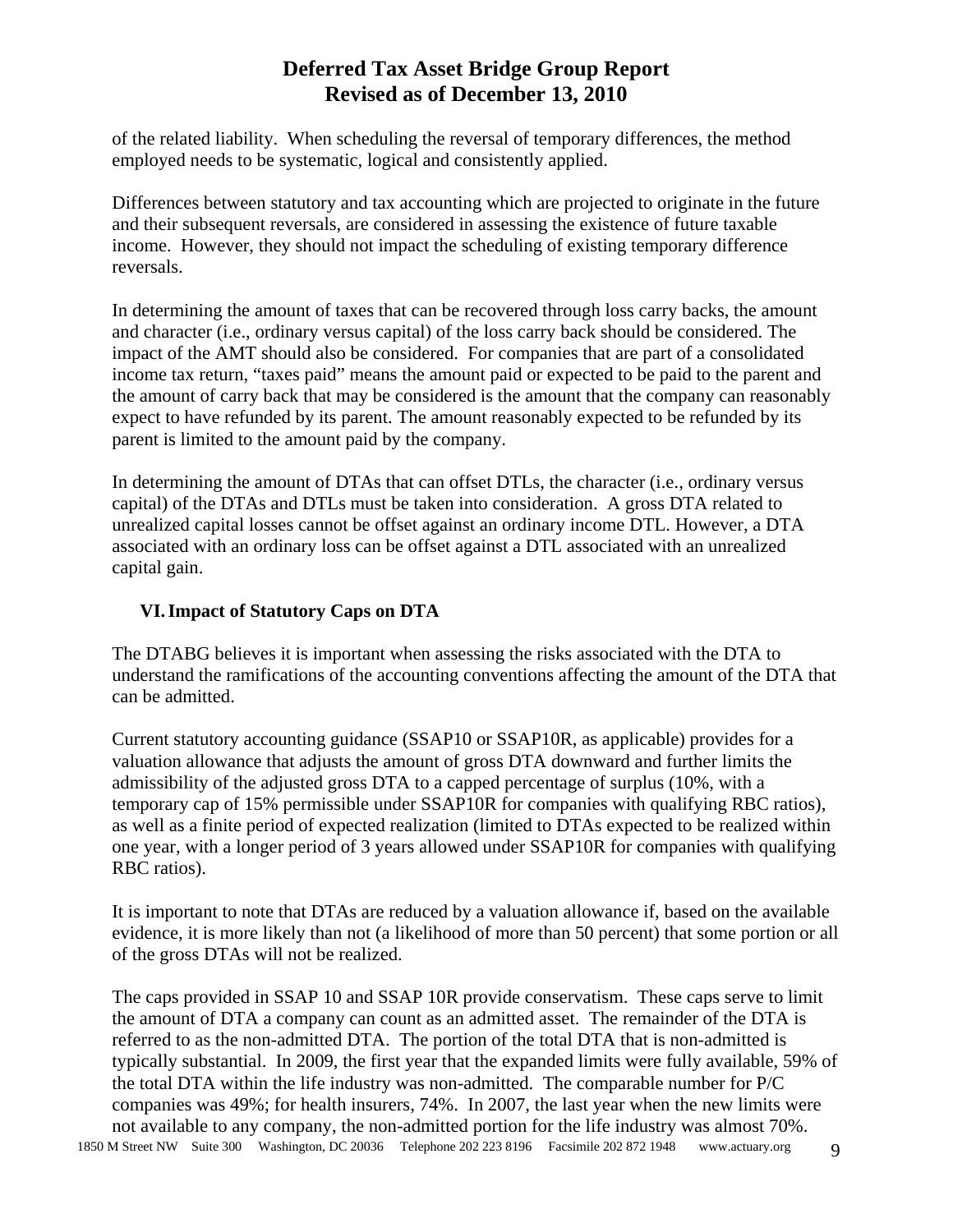The comparable number for P/C companies was 57%; for health insurers, 78% (see Appendices 3 through 5).

From a risk to capital and liquidity perspective, capping the admitted portion of the DTA as currently codified essentially serves the same function as would a capital charge in the RBC calculation. While a capital charge in the RBC calculation increases the Authorized Control Level (ACL) Risk-Based Capital (the denominator in the RBC calculation), the capping of admissibility reduces the Adjusted Capital (the numerator in the RBC calculation). Either approach serves to reduce the RBC ratio for companies with DTAs.

By looking at the aggregate industry numbers as of December 31, 2009, we can estimate the RBC charge that would be required to duplicate the effect of the current cap as shown in Appendix 2. For the life insurance industry, the RBC charge that would be required to duplicate the effect of the current cap is about 14%, outside of any covariance.<sup>[8](#page-9-0)</sup> However, when the RBC ratio is higher, it takes more capital to cover a smaller amount of RBC, making the implied charge lower. If the Life RBC ratio was 200% of ACL, for example, the equivalent charge is around 50%. For the P&C industry, the RBC charge that would be required to duplicate the effect of the current cap is about 13%, outside of any covariance. For the health insurance industry, the RBC charge that would be required to duplicate the effect of the current cap is about 24%, outside of any covariance.

The presence of the surplus caps also creates volatility in statutory surplus for companies that have DTAs in excess of the surplus cap. This volatility is not due to any risk to the insurer, but rather it is due to the application of statutory accounting rules. Thus, we do not think it appropriate to include consideration of this volatility in developing an RBC charge.

The following hypothetical example illustrates the impact of capping by assuming a static balance sheet with the exception of unrealized gains and losses. Consider what happens with unrealized losses on an investment. These represent a source of DTAs for insurance companies as the tax rules do not recognize the loss until realized either through a sale or if the security is determined to be worthless. On the other hand, statutory accounting recognizes the impact on surplus of the decline in value without such events occurring.

<span id="page-9-0"></span> $\overline{a}$  $8$  Note that this is understated as we did not have the ability to remove the current RBC charge for the admitted DTA from the data with respect to the Authorized Control Level capital requirement available to us.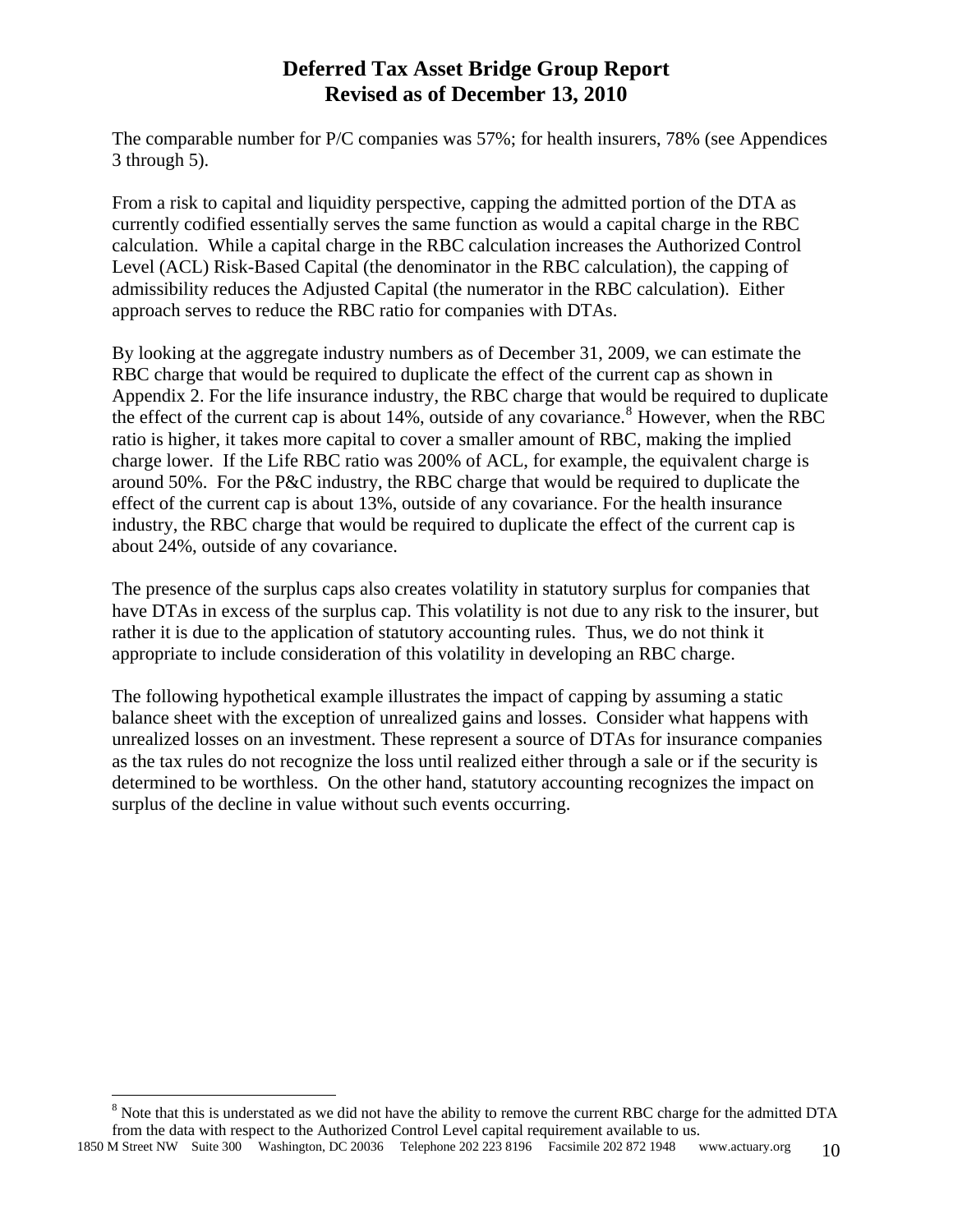|                                  |            | 12/31/2010          |                        |
|----------------------------------|------------|---------------------|------------------------|
|                                  | 12/31/2009 | <b>With Capping</b> | <b>Without Capping</b> |
| <b>Assets</b>                    |            |                     |                        |
| <b>Invested Assets</b>           | 1,000      | 980                 | 980                    |
| <b>DTA</b>                       | 20         | 27                  | 27                     |
| Admitted                         | 20         | $18 *$              | 27                     |
| Non-Admitted                     |            | 9                   |                        |
| <b>Total Admitted Assets</b>     | 1,020      | 998                 | 1,007                  |
| <b>Liabilities</b>               |            |                     |                        |
| Policyholder Reserves            | 800        | 800                 | 800                    |
| Surplus Ex DTA                   | <b>200</b> | 180                 | 180                    |
| Surplus                          | 220        | 198                 | 207                    |
| Change in Surplus During 2010    |            | (22)                | (13)                   |
| Change in Unrealized During 2010 |            | (20)                | (20)                   |

\* The cap is based on surplus as of the prior statement period. For simplicity we have shown the results as though the unrealized loss occurred in an interim period, such as 9/30/2010

In the example, the opening balance sheet at 12/31/2009 has invested assets of \$1,000, loss reserves of \$800, a DTA of \$20, and surplus of \$220. For the purposes of this example, we are assuming a 10% cap on the admissibility of the DTA. As the cap is based on surplus excluding the DTA, the effective cap would be \$20, which is the value of the total DTA. As such, at 12/31/09 there is no impact of capping.

We then assume that the only change during 2010 is a loss of \$20 flowing through surplus. The total DTA then increases to 27 (the opening position of \$20 plus 35% of the \$20 unrealized loss), assuming there are no character issues (capital or ordinary) with respect to the DTA.

The balance sheet at 12/31/10, assuming a 10% cap on DTA would show an admitted DTA of \$18 (10% of \$180, the surplus excluding the DTA<sup>5</sup>), with the remaining \$[9](#page-10-0) of DTA being nonadmitted.

Under this scenario, statutory surplus decreases by \$22, 10% more than the actual pre-tax change in unrealized losses. If the DTA were uncapped and the full \$27 admitted, statutory surplus would drop by \$13 (the \$20 change in unrealized losses adjusted for a 35% tax rate). Because of the capping, the volatility in surplus is magnified.

An additional result of the current statutory caps is that the capping impacts companies differently depending on the characteristics of the business they write. This occurs because temporary differences between statutory and tax earnings vary by product. In general, this difference is greater for long tailed liabilities than for short tailed liabilities.

<span id="page-10-0"></span>1850 M Street NW Suite 300 Washington, DC 20036 Telephone 202 223 8196 Facsimile 202 872 1948 www.actuary.org 11

 $\overline{a}$ 

<sup>&</sup>lt;sup>9</sup> The statutory cap on the DTA applies to the surplus as of the prior reporting period. To simplify this example, we have applied the cap based on surplus as of year-end 2010. If the unrealized loss had occurred during Q3 2010, reducing surplus as of 9/30/2010, year-end surplus and DTA capping would appear as noted in this example.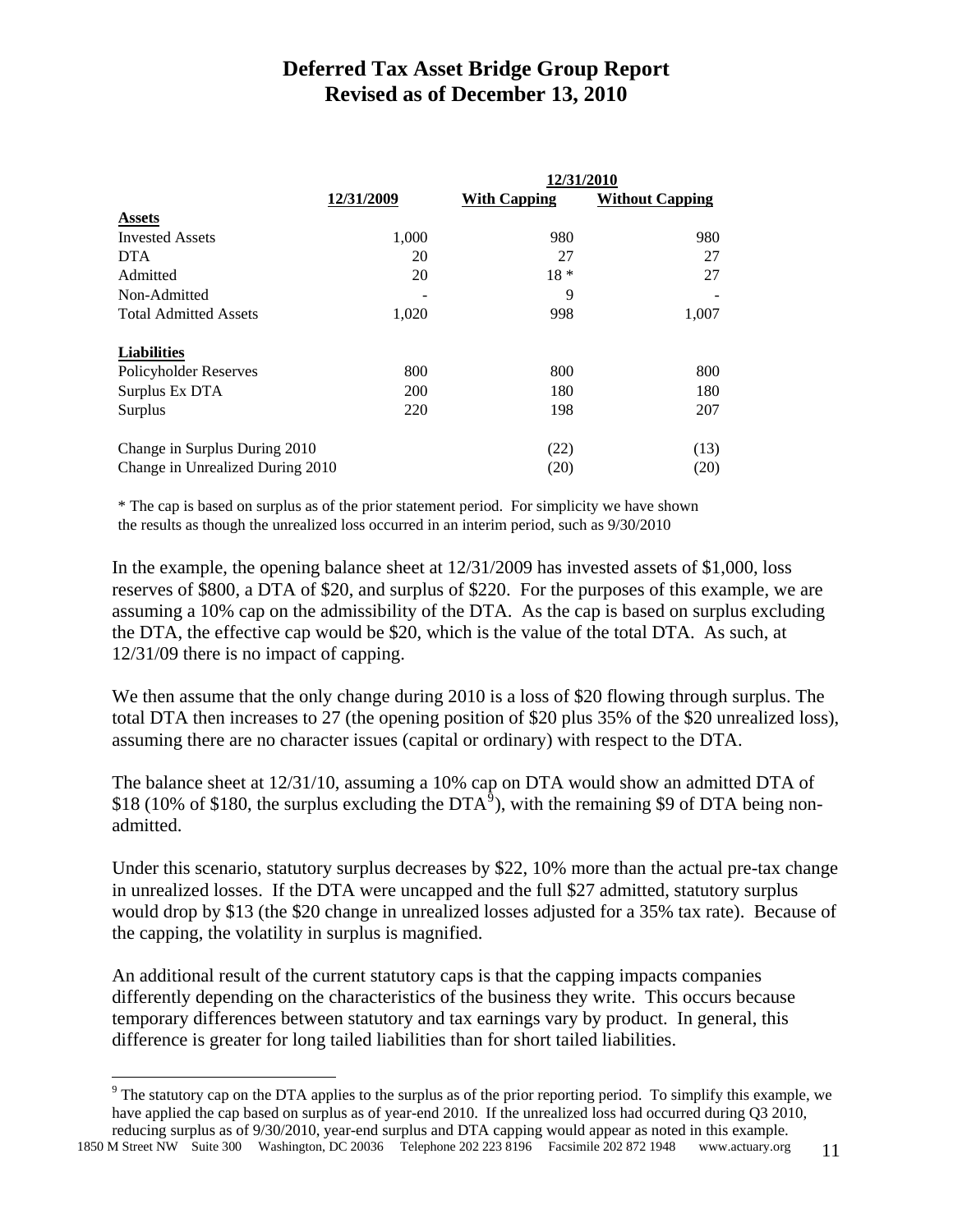Because DTAs arising from these temporary differences use up a portion of the statutory cap, those companies with the greatest amount of temporary differences will have the smallest amount of remaining cap after consideration of reserves. As a result, these companies are, in effect, penalized relative to companies less impacted by temporary differences.

When this effect is combined with the volatility introduced by the statutory caps, those companies writing lines that generate greater DTAs may see increased surplus volatility. Once again, this volatility is introduced not due to the risk to the insurer, but rather due to the accounting rules. Thus, we do not think it would be appropriate to include consideration of this volatility in developing an RBC charge.

### **VII. Risk Analysis**

Risk-Based Capital captures asset risks based on factors developed for various asset types. As such, an analysis of whether admitted DTAs, as an asset, should have risk factors assigned is appropriate. Risk factors for assets are based on such concepts as historical probability of loss and volatility. The DTA is not volatile in isolation; the volatility of the DTA is a function of the volatility of the underlying assets and liabilities.

### *A. Risks associated with DTAs*

The DTABG examined a number of different risks to DTAs but found that all of those risks can be summarized by the following three categories:

- 1. Inability to generate taxable income of the right character to realize the DTA;
- 2. Extension risk, i.e., the inability to generate taxable income soon enough to realize the DTA; and
- 3. The risks that federal legislative or regulatory tax changes could impact the value of the DTAs before they are realized.

We believe that the first of these risks is the only one of major significance. While extension risk is a consideration, the period of time allowable for taking tax benefits related to DTAs is quite long (up to 15 years for ordinary loss carry forwards for life insurers; up to 20 years for ordinary loss carry forwards for non life insurers and 5 years for capital loss carry forwards for both). In addition, the valuation allowance will adjust the gross DTA to reflect any concerns with the ability to realize DTAs within these periods. As a result, we believe that a healthy company operating as a going concern ought to be able to generate enough taxable income over those time periods to realize its adjusted gross DTAs.

There are federal legislative and regulatory tax changes that could impact the value of the DTAs before they are realized. For example, federal tax rates may change or the calculation of the tax base could be changed. However, federal marginal corporate tax rates have changed only once since 1986, from 34% to 35%, in 1993. If tax rates decrease, then the value of the DTA will decrease, all else equal. Conversely, if tax rates increase, then the value of the DTA will increase. Further, accounting guidance requires tax rate changes to be incorporated into financial accounting on enactment date, not the effective date, thus providing users of the financials adequate time to understand the impact. At the current time, it seems that if corporate rates were reduced, such a reduction would likely be accompanied by a broadening of the tax base;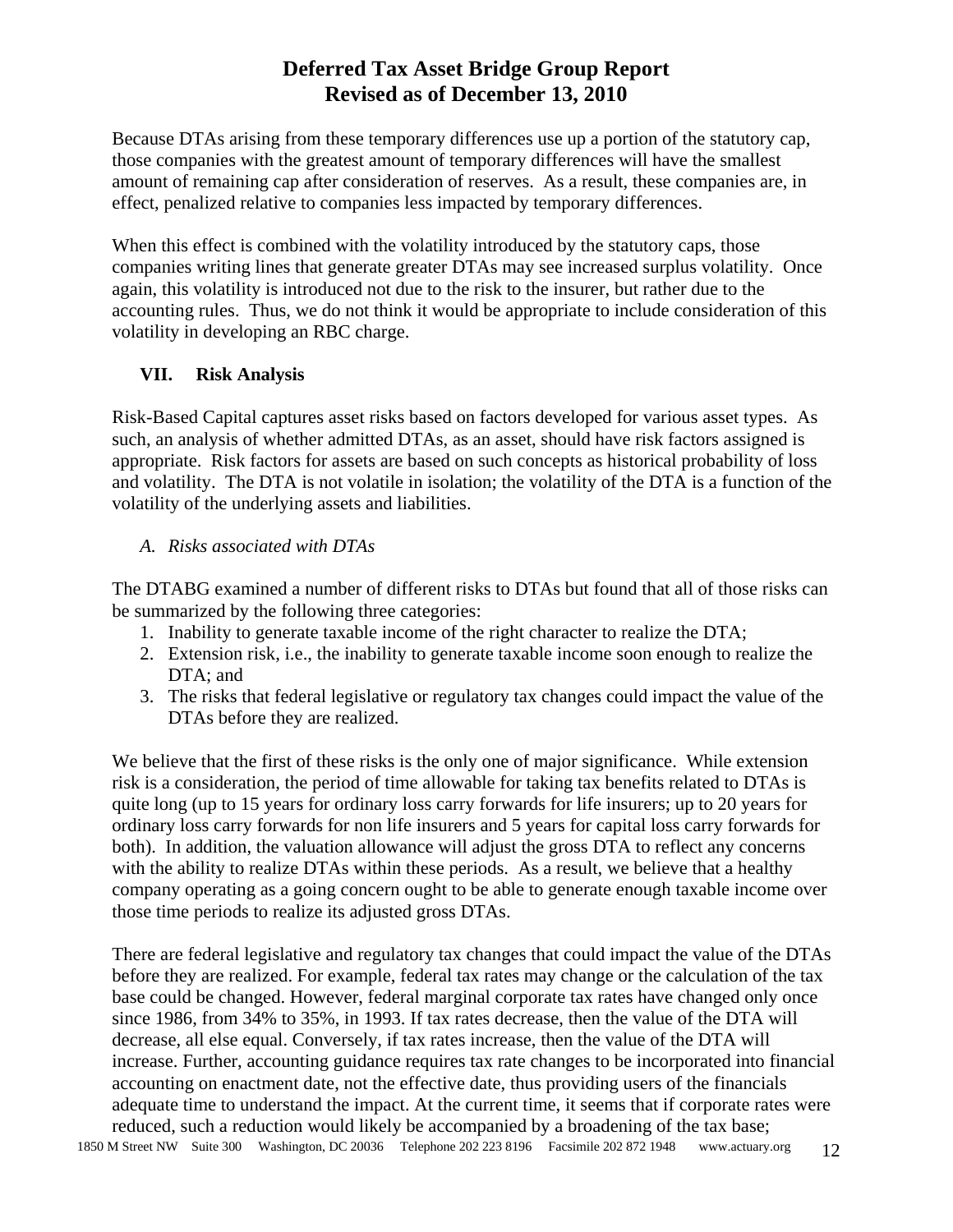therefore, the impact on the DTA would depend on the base-broadening measures that were enacted. These are risks that should be considered in determining any RBC charge, but, given historical and current circumstances, the likelihood of not realizing the DTA due to lower tax rates seems low.

As a result, we concluded that the main risk to the value of DTAs is the inability to generate taxable income of the right character to realize the DTA. We further note that this is primarily a problem when the company is economically very weak. For the most part, stronger companies with a pattern and history of generating economic income should be able to earn sufficient taxable income over time to fully realize their DTAs. It is much less clear how much value the DTA has for weaker companies; it is possible the DTAs may have value to a successor company.

The materiality of the risks to the DTA will be a function of the extent to which statutory rules allow for their admission. We note that the current constraints on admissibility severely limit the risks. In particular, the more-likely-than-not requirement underlying the valuation allowance reduces the risk associated with realizing the admitted DTA. Additionally, the 1 and 3 year limits on turnarounds further reduce this uncertainty. The 10% and 15% of surplus limitations will often reduce admitted DTAs below a threshold where risk to realizability is material. Statutory "guardrails" that limit the use of DTAs in certain situations further reduce the risk.

While we acknowledge that the principal risk associated with DTA is the inability to generate taxable income of the right character to realize the DTA, it should be noted that some of the DTA is supported by taxes already paid. The company can take future losses against past taxes paid, even in the absence of current taxable income. As a result, we believe the risk associated with DTAs backed by taxes already paid is de minimus.

For the remaining DTAs, the principal risk is the ability to generate taxable income. For insurers, the ability to earn sufficient taxable income in the future is highly correlated to their ability to continue to operate in the future. As such, the risk to realization is inherently greater for weaker companies than it is for stronger companies.<sup>[10](#page-12-0)</sup>

With respect to weaker companies and their ability to monetize the DTA in a sale of the company, there are numerous guidelines and limitations in the Internal Revenue Tax Code related to certain DTAs. These limitations vary depending on the type of DTA (e.g., deduction, credit, net operating loss) and the structure and terms of the transaction. That said, those limitations (some of which are a function of the purchase price) will generally be more strict for transactions involving distressed entities than they would be for healthy entities. This further justifies the DTABG's view that any Risk-Based Capital charge applied to the DTA should take into account the relative strength or weakness of the reporting company.

The level of capitalization of a company can be measured using some form of RBC ratio. In this case, an RBC ratio calculated before consideration of the DTA leads to a measure of

 $\overline{a}$ 

<span id="page-12-0"></span> $10$  We recognize that the ability to generate future taxable income is also a function of future statutory book profits. The DTABG discussed the possibility of using various ways to estimate the present value of future profits. However, at this point in time, the practical considerations and complexities of implementing such an additional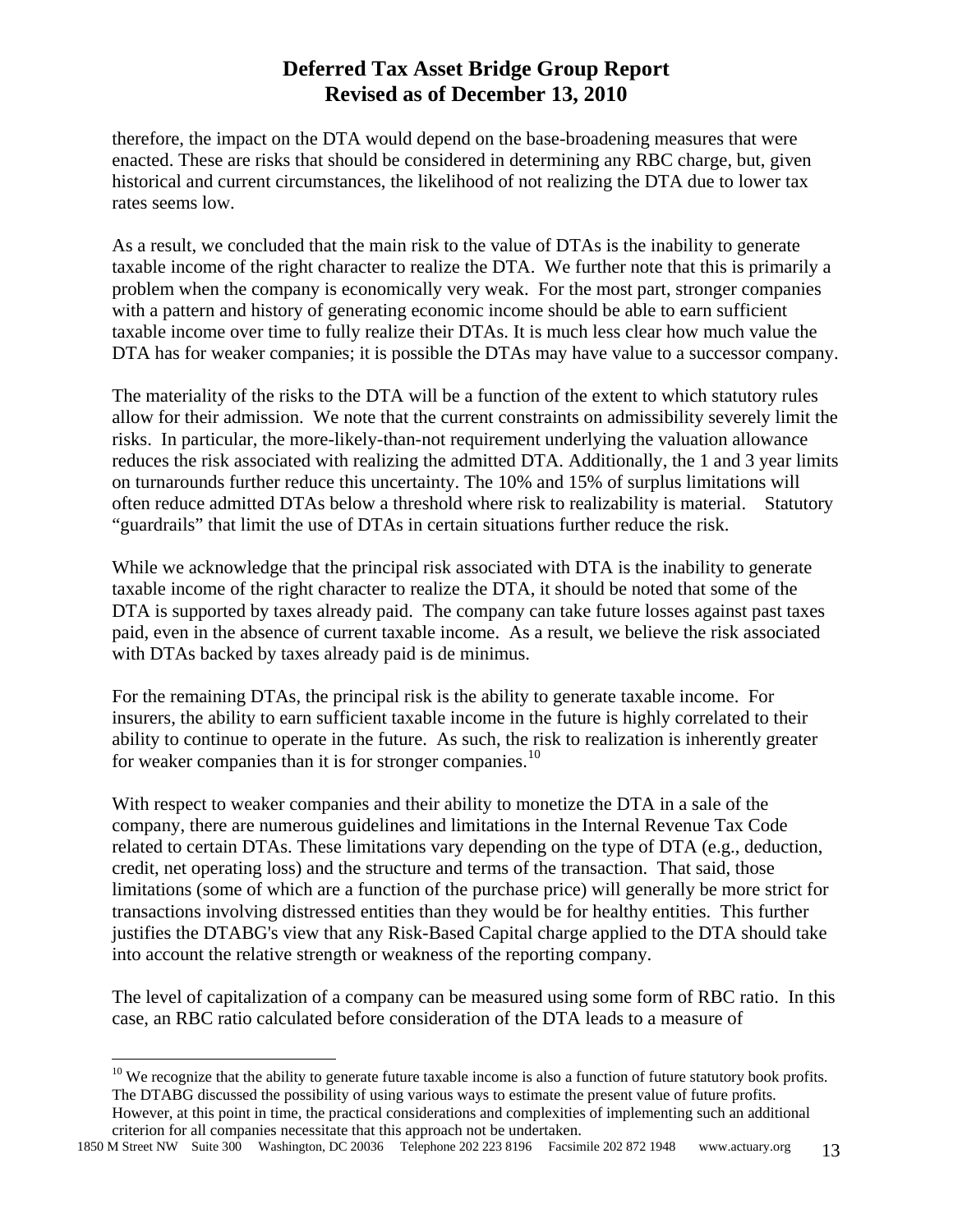capitalization that can be used to determine an appropriate charge to be applied to the DTA for the company. There is such a measure already in use that can be used for this purpose. Throughout the remainder of the report, we will refer to this ratio as the "Ex DTA RBC ratio."

### *B. DTA Impact on Surplus*

If a company experiences operating or capital losses to such a magnitude as to render it insolvent, it is likely that a significant portion of the DTA in excess of that recoverable from past taxes would be unrealizable. The nature of the DTA is such that this is an escalating risk as losses increase – operating and capital losses generate increasing DTAs, making the DTA an even larger portion of a weakened company's balance sheet, before considering the impact of the admissibility rules.

The DTA, without safeguards, could continue increasing in value as a company's performance worsens up until the point the company's situation makes the asset unrealizable; forcing a writeoff of what has become an ever more significant portion of the company's surplus and assets. However, under statutory accounting principles, the reporting company must make a determination at every reporting date as to the realizability of the DTA through the valuation allowance determination, that is, is the DTA more likely than not to be realized.

To illustrate the impact of the DTA on a company's balance sheet relative to its financial strength, we aggregated data for companies from the statutory annual statements filed with the NAIC and grouped individual companies (e.g., looking at individual NAIC companies, not group level results) based on their ratios of Total Adjusted Capital to Risk-Based Capital.

We grouped companies into four categories:

- *Below 100% of ACL* Companies whose Total Adjusted Capital is less than their Authorized Control Level Risk-Based Capital
- *Between 100% And 200% of ACL* Companies whose Total Adjusted Capital is less than their Company Action Level but above their Authorized Control Level Risk-Based Capital
- *Between 200% and 300% of ACL* Companies whose Total Adjusted Capital is less than 150% of the Company Action Level (300% of the Authorized Control Level) but above their Company Action Level
- *Above 300% of ACL* Companies whose Total Adjusted Capital is greater than 150% of the Company Action Level (300% of the Authorized Control Level)

The 300% level was selected to correspond with the level noted in the NAIC P&C Trend Test for RBC.

### *C. Property and Casualty Insurance Companies*

This table shows the average of the DTA as a percentage of surplus, treating all P&C companies equally regardless of size for each level of capitalization noted above. Note that only the admitted portion of the DTA is included in surplus. Note also that companies with negative surplus are excluded here as the averages as calculated would be distorted.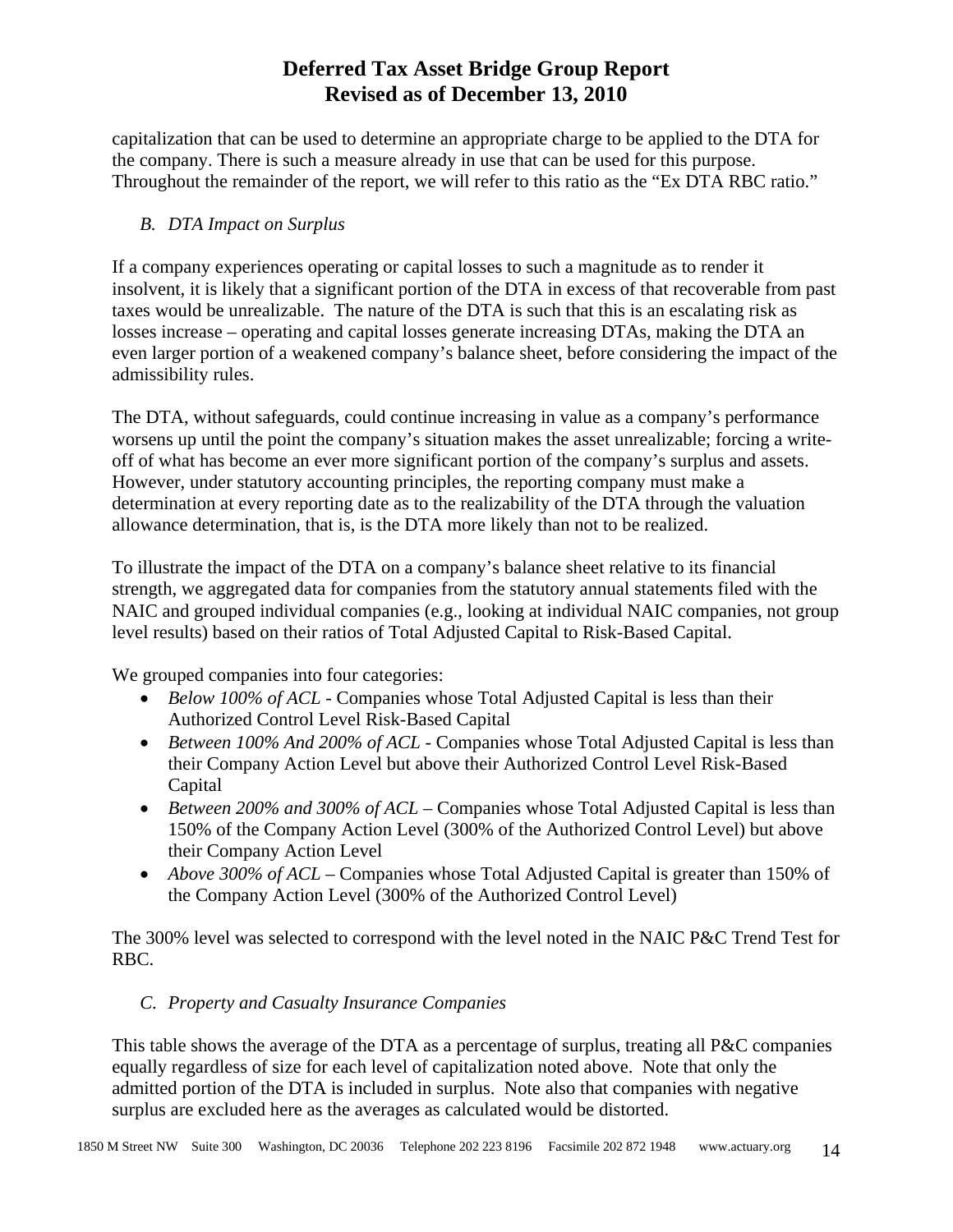#### **2009 Average DTA as % of Surplus (P&C Companies)**

| Capitalization (as a $%$ of ACL) | # $Cos$ | <b>Admitted</b> | <b>Non-Admitted</b> | <b>Total DTA</b> |
|----------------------------------|---------|-----------------|---------------------|------------------|
| Below 100%                       | 34      | 2.4%            | 137.8%              | 140.1%           |
| 100\% to 200\%                   | 29      | 7.1%            | 12.4%               | 19.5%            |
| 200\% to 300\%                   | 100     | 5.3%            | 14.7%               | 20.0%            |
| Over 300\%                       | 2385    | 3.7%            | 5.0%                | 8.7%             |
| Source: SNL Financial            |         |                 |                     |                  |

The table shows that the weaker capitalized P&C companies have significantly higher total DTAs relative to surplus. It also shows that, through the capping of DTA admissibility, there is a significant component of the DTA that is excluded from statutory surplus. More than 98% of the total DTA is non-admitted for companies below the Authorized Control Level. For those companies whose capitalization exceeds the RBC threshold in the NAIC's trend test (300% of ACL), 57% of the DTA is non-admitted.

As another gauge of reliance on DTAs, we attempted to reduce any potential impact of small P&C companies with large DTAs. To that end, we also looked at the data by summing up the total DTA (admitted and non-admitted) for those companies in the given category of capitalization and divided that sum by the total surplus for those same companies. This approach gives more weight to larger companies. Note that companies with negative surplus are excluded here as the figures as calculated would be distorted.

#### **2009 Total DTA / Total Surplus (P&C Companies)**

| Capitalization (as a $%$ of ACL) | # $Cos$<br><b>Admitted</b> |         | <b>Non-Admitted</b> | <b>Total DTA</b> |  |
|----------------------------------|----------------------------|---------|---------------------|------------------|--|
| Below 100%                       | 34                         | $0.8\%$ | 166.5%              | 167.2%           |  |
| 100\% to 200\%                   | 29                         | 3.9%    | 25.9%               | 29.9%            |  |
| 200\% to 300\%                   | 100                        | 3.0%    | 23.7%               | 26.6%            |  |
| Over 300\%                       | 2385                       | 4.5%    | 2.7%                | 7.2%             |  |
| Source: SNL Financial            |                            |         |                     |                  |  |

While the figures are somewhat different, the general conclusions are the same. It would appear that weaker P&C companies have significantly higher DTAs than stronger companies.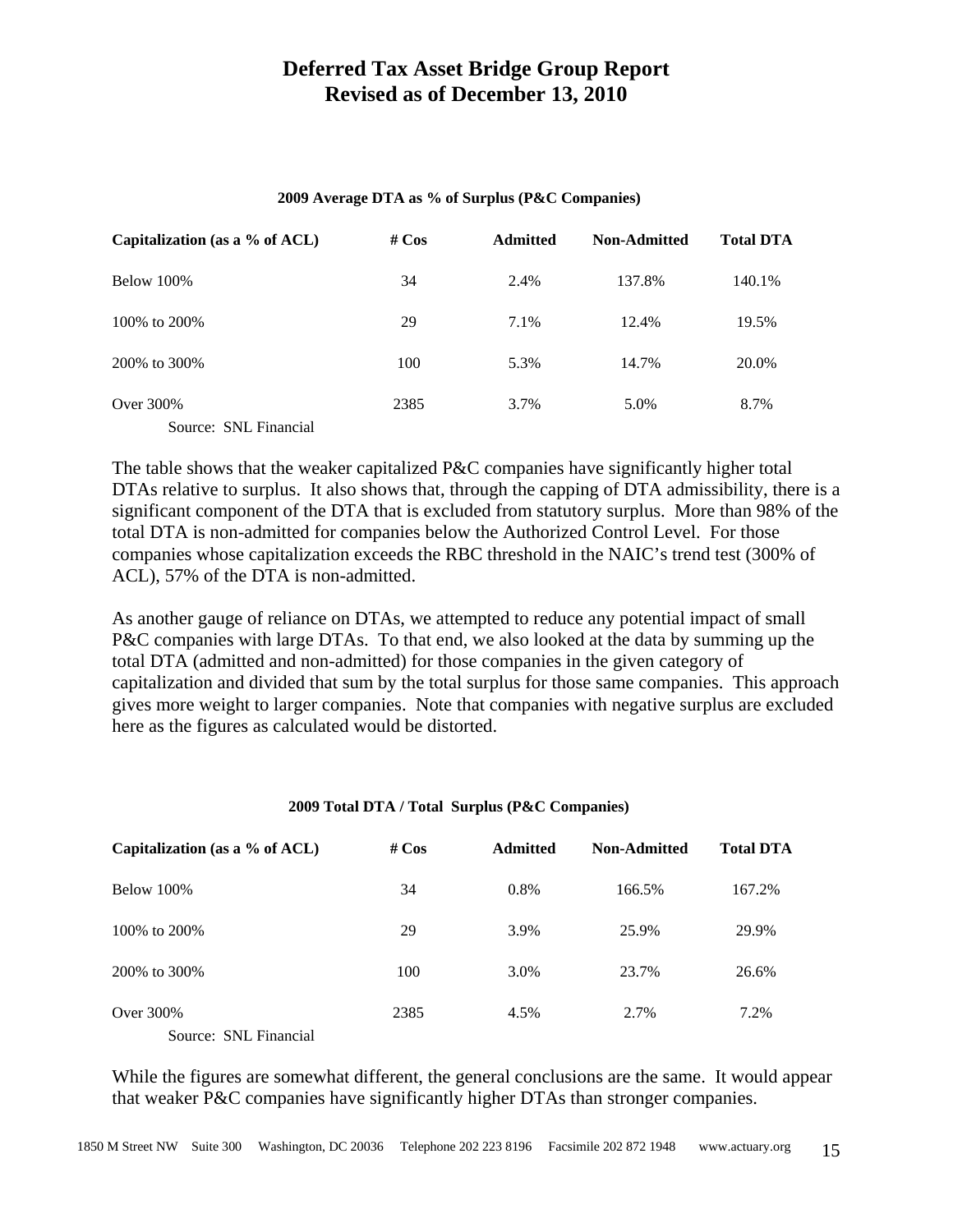This would appear to confirm that P&C companies with weaker capital positions, perhaps because of operating or capital losses generating DTAs, would have a more material reliance on the DTA if it were fully admitted.

See Appendix 3 for additional P&C data.

#### *D. Life Insurance Companies*

The following table shows the average DTA, calculated without regard to size of company, as a percentage of surplus. Values are shown for admitted, non-admitted and total DTA.

| 2009 Average DTA as a % of Surplus (Life Companies) |                 |                         |                            |                               |  |  |  |  |
|-----------------------------------------------------|-----------------|-------------------------|----------------------------|-------------------------------|--|--|--|--|
| Capitalization<br>(as a $%$ of ACL)                 | <b>Admitted</b> | Non-<br><b>Admitted</b> | <b>Total</b><br><b>DTA</b> | Number of<br><b>Companies</b> |  |  |  |  |
| <b>Below 100%</b>                                   | $0.4\%$         | 105.2%                  | 105.5%                     |                               |  |  |  |  |
| 100% to 200%                                        | 10.1%           | 151.8%                  | 161.9%                     | 5                             |  |  |  |  |
| 200% to 300%                                        | 4.0%            | 80.5%                   | 84.6%                      | 16                            |  |  |  |  |
| Over 300%                                           | 5.8%            | 16.8%                   | 22.6%                      | 793                           |  |  |  |  |

Source: SNL Financial

This table shows that the total DTA, in general, rises as the company becomes weaker but the pattern is less clear than it is for P&C companies. The main reason for this difference is likely the relatively small universe of weaker life companies. Due to the small number of companies in the weaker categories it is difficult to draw meaningful conclusions.

See Appendix 4 for additional life company data.

### *E. Health Insurance Companies*

This table shows the average DTA as a percentage of surplus, treating all health companies equally regardless of size. The data is extracted from NAIC filings and therefore, counts each subsidiary as one company.

It is clear from the table below that the weaker capitalized health companies have significantly higher total DTAs relative to surplus. It is also clear that the overall admissibility limits result in a significant component of the DTA being excluded from statutory surplus for the weaker health companies. For those companies below the Authorized Control Level, 100% of the DTA is nonadmitted. For those companies whose capitalization exceeds 300% of ACL, 70% of the DTA is non-admitted.

| 2009 Average DTA as % of Surplus (Health Companies) |  |                                                                                               |  |         |                 |                 |    |
|-----------------------------------------------------|--|-----------------------------------------------------------------------------------------------|--|---------|-----------------|-----------------|----|
| <b>Capitalization</b>                               |  | #Cos Admitted<br>Non-                                                                         |  |         | Total           |                 |    |
|                                                     |  | (as a % of ACL)                                                                               |  |         | <b>Admitted</b> | DTA             |    |
|                                                     |  | Below 100%                                                                                    |  | $0.0\%$ | 62.7%           | 62.7%           |    |
|                                                     |  | 1850 M Street NW Suite 300 Washington, DC 20036 Telephone 202 223 8196 Facsimile 202 872 1948 |  |         |                 | www.actuary.org | 16 |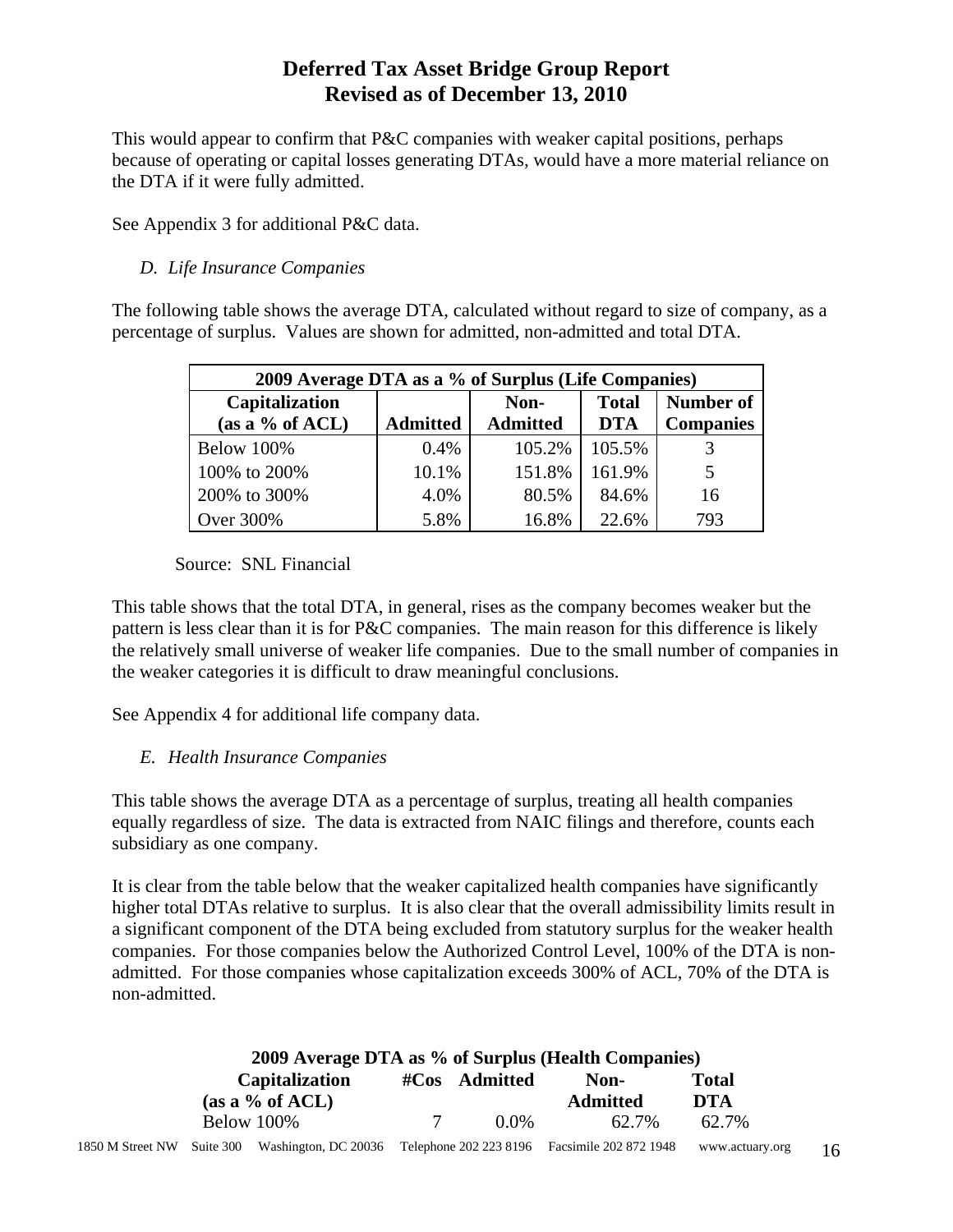| 100\% to 200\% | 29  | 3.3% | 10.4% | 13.7% |
|----------------|-----|------|-------|-------|
| 200\% to 300\% | 76. | 2.0% | 11.6% | 13.7% |
| Over 300\%     | 648 | 2.0% | 5.2%  | 7.2%  |

See Appendix 5 for additional health insurance data.

#### **VIII. Special Considerations**

This section covers four topics of special interest: Tax Sharing Agreements, Relationship of RBC Tax Adjustment and RBC on DTA, Value of the DTA in a Sale and Fraternal Considerations.

#### *A. Tax Sharing Agreements*

Statutory accounting (STAT) follows GAAP concepts with respect to members of a group that file a consolidated tax return. GAAP, and therefore STAT, provides that the consolidated amount of current and deferred tax expense for a group that files a consolidated tax return shall be allocated among the members of the group when those members issue separate financial statements. The method adopted shall be systematic, rational, and consistently applied.

SAP departs from GAAP with respect to the admittance of deferred taxes. In calculating the portion of DTAs that are admitted, an insurance company considers the impact of consolidation only with respect to carrybacks. DTAs admitted related to subsequent year taxes are admitted based upon stand alone principles.

#### *DTAs Admitted through Carrybacks*

Once the amounts of current and deferred taxes are determined in accordance with the tax sharing agreement, the amount of DTAs that can be admitted is determined. SSAP 10(R) paragraph 11c places limits on the amount of carryback potential that may be considered in calculating the gross DTAs of an insurance company that files a consolidated income tax return with one or more affiliates. In this case, the gross DTA may not exceed the amount that the insurance company could reasonably expect to have refunded by its parent.

The guidance on determining the admissible portion of the DTA in this situation is further clarified in Question 8.2 of the Questions and Answers associated with SSAP 10(R). Question 8.2 makes it clear that the amount that can be admitted can be no greater than the amount of taxes paid by the insurance company in the prior years. This provides a level of conservatism in the amount of taxes that can be admitted. Even though an insurance company might reasonably expect to have refunded an amount greater than the taxes it previously paid, the amount that can be admitted is limited to the amount of taxes it previously paid.

1850 M Street NW Suite 300 Washington, DC 20036 Telephone 202 223 8196 Facsimile 202 872 1948 www.actuary.org 17 Furthermore, the company must consider the recoverability of taxes paid through a parent. In doing so, an insurance company must first consider whether it has received payment from its parent in accordance with the tax sharing agreement. Any payments owed to the insurance company, with respect to the tax sharing agreement, that are outstanding 90 days after the written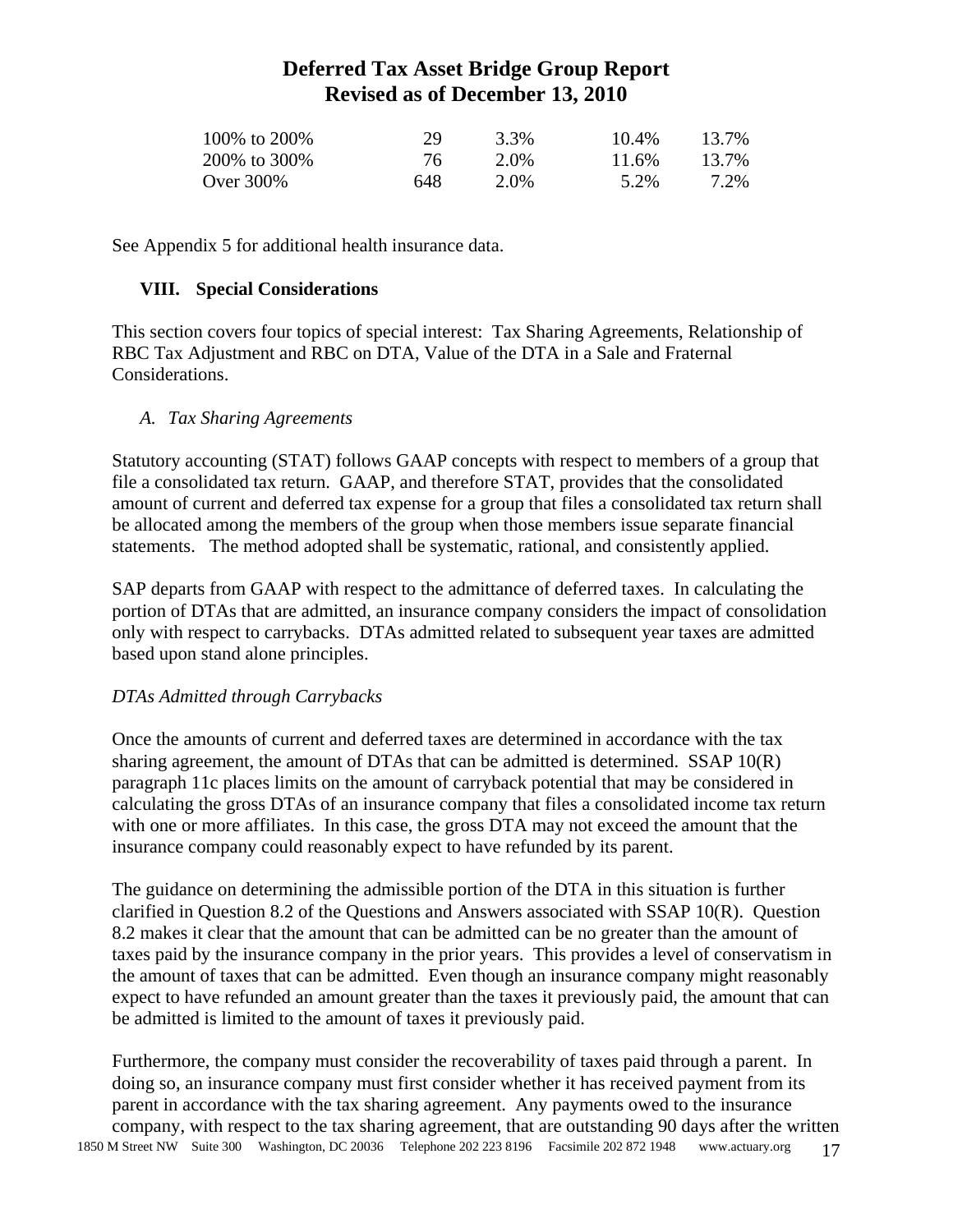agreement due date shall be nonadmitted in accordance with paragraph 13 of SSAP 10(R). If an insurance company has to nonadmit its current tax receivable it would also have to nonadmit its deferred tax asset related to a carryback since it would not be able to meet the reasonably expected to recover guideline.

#### *Subsequent year(s) taxes*

Tax sharing agreements do not impact the calculation of this portion of the admitted DTAs. Question 8.3 of the Questions and Answers provides that these calculations are to be done on a separate company basis. Question 8.3 further provides that an insurance company that projects a tax loss in the following year (3 years for SSAP 10(R)) cannot admit a DTA related to the loss, even if the loss could offset taxable income of other members in the consolidated group and the insurance company could expect to be paid by its parent for the tax benefit pursuant to the tax sharing agreement.

This provision is also conservative since the company will record the asset as a current tax receivable in the next year in accordance with the tax sharing agreement. With this conservatism it provides additional protection that the DTA will be realized and available to meet liquidity needs.

#### *Other Safeguards*

There are additional safeguards in the admittance of DTAs for insurance companies that are members of a consolidated group that assure that a conservative approach is taken. These safeguards are as follows:

- Tax sharing agreements must be systematic, rational, and consistently applied.
- If the parent is unable to meet its obligations under the tax sharing agreement or has no intention to comply with the tax sharing agreement, the portion of the gross DTA that is dependent upon the parent's payment would no longer be considered a good asset and would be treated as a reduction from stockholders equity. This has the same effect on equity as a valuation allowance against the DTA.

#### *Summary*

In summary, insurance companies that are members of a consolidated group admit DTAs based on:

- The amount reasonably expected to be refunded by its parent in accordance with the tax sharing agreement but no greater than the amount they previously paid. This is conservative since the insurance company could reasonably expect to have refunded an amount greater than what they previously paid in certain situations.
- The amount expected to be realized within one year (three years under SSAP 10R) based on a separate company analysis. This is also conservative since the insurance company could reasonably expect to realize additional amounts from its parent in accordance with the tax sharing agreement in certain situations.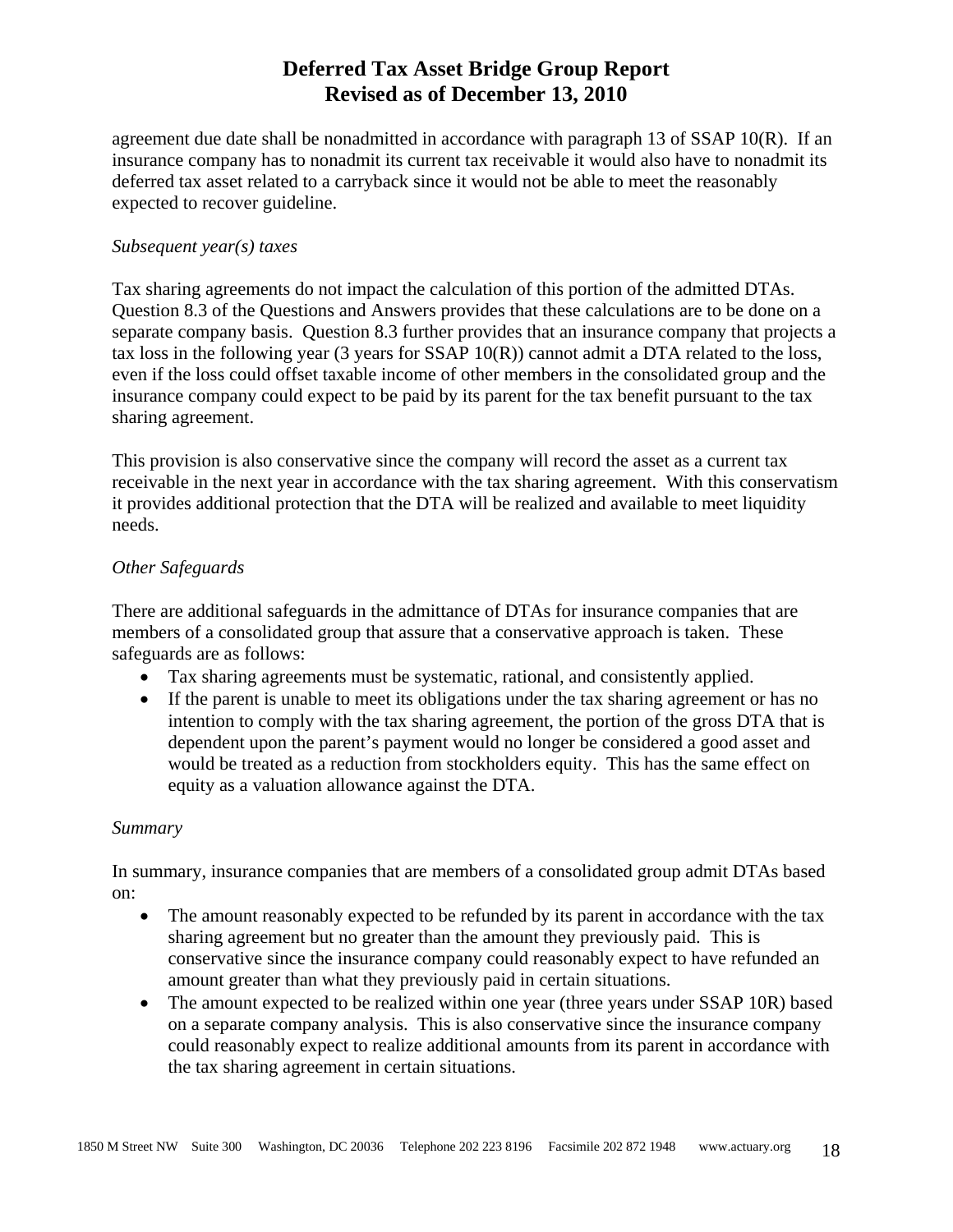Minimal risk is added by tax sharing agreements. As documented above, DTAs would not be admitted if the parent was not complying with the terms of the tax sharing agreement. Current tax receivables and DTAs admitted in accordance with the tax sharing agreement are intercompany receivables; statutory accounting principles limit the amount admitted as an asset to balances less than 90 days old. Therefore, special considerations for tax sharing agreements are not needed in the determination of an RBC amount for DTAs.

#### *B. Relationship of RBC Tax Adjustment and RBC on DTA*

There exists a regulatory concern that has been expressed as follows:

*"Since the purpose of the RBC formula is to trigger action for a weakly capitalized company, the RBC formula should be appropriate for a weakly capitalized company (e.g., trigger the action of developing a capital plan when the capital level relative to risk is weak). If a company at this level often cannot make use of tax credits, then tax credits should be minimal in the RBC formula."* 

For purposes of this statement, the term, "tax credits" is assumed to mean the explicit tax offset factors in the current life insurance company RBC formula.

This concern is related to the major risk associated with the admitted DTAs, i.e., that there may not be sufficient future taxable income in the insurance company to take advantage of the tax deductions inherent in those reported DTAs.

However, this issue differs in concept and application from the subject of the charge to our group, i.e., the recommended impact of DTAs on the RBC formula. The tax offset factors in the RBC formulas generally attach to *future* cash flow items. On the other hand, the DTA values generally arise from sources which *exist at the time the statement is constructed.*

Furthermore, the tax offset factors in the RBC formula vary by company type (Life, P&C and Health). This means that this issue could not in any event be addressed through a single DTA "RBC-dependent" factor that is the same in all three formulas. A more global approach, covering all three formulas, would be needed and the RBC formula itself would have to change in ways that are not related to DTAs.

As a result of these considerations, this issue is not within our scope, given the CADTF charge to the DTABG. Our understanding is that the SMI subgroup of the Capital Adequacy Task Force is considering ways to modernize the RBC formula. That would appear to be where this regulatory concern can be explored.

#### *C. Value of the DTA in a Sale*

Tax regulations regarding an acquiring company's ability to monetize the target company's DTA are specific to the situation of the acquisition, the nature of the DTAs on the target company's books, the price paid for the target company, and the resulting impact on the acquiring company's DTA.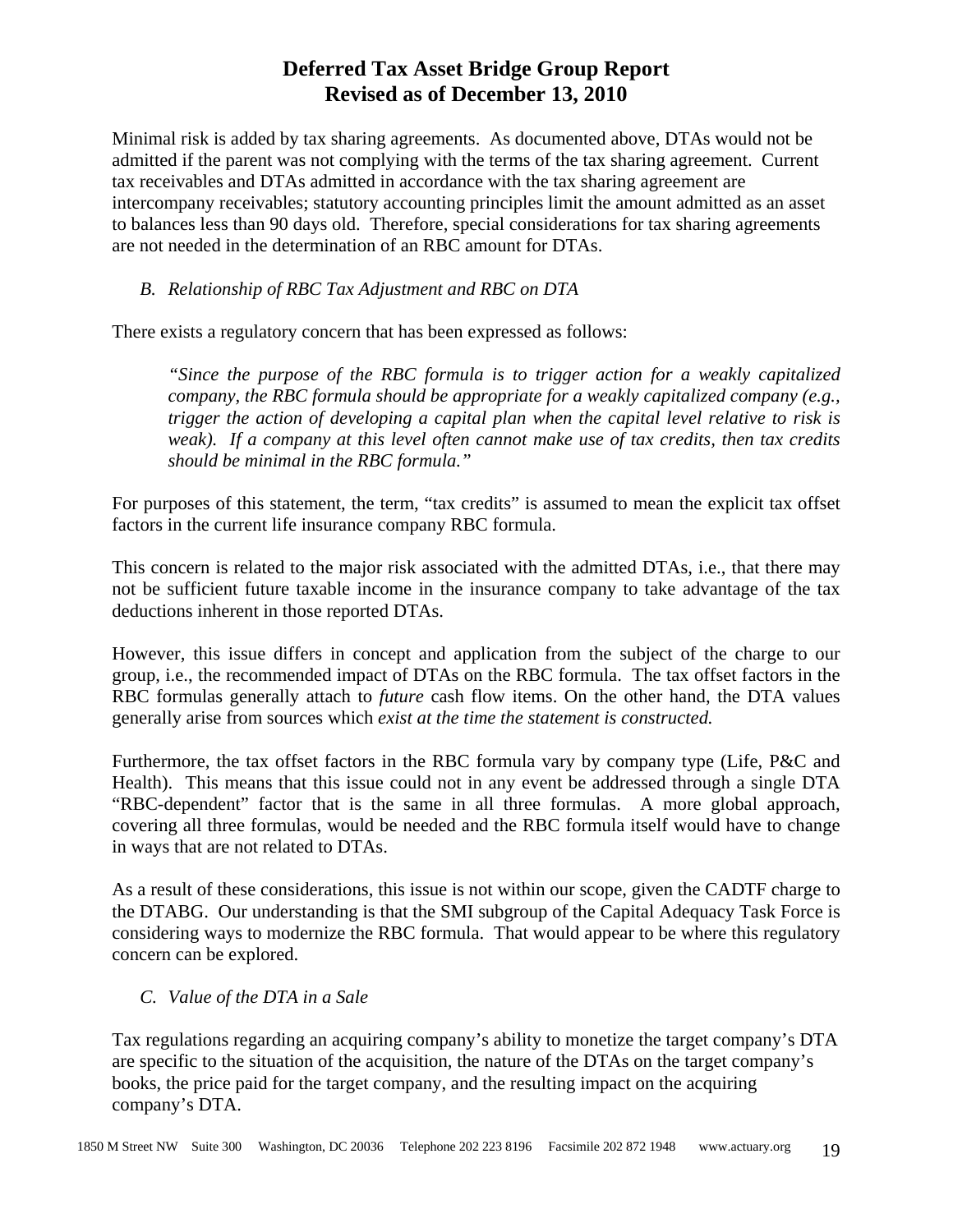Per "Tax Management Portfolios – Net Operating Losses and Computations"<sup>[11](#page-19-0)</sup>:

*Because a net operating loss is deductible only by the taxpayer sustaining the loss, it is generally not possible to transfer the tax benefit of a net operating loss deduction from one taxpayer to another. Corporate reorganizations, however, provide a potential opportunity for abuse of the net operating loss deduction. Absent restrictions, the scenario would entail a profitable corporation acquiring an unprofitable corporation with unused net operating loss carryovers. If the acquiring corporation succeeds to the net operating loss carryovers of the acquired corporation, those carryovers can be used to offset future taxable income of the acquiring corporation. Sections 381, 382, and 269 are designed to curb the potential abuses associated with such "trafficking in loss corporations"* 

Generally speaking, IRS rules are established to hinder "trafficking" in DTAs by limiting the acquiring company's ability to monetize DTAs associated with net operating losses to a function of the purchase price times the long-term tax-exempt rate. In essence, this limits the additional deductions the acquiring company can monetize to what they would be able to achieve if they were simply investing the purchase price in tax-exempt securities. IRC Section 383 has similar restrictions associated with the ability to monetize capital loss carry forwards.

The valuation allowance should recognize a company's ability to recognize any ordinary or capital loss carry forward in light of IRS limitations. As such, in the situation where a company is distressed (whether the situation is caused by net operating losses or capital losses) the value of the admitted DTA should reflect any such limitation on the ability to monetize the DTA. Similarly, should a healthy insurer be acquired, the ability or inability on the part of the acquired company to realize the value of its DTA should be explicitly recognized in the calculation of the company's valuation allowance.

DTAs existing due to temporary differences such as loss reserve discounting would continue to persist post-acquisition, as these are the result of anticipated future deductions to taxable income, but would be subject to existing statutory caps as detailed in SSAP 10 / 10R.

Ideally, our analysis would include the post-acquisition impact on DTAs. However, the data is not publicly available and not practical to obtain. To obtain such data would have required interviews with acquiring companies who would have been willing to share proprietary information, such as their tax planning strategies.

Thus, since IRS rules limit the ability of an acquiring company to monetize an acquisition's carry forwards, we do not believe the approach to calculating an RBC charge for DTAs we have proposed here should be modified to reflect potential realization of these assets in a sale.

### *D. Fraternal Considerations*

Because the tax situation is different for fraternal insurance companies, we gave special consideration to fraternals in our work, at regulator request.

<span id="page-19-0"></span> $\overline{a}$ <sup>11</sup> "Net Operating Losses – Concepts and Computations"; Tax Management Portfolios 539,  $2^{nd}$  Edition; Freitag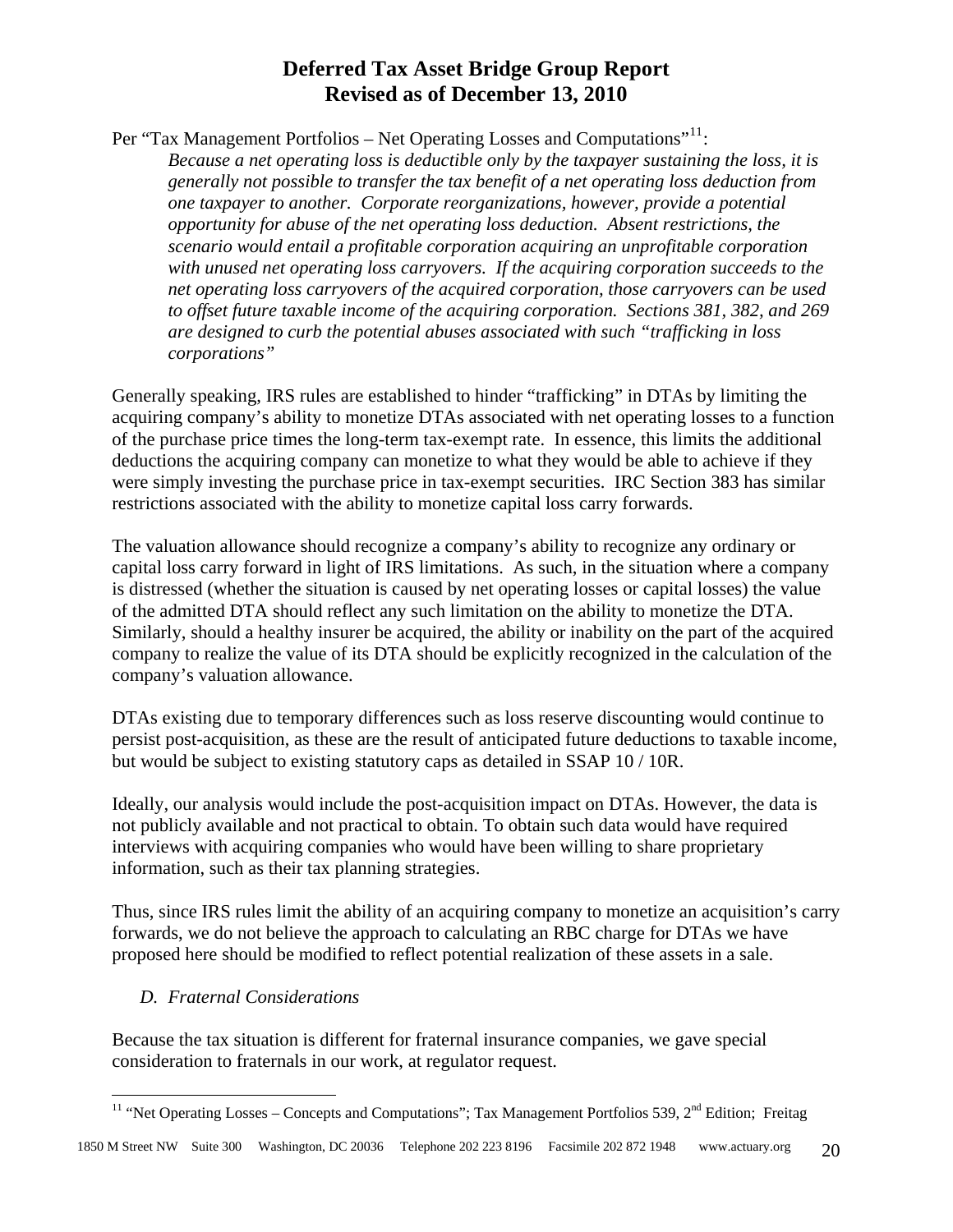We understand the interest of regulators to be sure that the special situation of fraternals is considered, given the situation when taxes became part of the life formula in 2001. At that time, the life RBC factors were grossed up and tax factors incorporated to return the RBC calculation to roughly the same place for most companies. However, since RBC factors for fraternals followed the life formula, and the fraternals had no tax offset, the grossed up factors for life resulted in a significant increase in RBC for fraternals. Subsequently, through the Life RBC Working Group, adjustment factors were inserted in the fraternal formula, based on the fact that fraternals must distribute a percentage of their "pre-tax" gain to maintain their fraternal status. This restored the fraternal RBC calculation to an amount that was comparable to the pre-2001 level.

As noted above, fraternal companies do not pay federal income tax. As a result, there is no basis for a deferred tax asset, and, in fact, there are no DTAs on fraternal company statements. Furthermore, we note that there is no provision for a "fraternal contributions" counterpart to a DTA. As a result, there is no need for an RBC charge in the fraternal formula for DTA or DTAlike assets.

### **IX.Recommendations**

As a result of these analyses, the DTABG recommends that:

- The amount of the RBC charge reflect a company's capitalization, as measured by the RBC ratio before any adjustment for DTAs (with certain other adjustments);
- The RBC charge be placed in a portion of the RBC formula that is outside the covariance formula (C-0 for life, R-0 for P&C, and H-0 for health);
- The effect of the charge should eliminate the benefit of DTAs (including the portion supported by past taxes paid) in calculating an RBC ratio for companies with an Ex DTA RBC ratio of less than 200% of ACL and should provide for a minimum RBC charge of 0% or 1% of the DTA supported by future taxes for companies with an Ex DTA RBC ratio over 500%, depending on the admissibility limits placed on the DTA.
- *A. Placement of the charge*

This charge should be placed in a part of the RBC formula that is outside of the covariance adjustment. This is because any one of the risks in the RBC formula also represents a risk to the ability to realize the DTA. For this reason, it seems appropriate for the DTA risk charge to be a direct addition to the otherwise indicated RBC amount. For life this would place it in C-0; for P&C in R-0; and, for health in H-0.

### *B. RBC charge should reflect a company's level of capitalization*

Because the principal concern underlying the rationale for the statutory caps is an over-reliance on the DTA for companies in or near an RBC action level, the DTABG believes an appropriate approach would be a variable risk charge applied to the DTA in excess of that recoverable from past taxes with those charges increasing as the capitalization of the company decreases.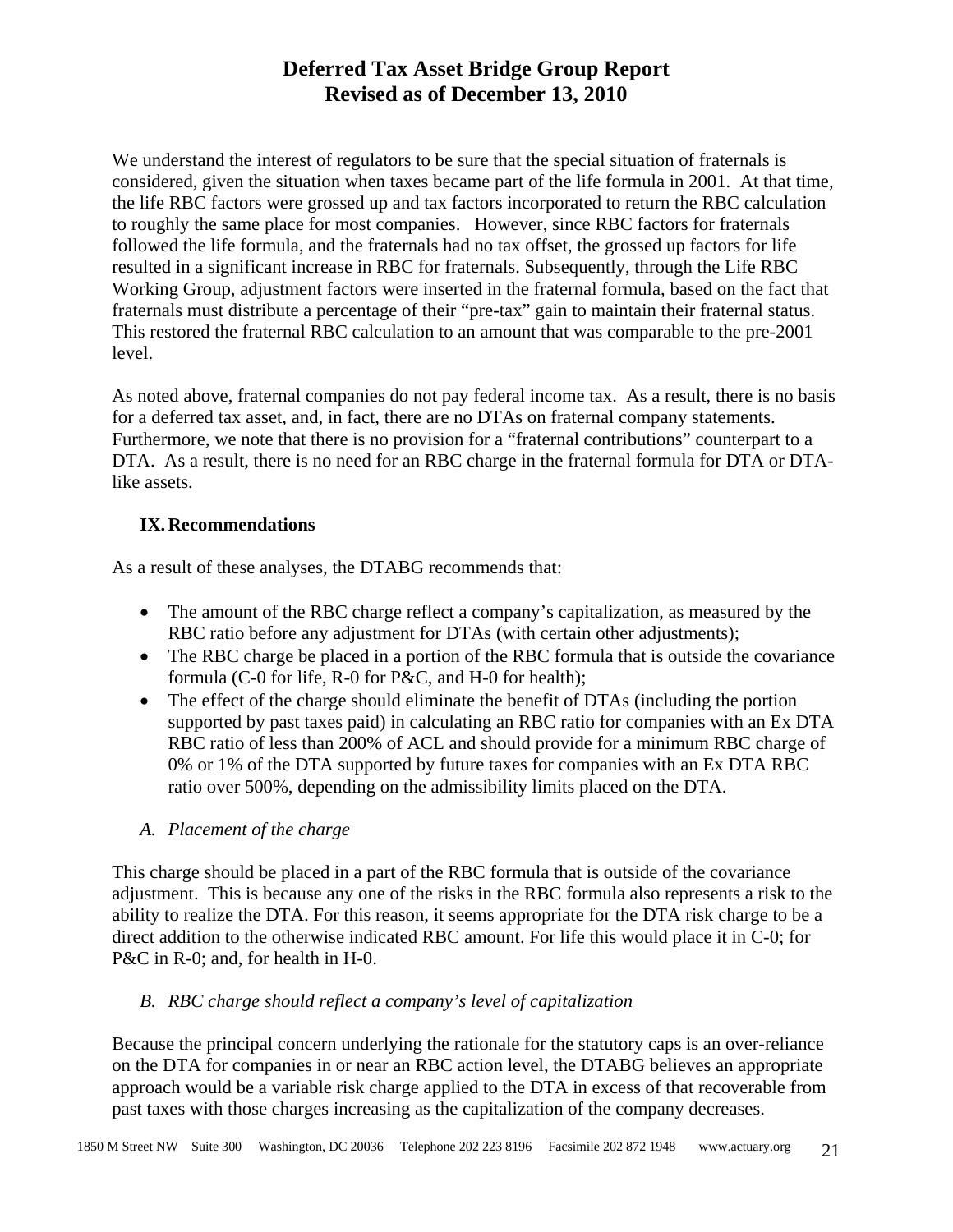While the valuation allowance itself should implicitly consider a company's ability to realize the DTA, a tiered charge resulting in a 100% (or more) charge against the DTA in excess of that recoverable from past taxes for companies in a more hazardous position would essentially remove any benefit from the DTA regardless of realization estimates for those companies.

The size of the risk charge will be based on the calculation of an Ex DTA RBC ratio. For the purpose of these calculations we suggest that this ratio be calculated the same way that a ratio is calculated for purposes of determining the limits on admitted DTA today, as defined in SSAP10R. In other words, "Adjusted Capital" (in the numerator of the ratio) would be reduced by the sum of the amount of admitted DTA, the amount of EDP / Operating System Software, and the amount of net positive Goodwill. The denominator would be the ACL RBC amount prior to any adjustment for DTAs; that is, excluding any amount associated with the DTA.

*C. The minimum RBC charge should be applied to the amount of the DTA that is supported by future taxable income (covered DTA amount)* 

The DTABG also recommends no risk charge for that portion of the DTA arising from temporary taxable differences supported by taxable income in prior carry back years for all companies because the realization of that component of the DTA entails little risk. We think the portion of the DTAs supported by carry backs are of comparable risk to the credit risk on a US Treasury note (i.e., no risk charge), as the risk is a matter of timing, not of realization or counterparty credit risk. In the remainder of this report, we refer to the amount of DTA backed by future taxes as the "covered DTA amount."

### *D. Factor Development*

In developing a factor to be applied to the DTA amount we began by considering the situation in the absence of limits on DTAs. Our approach was to develop two anchor points, starting with the determination of an appropriate factor for companies with Ex DTA RBC ratios over 500% of ACL.

As noted above, the key risk to DTAs is the possibility of default of the company, thereby rendering the DTAs worthless. This risk is similar to the risk posed by a bond issued by the same company. As a result, it was decided that, for companies with Ex DTA RBC ratios over 500% of ACL, the factor for asset class 1 bonds, 0.4%, was a good place to start. Asset class 1 includes class A, AA, and AAA rated bonds and a 500% of ACL RBC ratio is not inconsistent with this class. Recognizing that certain risks were not considered and to add some conservatism, we increased this amount to 1%. This 1% assumption is moderately conservative relative to the estimated current effective rate in the P/C RBC formula. Note that this amount is only applied to the covered DTA amount and assumes full admissibility of the adjusted gross DTA; i.e., SSAP10 and 10R capping procedures are eliminated. If current (or similar) capping procedures are maintained, it is recommended there should be no charge in the RBC formula for these companies (see item F, following).

1850 M Street NW Suite 300 Washington, DC 20036 Telephone 202 223 8196 Facsimile 202 872 1948 www.actuary.org 22 Next we considered an appropriate factor for companies with Ex DTA RBC ratios of 200% of ACL or less. At this point, it was decided that the company should get no credit for any DTAs in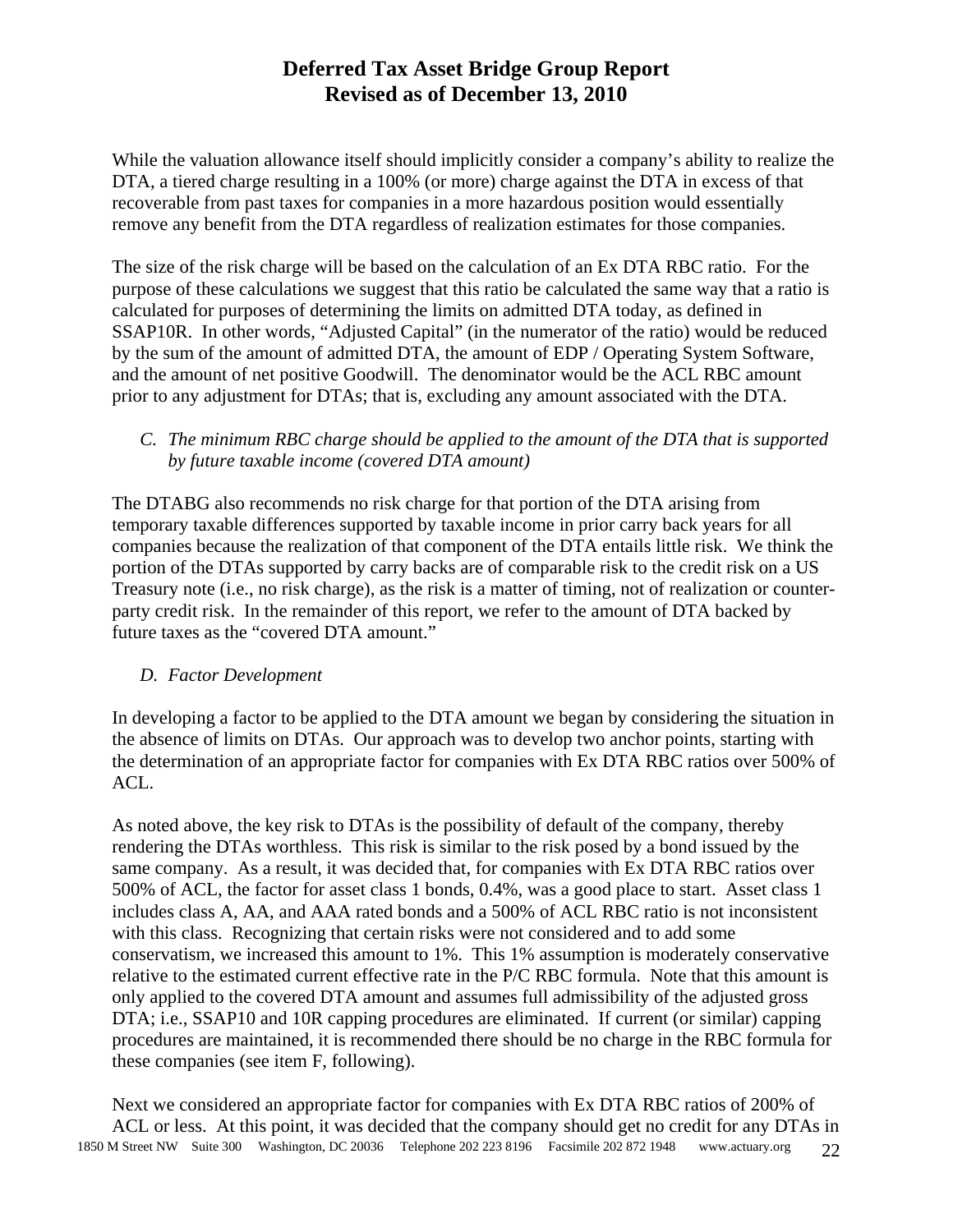excess of those recoverable from past taxes in the RBC formula. This means that Total Adjusted Capital should be reduced for the amount of any admitted DTA in excess of those recoverable from past taxes. Likewise, the company would not add anything to the calculated RBC amount in the denominator.

A third reference point was established for companies with Ex DTA RBC ratios of 300% of ACL. This level is the top end of the trend test level for P&C companies. The asset class 1 bond factor seemed too low for these companies as they are likely riskier than those companies with Ex DTA RBC ratios of 500% of ACL. As a result, we based the factor for a company at this level on the asset class 3 bond factor of 4.6%. To reflect risks not directly considered, we raised this factor to 5%

Between these three levels we decided that a pattern of charges should be established that moves smoothly from one level to the other. We determined that the best way to do this was with the combination of a varying charge and a floor amount. The floor amount is 1% of the Covered DTA amount (assuming the caps on DTAs are eliminated). To grade smoothly in between the two endpoints we linearly interpolated from the 50% factor required to eliminate the effect of the DTA when the Ex DTA RBC ratio is 200% of ACL and the 5% factor for companies with an Ex DTA RBC of 300% of ACL. For Companies with Ex DTA ratios between 300% and 500% of ACL the charge is interpolated from 5% at the low end to 0% at the high end (noting that this amount is floored at 1% of the Covered DTA Amount assuming capping procedures are eliminated). This results in the following formula description, based on the Ex DTA RBC ratio:

Calculate the Ex DTA RBC ratio as noted above.

- If the Ex DTA RBC ratio is < 200% of ACL, then the amount of the admitted DTA in excess of that recoverable from past taxes is subtracted from TAC and no additional RBC amount is added to the RBC amount.
- If the Ex DTA RBC ratio is > 200% of ACL but less than 300% of ACL, the RBC charge for DTA (applies to the covered DTA amount) is:

$$
RBCF^{DTA} = (50\% \times (300\% - RBCR^{ExDTA}) + 5\% \times (RBCR^{ExDTA} - 200\%))
$$

If the Ex DTA RBC ratio is  $> 300\%$  of ACL the RBC charge for DTA (applies to the covered DTA amount) is:

$$
RBCF^{DTA} = (5\% \times (500\% - RBCR^{ExDTA})) / 2
$$

but not less than 1% of the Covered DTA Amount.

Under this approach, companies with an Ex DTA RBC ratio of 200% of ACL or less would derive no benefit from DTAs in excess of those recoverable from past taxes. Companies with an Ex DTA RBC ratio over 500% would have an RBC charge of 1% of the Covered DTA Amount (assuming elimination of current capping procedures) and companies in between those two levels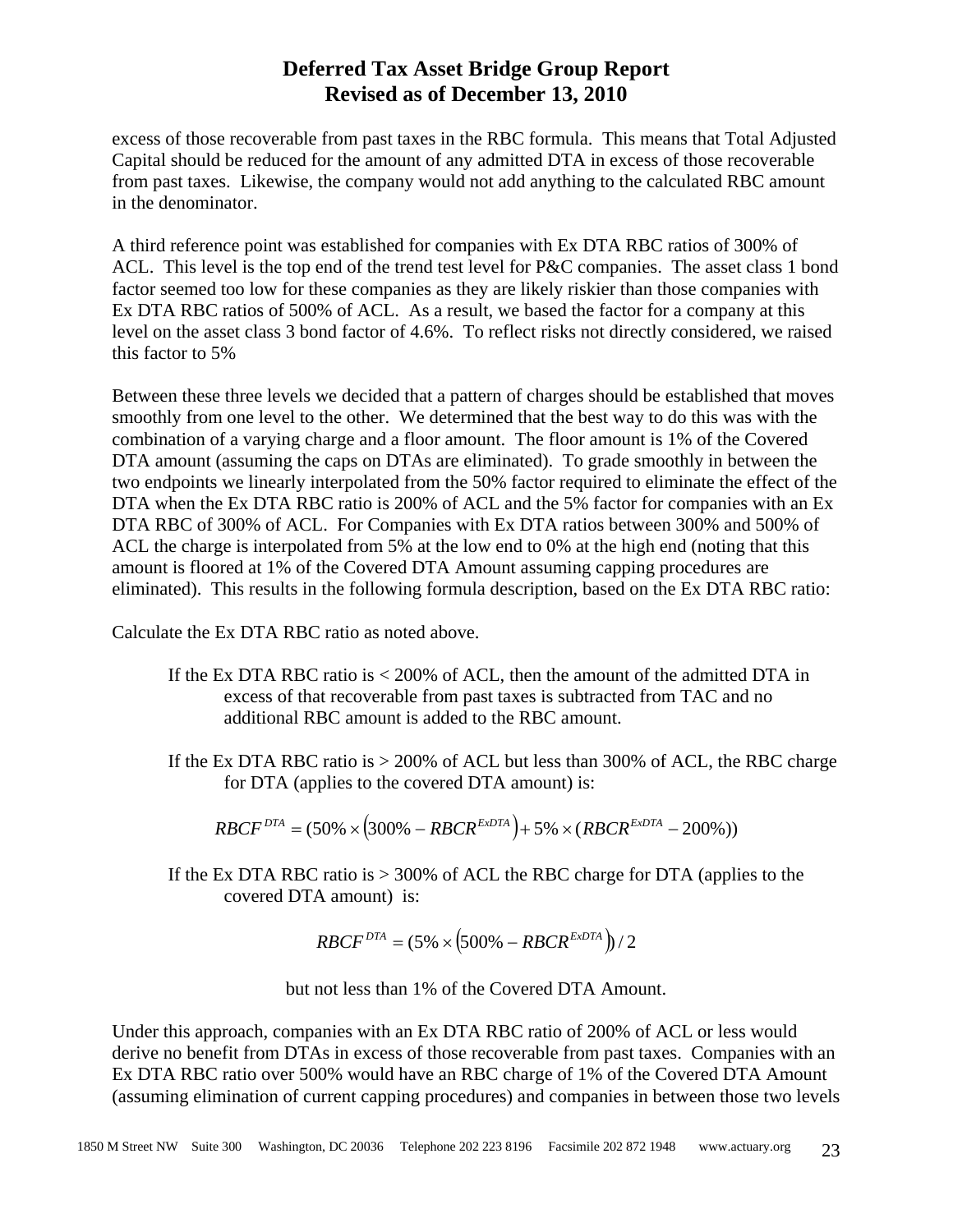would have a charge that grades uniformly from one extreme to the other, depending on the Ex DTA RBC ratio.

#### *E. Charge when Limits are Present*

As noted earlier, the DTABG does not believe an RBC charge is necessary for companies with an Ex DTA ratio of 500% or more when there are admissibility limits imposed on the adjusted gross DTA As a result given the limits in the current calculation of DTAs, we believe that the floor of 1% in the formula given no limits should be 0% if limits are retained. This will retain the concept of diminishing benefit for DTA as a company becomes weaker but avoids the double counting presented by both a limit and an RBC charge for stronger companies.

As described earlier and illustrated in Appendix 2, the 2009 admissibility limits on the DTA are in effect an RBC charge against the entire DTA. For life insurance companies, the equivalent RBC charge is 14%, outside of any covariance. For P&C companies, the equivalent RBC charge is 13%, outside of any covariance adjustment. For health insurance companies, the equivalent RBC charge is 24%, outside of any covariance adjustment. Also, the current admissibility limits result in a large percent of the total DTA being non-admitted. As stated earlier, in 2009, the first year that the expanded limits were fully available, 60% of the total DTA within the life industry was non-admitted. The comparable number for P/C companies was 49%; for health insurers, 74%. In 2007, the last year when the new limits were not available to any company, the nonadmitted portion for the life industry was almost 70%. The comparable number for P/C companies was 57%; for health insurers, 78%.

Some members of the DTABG expressed a strong preference for an explicit risk charge as opposed to an implicit risk charge embedded within the statutory caps. From the perspective of a clearer and reasonable RBC approach, some members of the group believe that removing the implicit risk charge in statutory accounting and replacing it with an explicit RBC risk charge would have benefits. The rationale is that this would be consistent across companies, reasonably recognize the risk, and provide a more transparent view of the risk charge applicable to DTA. The DTABG recognizes that changes in statutory accounting may have broader ramifications than simply their use in the RBC calculation but has not researched any such impacts.

### *F. Additional Considerations Regarding DTABG Proposal*

The DTABG noted and discussed issues likely to be raised regarding these recommendations. The DTABG encourages the NAIC to fully debate these issues and any others raised. However, after considering these issues, the DTABG adhered to its view that the proposed approach is reasonable and practical given the unique nature of the DTA. Alternatives discussed by the DTABG were considered to have arguably greater problems.

In particular, two issues are discussed here:

1. *Use of the RBC model as a means of identifying weaker companies and as a measure of relative company strength among them, potentially expanding the role of the model beyond the original stated intent.*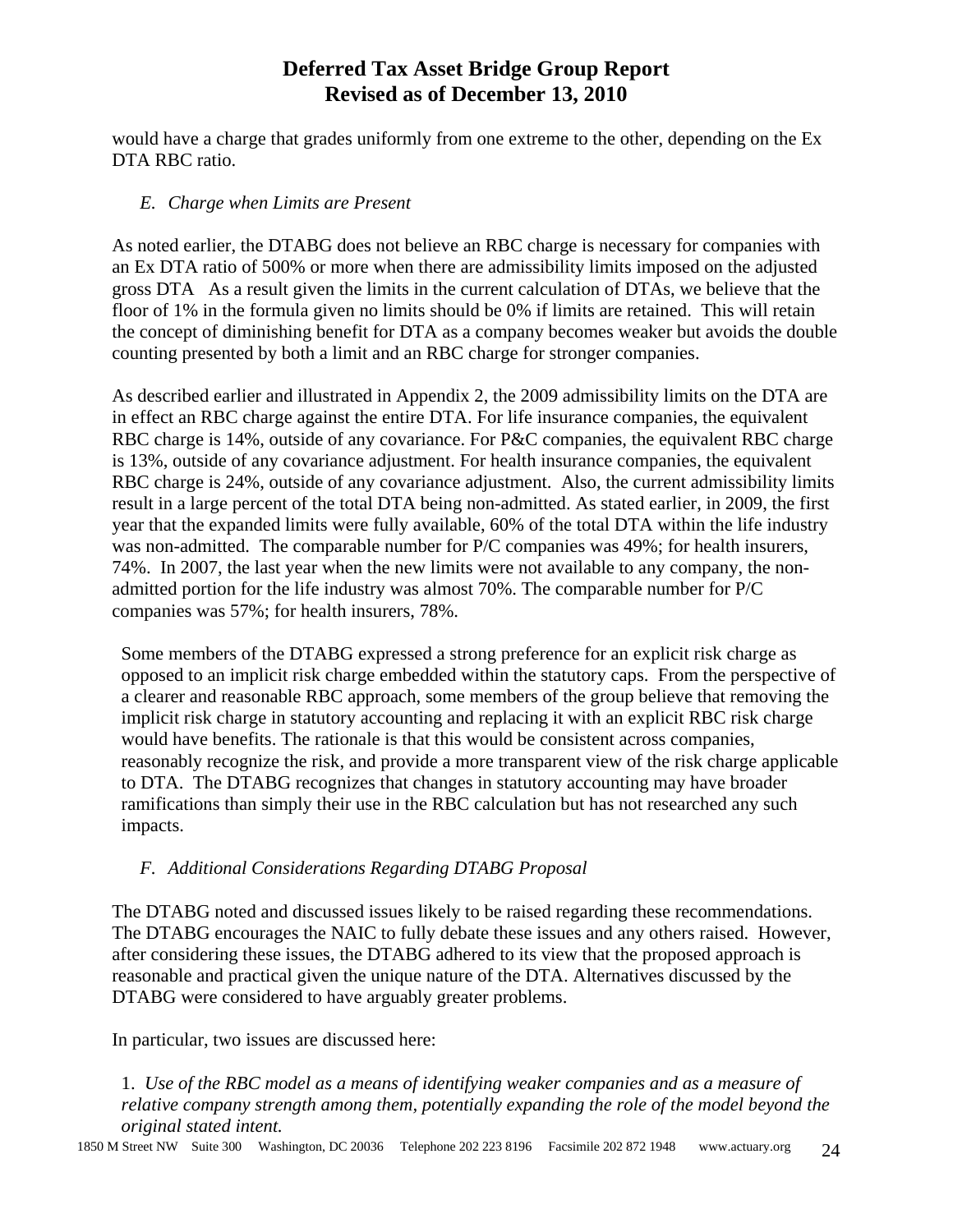As noted previously, the principal risk associated with the realization of the DTA is the ability to earn enough taxable income of the right character to be able to recognize the value of the DTA. The DTABG feels this is a function of the company's viability as an ongoing concern, which in turn is a function of its capitalization.

Given this, the DTABG discussed alternative approaches to measuring capitalization, such as agency ratings, bond spreads for the company's debt and credit default swaps (CDS) pricing. Agency ratings were considered insufficient for this purpose as many companies are not rated, and those that are rated may have inconsistent ratings from different rating agencies, leading to the problem of determining criteria for use of rating agency indications. It was observed that bond spreads and CDS pricing are volatile and frequently shift for reasons other than companyspecific issues, and as such were felt to be inappropriate for this purpose. Additionally, not all insurers have publicly traded debt or available CDS pricing.

As such, the DTABG felt the RBC calculation itself, while not originally intended to be a relative measure of company strength, would be an effective means of identifying differences in the ability to realize DTAs among companies. Likewise, for this limited purpose internal to the RBC calculation, this measure will serve as the best method of assessing relative capitalization in determining a final DTA-related RBC charge for these already identified vulnerable companies. We do not suggest that RBC be used, or is useful, as a relative measure of capitalization for other purposes. The DTABG does, however, believe the RBC model is an effective basis for the purpose at hand.

#### 2. *Increasing the charge as a company's capitalization deteriorates will accelerate declines in a company's RBC ratio.*

This was discussed by the DTABG and its related committees and is a valid concern regarding the recommendations in this report. Decreasing the RBC ratio due to increasing the DTArelated RBC charge as the company's capitalization decreases is sometimes referred to as procyclicality (although this relates to the circumstances of particular companies, not the insurance cycle, per se).

However, if it is agreed that the risk of a company's viability increases as the RBC ratio decreases and that the realizability of the DTA is dependent on company viability, then it is reasonable to conclude the charge should increase under these circumstances. The DTA is unlike any other asset on the company's balance sheet in that the DTA's value is highly contingent on the company's viability going forward. As such, the nature of an appropriate charge within the RBC framework should exhibit the characteristic proposed here (although other approaches might be used to achieve similar results).

Additionally, this concern should be viewed in light of the current statutory accounting framework. Both the capping of the DTA as a percent of surplus and the limitation based on either 1 or 3 year realizability have similar impacts, likewise resulting in a decreasing RBC ratio under emerging adverse financial experience circumstances.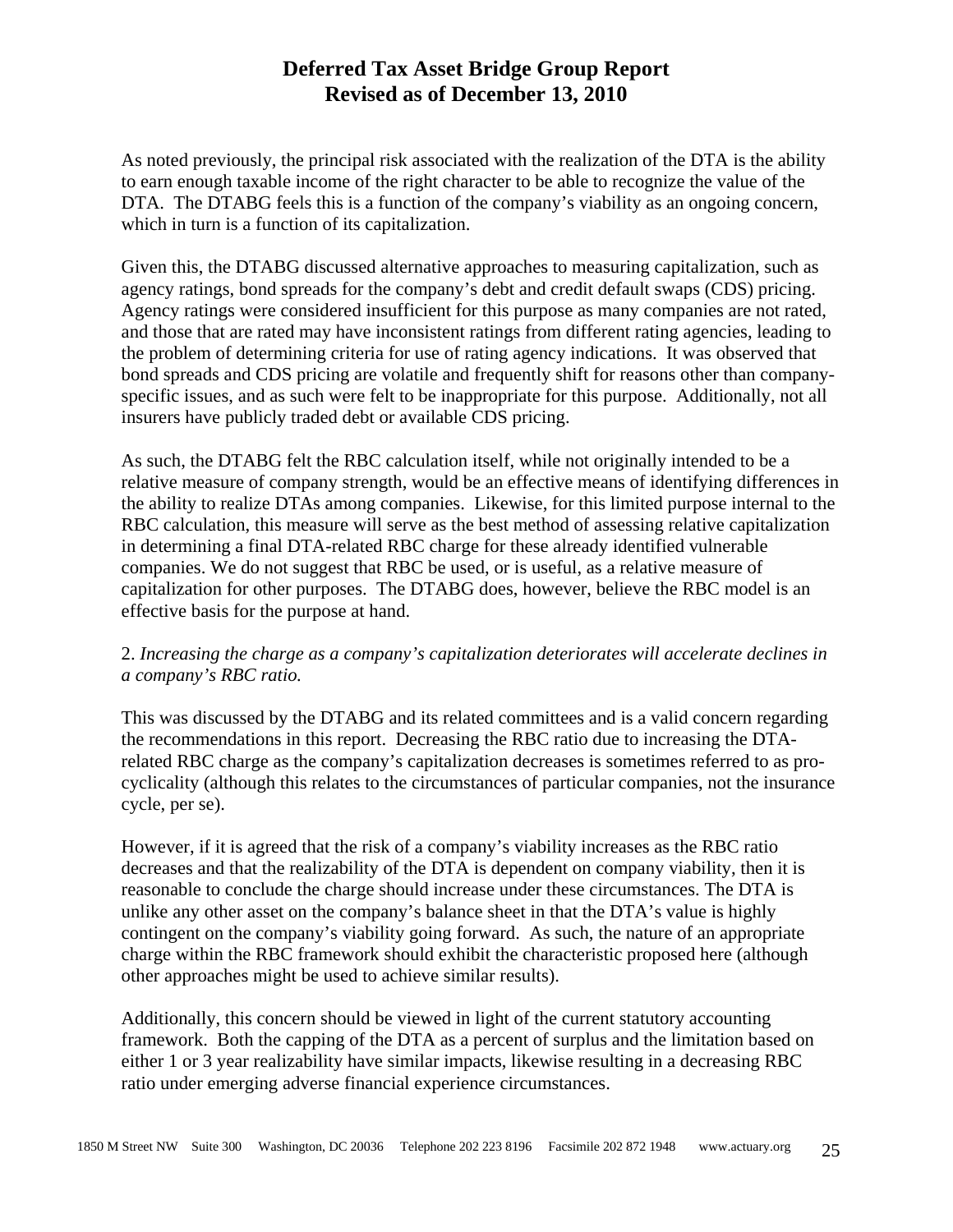Should a company suffer operating or capital losses, the Gross DTA would typically increase. The Adjusted Gross DTA may not increase as much as the Gross DTA if an increased valuation allowance is deemed appropriate. However, a further reduction in the admitted value of the DTA takes place as the loss decreases surplus, potentially resulting in a reduced admitted DTA and lower surplus under current statutory accounting rules as a result of capping the DTA at a percent of surplus. Additionally, if the source of the losses is expected to inhibit future earnings (e.g., management forecasting higher claims costs as a result of adverse experience), it is likely surplus is further reduced due to the 1 year / 3 year realizability cap.

This results in downward pressure on the RBC ratio, not through an increase in the Authorized Control Level or Company Action Level, but rather through a decrease in both surplus and Adjusted Capital.

This issue can be further exacerbated by the Alternative Minimum Tax. Should a company find itself in a situation where it is expected to be subject to the AMT for the realizibility period, it would generally calculate its admitted DTA using the lower AMT rate as opposed to the higher corporate rate. This would result in a reduction in the admitted DTA under current rules, producing a lower Adjusted Capital in the RBC calculation.

While the DTABG recognizes the concern raised about the leveraging impact of the proposed risk charge, particularly in conjunction with statutory capping rules, the proposal is based on the conclusion that the DTA risk increases as capitalization declines, consistent with the rationale of current accounting procedures.

#### *G. Alternative Approaches*

There are alternatives that we evaluated but rejected as not being as comprehensive as our recommendation. These included:

- A differential charge for certain "persisting" differences between statutory income and taxable income (such as differences in reserve discounting and DAC), and a higher charge for those components of the DTA that are highly dependent on the company's ability to earn a profit in the future (such as capital or operating loss carryforwards).
- A differential charge based on timing of reversals to reflect increased uncertainty in future projection periods.
- An approach similar to that proposed in the December 2009 Basel Committee on Banking Supervision Consultative Document, "Strengthening the resilience of the banking sector" for the banking industry. This approach excludes those components of the DTA that are highly dependent on a company's ability to earn a profit in the future (such as capital or operating loss carryforwards) from Adjusted Capital, and applies a risk charge based on sovereign default risk to those temporary differences that could be considered prepayment of taxes (loss discounting, DAC).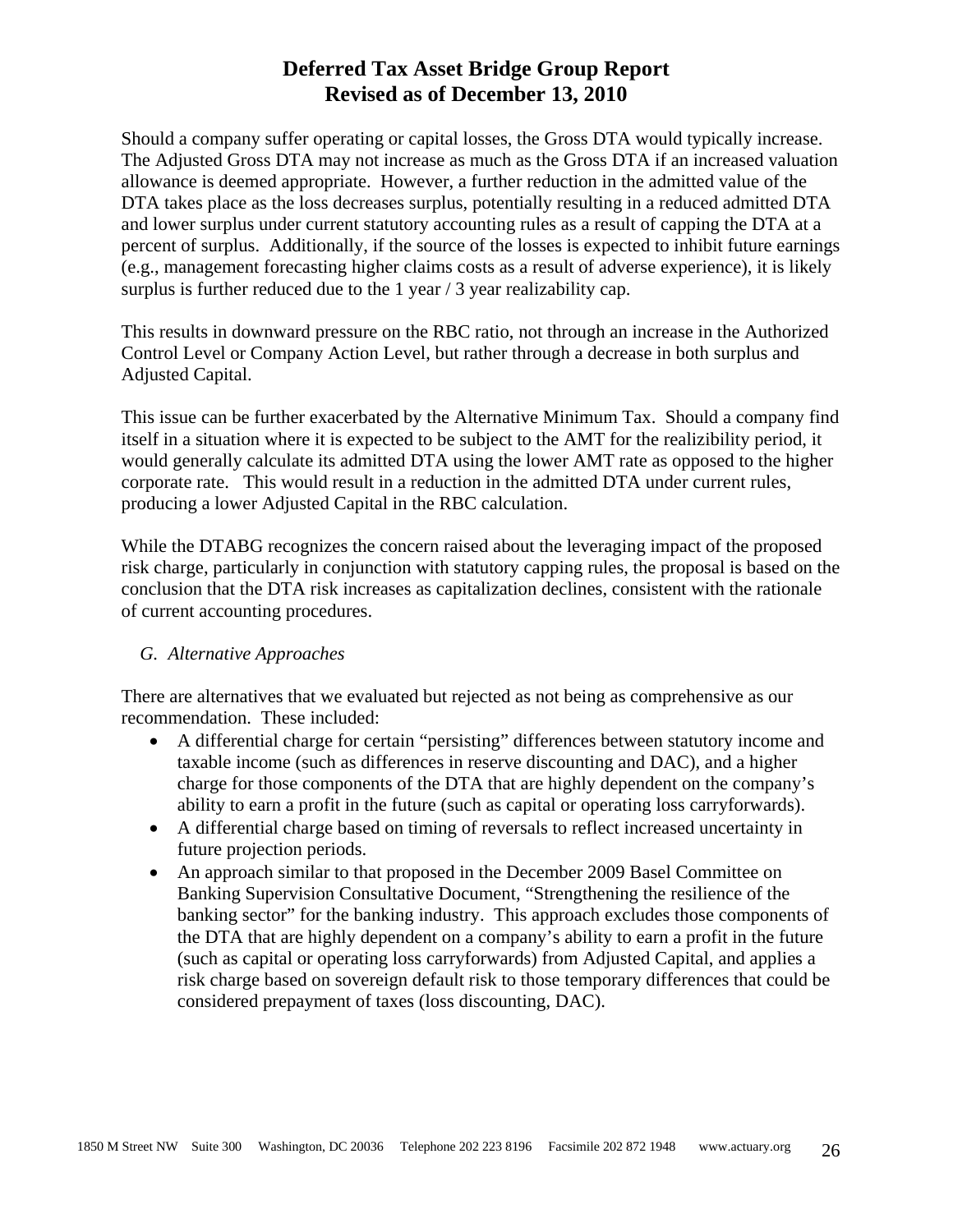#### **Appendix 1 Sample DTA Calculation**

|                           |                                      |                      | $\alpha$ ampic $\boldsymbol{\nu}$ 171 Cancanation |             |             |             |             |
|---------------------------|--------------------------------------|----------------------|---------------------------------------------------|-------------|-------------|-------------|-------------|
| <b>Total Gross DTA</b>    |                                      | 300                  |                                                   |             |             |             |             |
| Valuation                 |                                      | 20                   |                                                   |             |             |             |             |
| Adjustment                |                                      |                      |                                                   |             |             |             |             |
| <b>Adjusted Gross DTA</b> |                                      | 280                  |                                                   |             |             |             |             |
|                           |                                      |                      |                                                   |             |             |             |             |
| <b>Limit Calculation</b>  |                                      | This Year            |                                                   | Prior Year  |             | Two years   |             |
| 10ei                      | <b>Taxes Paid</b>                    | 20                   |                                                   | 10          |             | ago<br>10   |             |
|                           |                                      |                      |                                                   |             |             |             |             |
|                           |                                      | Next Year            |                                                   | In 2 Years  |             | In 3 Years  |             |
|                           | Tax on Differences                   | 63                   |                                                   | 56          |             | 42          |             |
|                           | Reversing                            |                      |                                                   |             |             |             |             |
|                           | <b>Total Taxes Paid</b>              | $\overline{40}$      |                                                   |             |             |             |             |
|                           | <b>Total Tax on Differences</b>      | 161                  |                                                   |             |             |             |             |
|                           | Reversing                            |                      |                                                   |             |             |             |             |
|                           | Total 10ei amount (lesser of         | 40                   |                                                   |             |             |             |             |
|                           | the two)                             |                      |                                                   |             |             |             |             |
|                           |                                      |                      | With                                              | Without     | With        | Without     | With        |
| 10eii                     |                                      | Without<br>Reversing | Reversing                                         | Reversing   | Reversing   | Reversing   | Reversing   |
|                           |                                      | Differences          | Differences                                       | Differences | Differences | Differences | Differences |
|                           | Projected Taxable Income             | 300                  | 300                                               | 100         | 100         | 100         | 100         |
|                           | w/reversing differences              |                      |                                                   |             |             |             |             |
|                           | Reversing differences                | 180                  |                                                   | 160         |             | 120         |             |
|                           | Projected Taxable Income             | 480                  | 300                                               | 260         | 100         | 220         | 100         |
|                           | Tax @ 35%                            | 168                  | 105                                               | 91          | 35          | 77          | 35          |
|                           | Difference in Tax                    |                      | 63                                                |             | 56          |             | 42          |
|                           |                                      |                      |                                                   |             |             |             |             |
| 10eii                     | Calc                                 | 161                  |                                                   |             |             |             |             |
|                           | Less amount in 10ei                  | 40                   |                                                   |             |             |             |             |
|                           | 10eii amount before 15%              | 121                  |                                                   |             |             |             |             |
|                           | limitation                           |                      |                                                   |             |             |             |             |
|                           | 15% of surplus                       | 105                  |                                                   |             |             |             |             |
|                           | 10eii Amount (lesser of the          | 105                  |                                                   |             |             |             |             |
|                           | two)                                 |                      |                                                   |             |             |             |             |
| 10eiii                    | Total DTA                            | 280                  |                                                   |             |             |             |             |
|                           |                                      |                      |                                                   |             |             |             |             |
|                           | Less (10a & 10b) / (10ei &<br>10eii) | 145                  |                                                   |             |             |             |             |
|                           | Total DTA to offset DTL              | 135                  |                                                   |             |             |             |             |
|                           | <b>Total DTL</b>                     | 70                   |                                                   |             |             |             |             |
|                           | 10eiii amount (lesser of the         | 70                   |                                                   |             |             |             |             |
|                           | two)                                 |                      |                                                   |             |             |             |             |
|                           |                                      |                      |                                                   |             |             |             |             |
| <b>Total Admitted DTA</b> |                                      | 215                  |                                                   |             |             |             |             |
| Non Admitted DTA          |                                      | 65                   |                                                   |             |             |             |             |
| <b>Adjusted Gross DTA</b> |                                      | 280                  |                                                   |             |             |             |             |
|                           |                                      |                      |                                                   |             |             |             |             |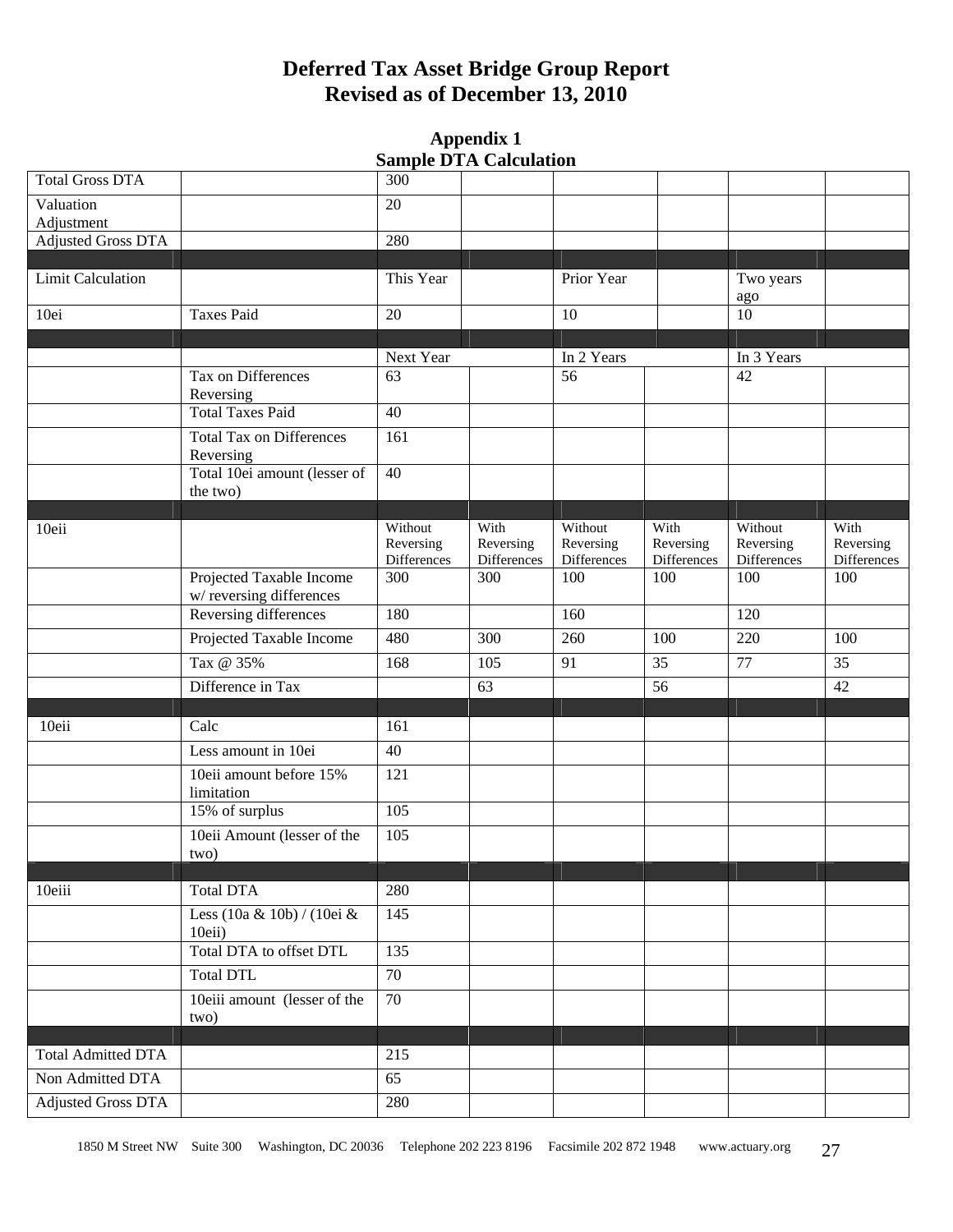#### **Appendix 2 Impact of admissibility limits RBC charge on full DTA that equates to impact of current admissibility limits Based on 2009 industry data (in \$ millions)**

|                                                                                                                                                                                                                                                            | Life    | <b>Health</b> | P&C     |
|------------------------------------------------------------------------------------------------------------------------------------------------------------------------------------------------------------------------------------------------------------|---------|---------------|---------|
| Adjusted Capital without DTA                                                                                                                                                                                                                               | 269,050 | 74,411        | 613,939 |
| <b>DTA</b>                                                                                                                                                                                                                                                 |         |               |         |
| Admitted                                                                                                                                                                                                                                                   | 33,533  | 2,157         | 27,592  |
| Not admitted                                                                                                                                                                                                                                               | 49,811  | 6,279         | 20,902  |
| Total                                                                                                                                                                                                                                                      | 83,344  | 8,436         | 48,494  |
| <b>ACL RBC*</b>                                                                                                                                                                                                                                            | 36,387  | 12,550        | 98,711  |
| RBC ratio (vs Company Action Level)                                                                                                                                                                                                                        |         |               |         |
| Without consideration of any DTA                                                                                                                                                                                                                           | 370%    | 296%          | 311%    |
| With limits on admissibility of DTA                                                                                                                                                                                                                        | 416%    | 305%          | 325%    |
| With total DTA                                                                                                                                                                                                                                             | 479%    | 330%          | 336%    |
| RBC charge against the total DTA required to equate RBC<br>ratio with current DTA admissibility limits to RBC ratio if<br>full DTA admitted                                                                                                                | 14.3%   | 24.4%         | 13.3%   |
| *This includes the current RBC charge against the admitted<br>DTA. Therefore the RBC charge against the total DTA<br>required to equate the RBC ratio with current DTA<br>admissibility limits to the RBC ratio if full DTA is<br>admitted is understated. |         |               |         |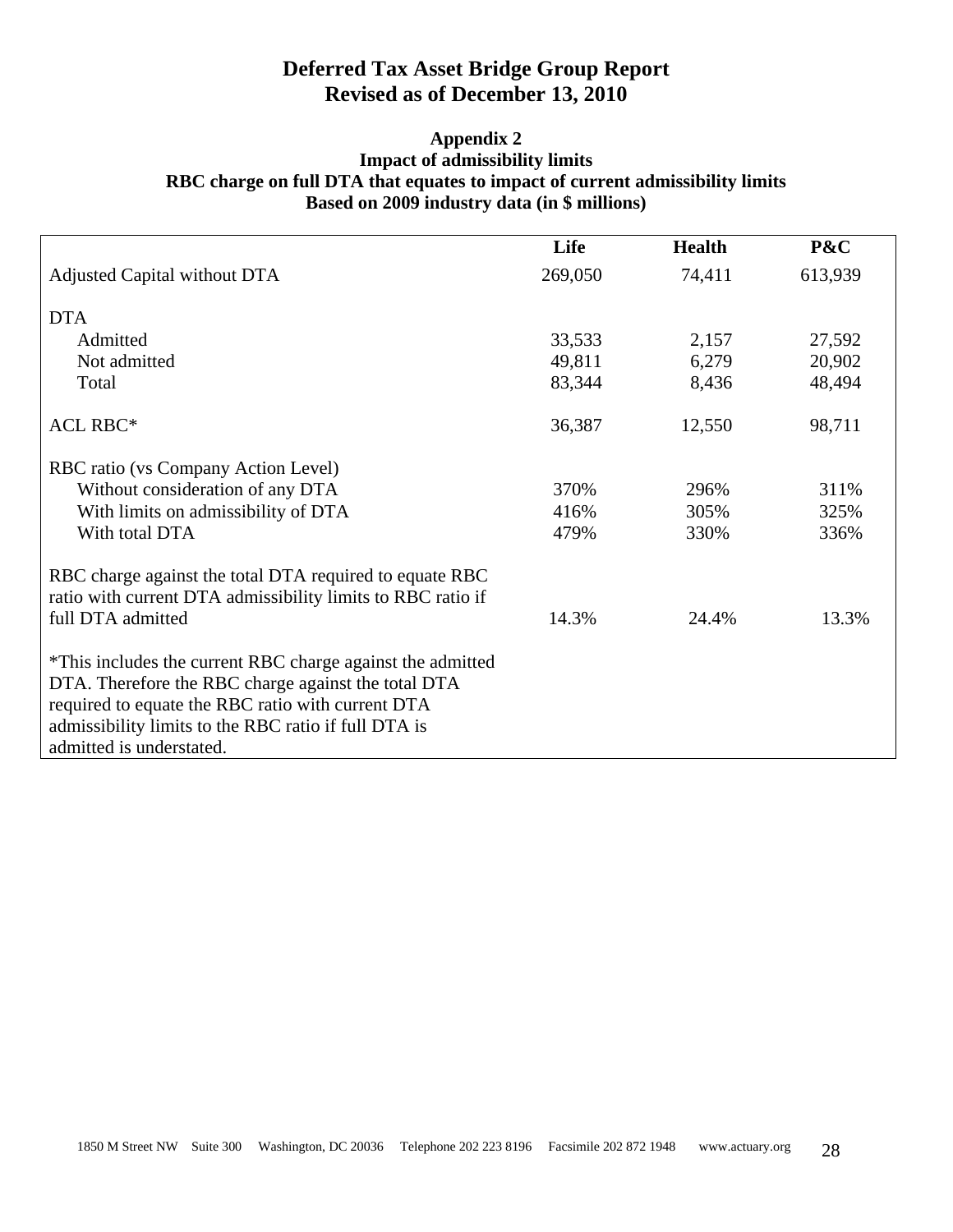#### **Appendix 3 Analysis of Statutory Data for Property / Casualty Insurance Companies**

As discussed earlier in this report, one of the major sources of DTAs is differences between statutory and tax reserves. For the P&C industry this difference results primarily from loss reserve discounting and the disallowance of a portion of the unearned premium reserves for tax purposes. For these, we can arrive at what we would view as a reasonable estimate the impact of these at an industry aggregate level.

For UPR, statutory accounting includes the change in UPR during the year as a reduction in income, while acquisition expenses are deducted from income when the policy is written. For tax accounting, 20% of the change in UPR is treated as "revenue offset"; essentially attempting to recognize acquisition costs as the policy is earned, accelerating income recognition relative to statutory accounting.

Industry aggregate UPR as of 12/31/2009 was \$199.4 billion. The revenue offset of 20% of UPR would be \$39.9b. The tax effect of this temporary difference in earnings assuming a 35% tax rate would be \$14.0b as a rough approximation to the revenue offset contribution to the DTA.

For loss reserves, tax accounting recognizes that loss reserves are not immediately payable and applies a discount (present value) factor based on the payout pattern associated with the liabilities and a 60 month rolling average of the Federal Mid-Term Rate to discount the cash flows. As with the revenue offset, this accelerates income recognition relative to statutory accounting.

If we take industry aggregate reserves by Schedule P line of business, and apply current Internal Revenue Service discount factors (per Rev. Proc. 2008-10, 2008-3 IRB 290, 12/18/2007, IRC Sec(s). 846), we estimate a blended tax discount factor of 0.907. Taken against industry aggregate net loss reserves as of 12/31/09 of \$576.8 billion would imply a tax discount of \$48.5 billion. Assuming a 35% tax rate, the gross DTA attributable to loss reserves is roughly \$17 billion.

Note that the both the Revenue Offset and Loss Discount calculations are approximations. Individual company circumstances can result in different calculations and assumptions. For loss discounting as an example, the IRS allows the use of company-specific loss payout patterns. Additionally, the Federal Midterm Rate to be used in discounting varies by accident year. However we view these approximations to be reasonable at an industry aggregate level.

The following table shows a high-level view of the industry aggregate statutory annual statements for the Property and Casualty industry since 2003. Note that 2001 was the first year that the DTA was treated as a statutory asset (prior to codification, taxes were recognized on a cash basis, not on an accrual basis).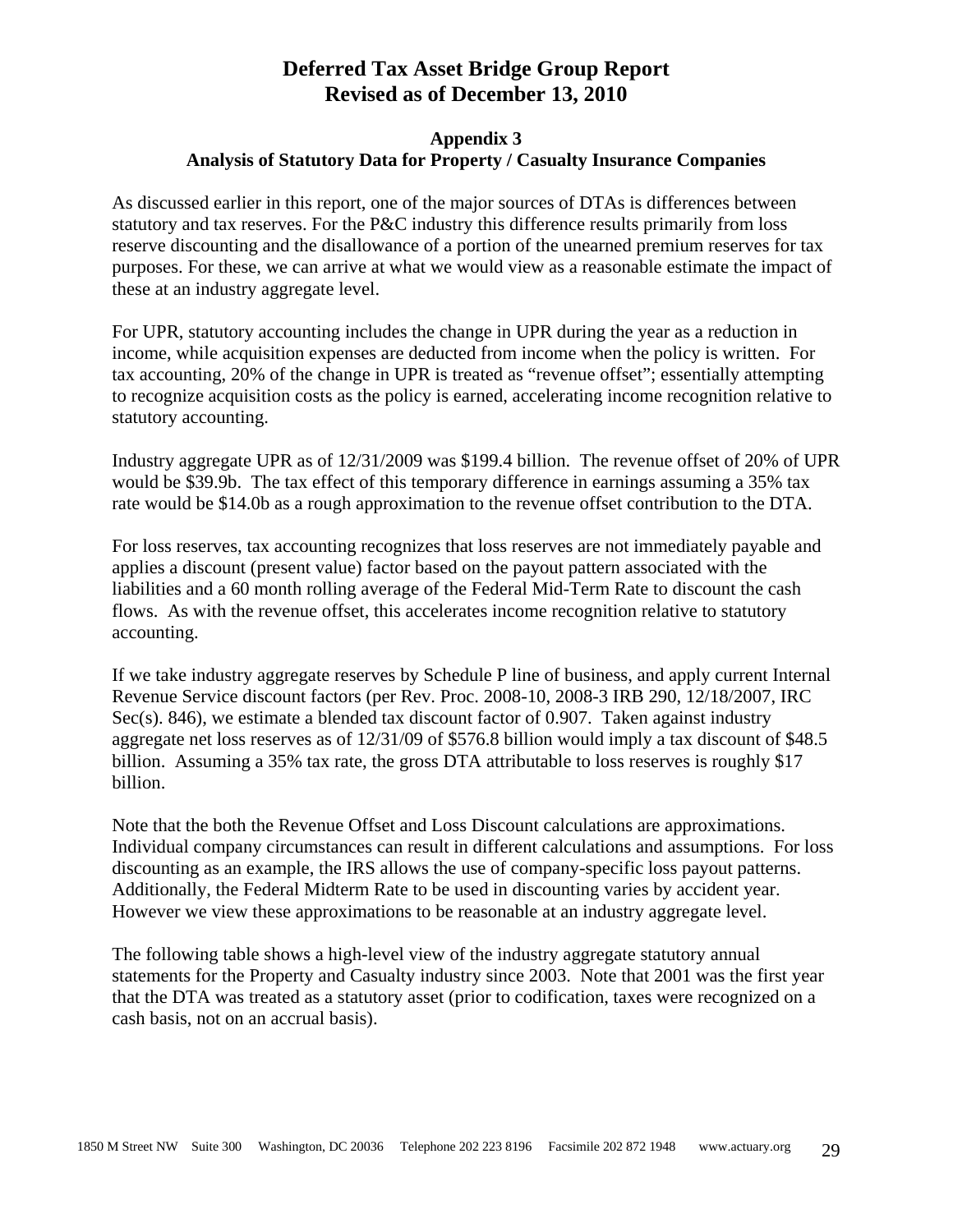| Property & Casualty Industry Aggregate Data (\$mil) |           |           |           |           |           |             |           |  |  |
|-----------------------------------------------------|-----------|-----------|-----------|-----------|-----------|-------------|-----------|--|--|
|                                                     | 2003      | 2004      | 2005I     | 2006      | 2007      | <b>2008</b> | 2009      |  |  |
| (1) Admitted DTA                                    | 16,442    | 17,495    | 18,803    | 17,866    | 18,446    | 24,936      | 28,332    |  |  |
| (2) Non-Admitted DTA                                | 22,245    | 22,244    | 23,045    | 22,164    | 24,081    | 38,645      | 27,330    |  |  |
| (3) Total DTA                                       | 38,687    | 39,739    | 41,848    | 40,031    | 42,527    | 63,581      | 55,662    |  |  |
| (4) Non-Admitted DTA / Total DTA                    | 57.5%     | 56.0%     | 55.1%     | 55.4%     | 56.6%     | 60.8%       | 49.1%     |  |  |
| (5) Net Admitted Assets                             | 1,162,326 | 1,262,400 | 1,363,245 | 1,449,374 | 1,506,210 | 1,446,734   | 1,492,199 |  |  |
| (6) Admitted DTA / Admitted Assets                  | 1.4%      | 1.4%      | 1.4%      | 1.2%      | 1.2%      | 1.7%        | 1.9%      |  |  |
| (7) Surplus                                         | 353,108   | 395,066   | 429,059   | 494,088   | 529,044   | 460,676     | 517,551   |  |  |
| (8) Admitted DTA / Surplus                          | 4.7%      | 4.4%      | 4.4%      | $3.6\%$   | 3.5%      | 5.4%        | 5.5%      |  |  |
| (9) Non-Admitted DTA / Surplus                      | 6.3%      | 5.6%      | 5.4%      | 4.5%      | 4.6%      | 8.4%        | 5.3%      |  |  |
| (10) Total DTA / Surplus                            | 11.0%     | 10.1%     | 9.8%      | 8.1%      | 8.0%      | 13.8%       | 10.8%     |  |  |
| (11) Net Change in Unrealized (AFIT)                | 22,573    | 11,248    | (8,750)   | 21,306    | (1,910)   | (59,231)    | 23,703    |  |  |
| (12) Est Tax on Change in Unrealized                | 12,155    | 6,057     | (4,711)   | 11,472    | (1,029)   | (31,894)    | 12,763    |  |  |
| (13) Change in Total DTA                            |           | 1.052     | 2,109     | (1,817)   | 2,497     | 21,054      | (7,919)   |  |  |

Source: SNL Financial

This leads to several high-level observations:

- Of the \$55.7b in DTA as of 12/31/09, we estimate roughly \$31b (discussed above) of the total asset is attributable to the temporary differences between statutory and tax accounting for loss discounting and the revenue offset.
- The admitted DTA makes up a relatively small portion of the P&C industry assets, with the admitted DTA averaging between 1-2% of admitted assets, and roughly 4-6% of surplus.
- Since the non-admitted component of the DTA began to be captured in the statutory annual statement in 2003 until 2008, it has remained a relatively consistent 55-60% of the total DTA (e.g. only about 40-45% of the total asset is considered admitted and included in Total Adjusted Capital for RBC purposes).
- In 2009, the non-admitted component of the DTA dropped to 49.1%, likely due to the increase in admissibility caps.
- Between 2001 and 2007, the admitted DTA for the industry in the aggregate has ranged from \$14.6 b to \$18.8 b. Between 2004 and 2007, the admitted DTA fell in an even narrower range, varying from \$17.5b to \$18.8b.
- In 2008, the DTA, both admitted and non-admitted, increased significantly over 2007, with the admitted DTA increasing \$6.4b (from \$18.5b to \$24.9b) and the non-admitted DTA increasing \$14.6b (from \$24.0b to \$38.6b), an increase in the total asset of \$21.0b.
- In 2009, the admitted DTA increased \$3.4b (from \$24.9b to \$28.3b), while the nonadmitted DTA decreased \$11.3b (from \$38.6b to \$27.3b), a decrease in the total asset of \$7.9b.

We believe the biggest driver of the 2008 increase in DTA to be the change in unrealized losses for the industry of \$60b after tax (line 11 in the table above). Because, for tax purposes, the loss cannot generally be recognized until realized, a DTA would be established to accrue for the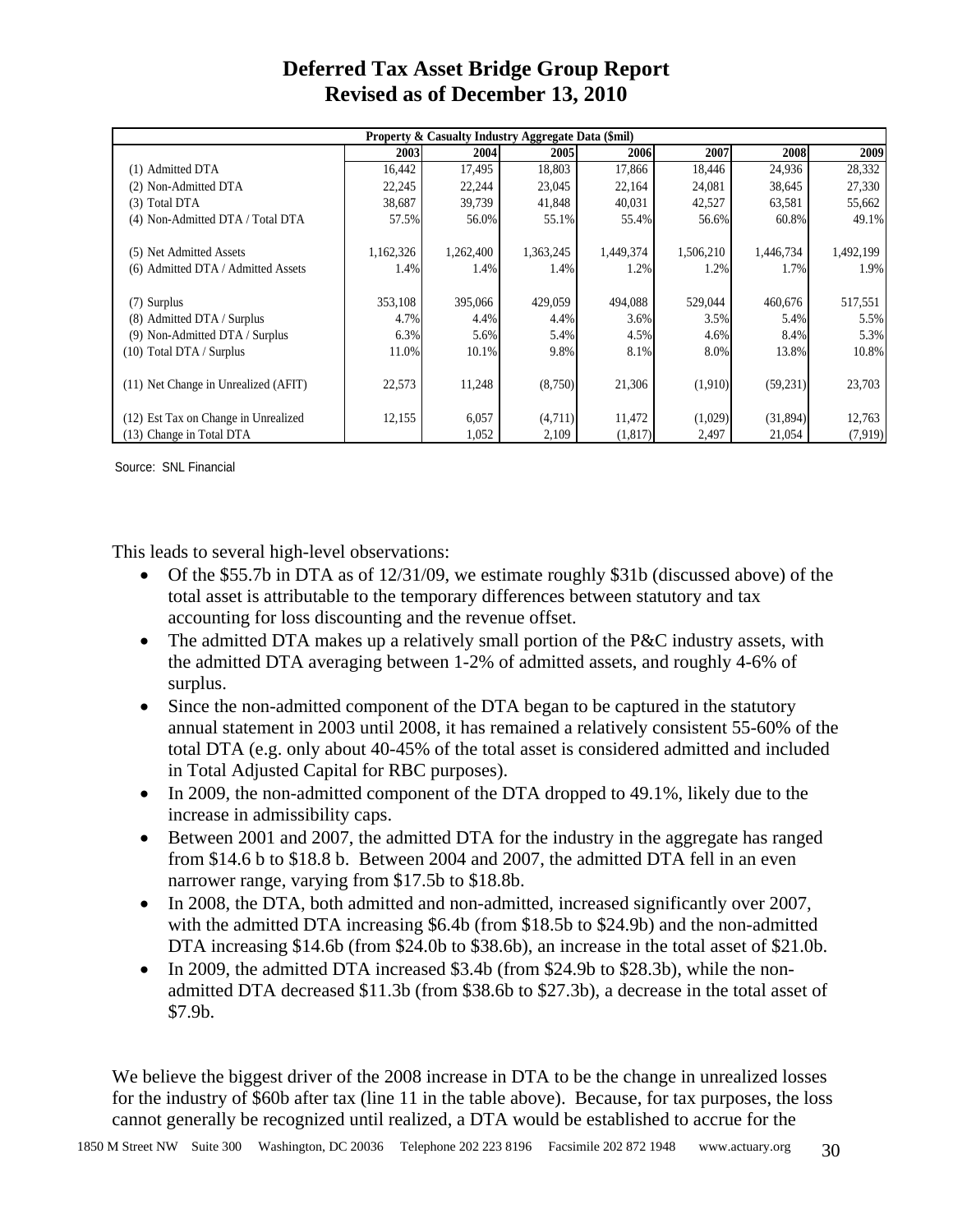reduction in tax liabilities associated with the loss. This DTA, in essence, results in the unrealized losses being tax-effected.

If we assume a tax rate of 35% for the industry the pre-tax change in unrealized for 2008 would be approximately \$91.1b (\$59.2b / (1-35%)), implying an associated tax benefit of \$31.9b (\$91.1b pre-tax less \$59.2b after-tax). Note that this tax benefit of \$31.9b is coincident with the significant increase in DTA of \$21.0b (line 12 vs. line 13).

Similarly, we believe the biggest driver of the 2009 decrease in DTA to be the change in unrealized gains of \$23.7b. Utilizing the same calculation, we estimate the implied deferred tax costs associated with the gains at \$12.8b, as compared to a change in DTA of \$7.9b.

Clearly there are other moving parts in the calculation of the DTA that complicate any full reconciliation of the sources of the DTA, but these results indicate that the volatility in the investment markets in 2008 drove the significant increase in industry DTA.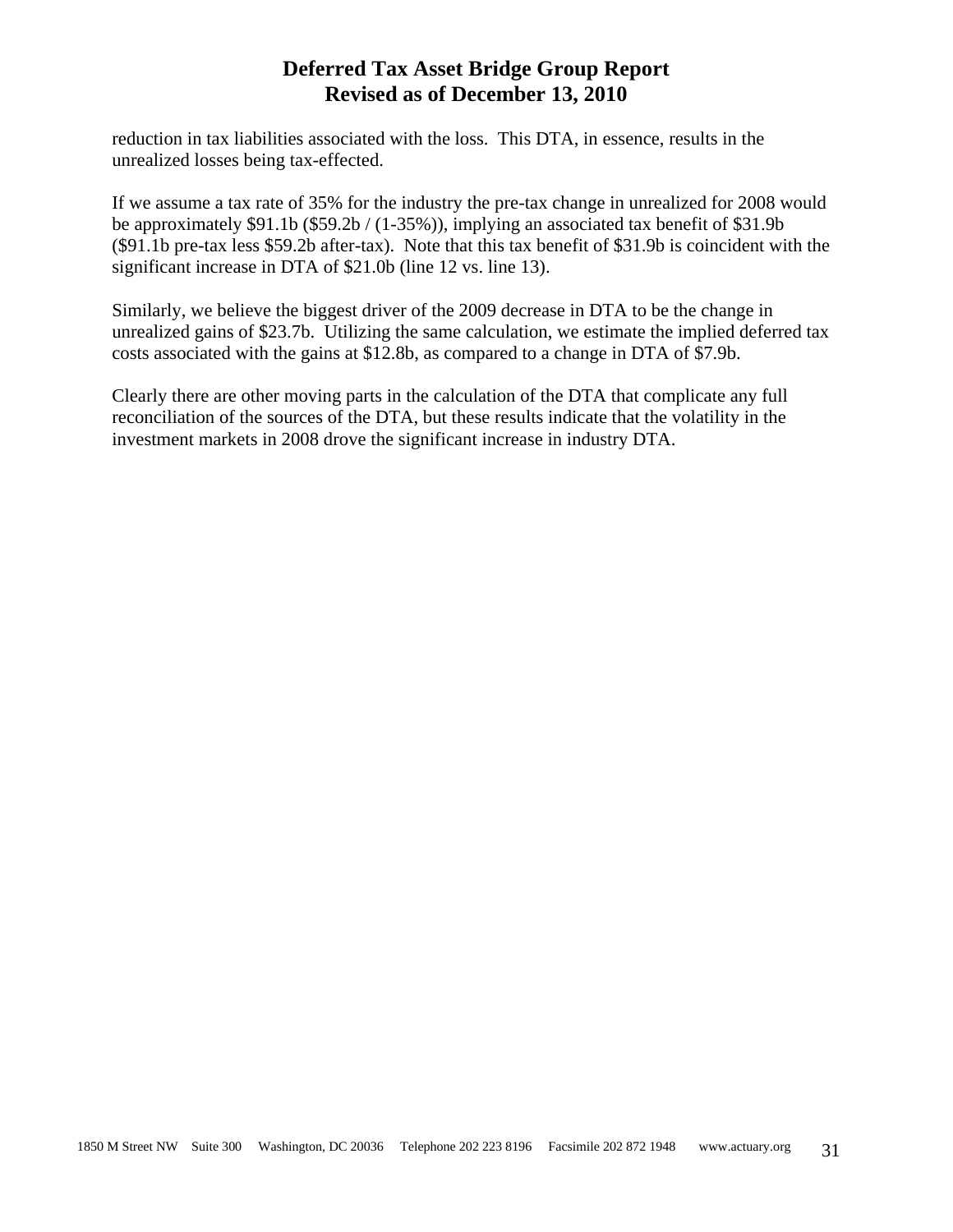#### **Appendix 4 Analysis of Statutory Data for Life Insurance Companies**

The following exhibit shows some key historical results regarding the use of DTAs.

#### EXHIBIT 1

|                                             | 2003      | 2004      | 2005      | 2006      | 2007      | 2008      | 2009      |
|---------------------------------------------|-----------|-----------|-----------|-----------|-----------|-----------|-----------|
| (1) Net Admitted DTA                        | 14,145    | 13,793    | 13,905    | 14,266    | 15,491    | 23,010    | 33,533    |
| (2) Non Admitted DTA                        | 28,988    | 32,617    | 34,451    | 35,131    | 35,147    | 67,035    | 49,811    |
| (3) Total DTA                               | 43,133    | 46,410    | 48,356    | 49,397    | 50,638    | 90,045    | 83,344    |
| (4) Admitted DTA/Total DTA                  | 32.8%     | 29.7%     | 28.8%     | 28.9%     | 30.6%     | 25.6%     | 40.2%     |
| (5) Net Admitted Assets                     | 3,799,116 | 4,152,235 | 4,389,360 | 4,723,175 | 4,989,954 | 4,549,086 | 4,761,332 |
| (6) Admitted DTA/Adm Assets                 | 0.37%     | 0.33%     | 0.32%     | 0.30%     | 0.31%     | 0.51%     | 0.70%     |
|                                             |           |           |           |           |           |           |           |
| (7) Surplus                                 | 224,287   | 237,275   | 247,006   | 254,217   | 269,117   | 252,459   | 285,599   |
| (8) Admitted DTA/Surplus                    | 6.3%      | 5.8%      | 5.6%      | 5.6%      | 5.8%      | 9.1%      | 11.7%     |
| (9) Non-Admitted DTA/Surplus                | 12.9%     | 13.7%     | 13.9%     | 13.8%     | 13.1%     | 26.6%     | 17.4%     |
| (10) Total DTA/Surplus                      | 19.2%     | 19.6%     | 19.6%     | 19.4%     | 18.8%     | 35.7%     | 29.2%     |
|                                             |           |           |           |           |           |           |           |
| (11) Net Change, Unrealized (AFIT)          | 8,613     | $-1,589$  | 1,755     | 2,750     | $-2,548$  | $-15,427$ | $-9,751$  |
| (12)Change in DTA                           |           | 3,277     | 1,946     | 1,041     | 1,241     | 39,407    | $-6,701$  |
| $(13)$ Est Tax on Line $(11)$ @ $(.35/.65)$ | 4,638     | (855)     | 945       | 1,481     | (1,372)   | (8,307)   | (5,250)   |

Source: SNL Financial

### *Data Limitation*

Line 1 of Exhibit shows a rapid increase in the net admitted DTA for both year ends 2008 and 2009. The changing rules regarding the caps on admitted DTAs played a substantial role in this change. For year-end 2008, the year prior to the promulgation of SSAP 10R, eleven states nonetheless granted permitted practices to many of their domiciled life insurance companies to adopt the following liberalizations of SSAP No. 10:

- SSAP No. 10, paragraph 10a was changed to allow for 3 years of temporary difference reversals to be taken into consideration, instead of 1 year.
- SSAP No. 10, paragraph 10b was similarly changed from 1 year to 3 years; additionally, the limitation with respect to the percentage of surplus permitted was increased from 10% to 15%.

For year end 2009 this liberalization was extended to all life insurers that passed the 250% test on ACL RBC, albeit with the following offsetting items:

- A valuation allowance was made explicit, to account for situations where the availability of recovery did not pass the "more-likely-than not" test.
- The Ordinary vs. Capital character issue was to be strictly followed.
- The liberalization was elective, and not all companies elected it.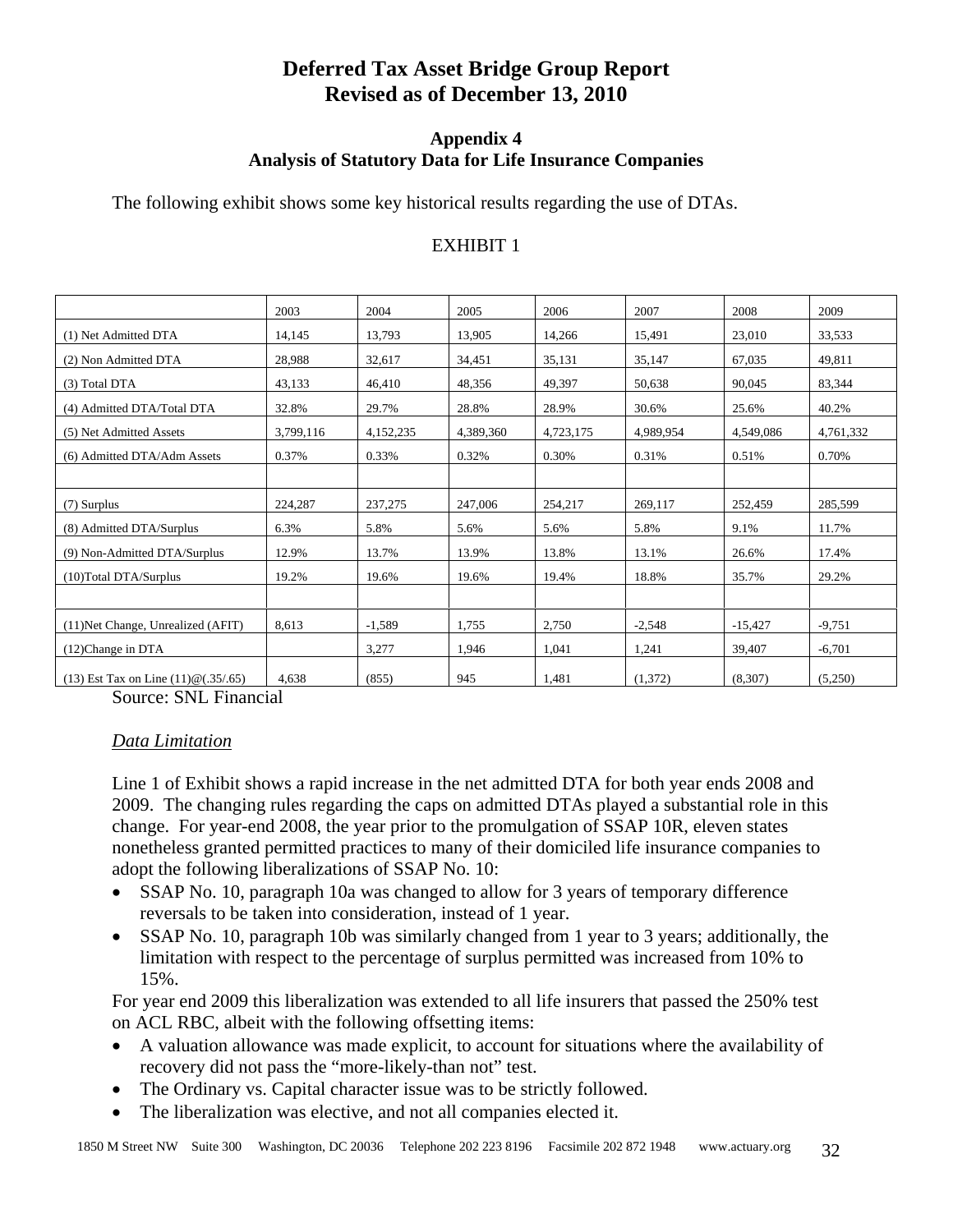Nevertheless, this amounted to a substantial net liberalization and increase in net admitted DTA on the whole for 2008 and 2009. Line 2 (Non-admitted DTA) experienced a consequent decrease. As a result of these changes, it is difficult to illustrate direct relationships between the DTA and various drivers. However, we can qualitatively note the drivers of DTA changes.

#### *Aggregate Trends*

As discussed earlier in this report, the major sources of deferred tax assets (DTAs) for life insurance companies are the following:

- (i) Excess of statutory reserves over tax reserves
- (ii) The 'Tax DAC' ("proxy" deferred acquisition expenses pursuant to Code Section 848)
- (iii) Unrealized capital losses

The excess of statutory reserves over tax reserves creates a reduction in statutory income that is not reflected in the tax returns. Reflecting the proper tax adjustment in this situation creates a DTA. This source of DTA is reasonably predictable except for those statement dates where excess asset adequacy reserves must be established. This is rarely a significant item in the aggregate except for times when the entire economy is experiencing financial distress.

The 'Tax DAC" proxy creates a tax at the issue date of a policy or contract is issued, and which is repaid over time. As a result, it creates a DTA which represents what the company will be repaid over time. This DTA amount is extremely predictable, inasmuch as the capitalization rate is a prescribed percentage of premiums and, by and large, amortizes in a straight-line fashion over 10 years.

Unrealized capital losses represent losses that have been reflected in the statutory statement but not in the tax returns. Again, proper reflection of the tax situation creates a DTA. This DTA amount is highly dependent on the state of the economy and arguably the most unpredictable of these three major sources.

As indicated above, sources (i) and (ii) are functions of reserves and premiums respectively, as illustrated historically in the table below for the life insurance industry as a whole (figures in USD billions). Ordinary Life and Ordinary annuity are the largest drivers of the Tax DAC.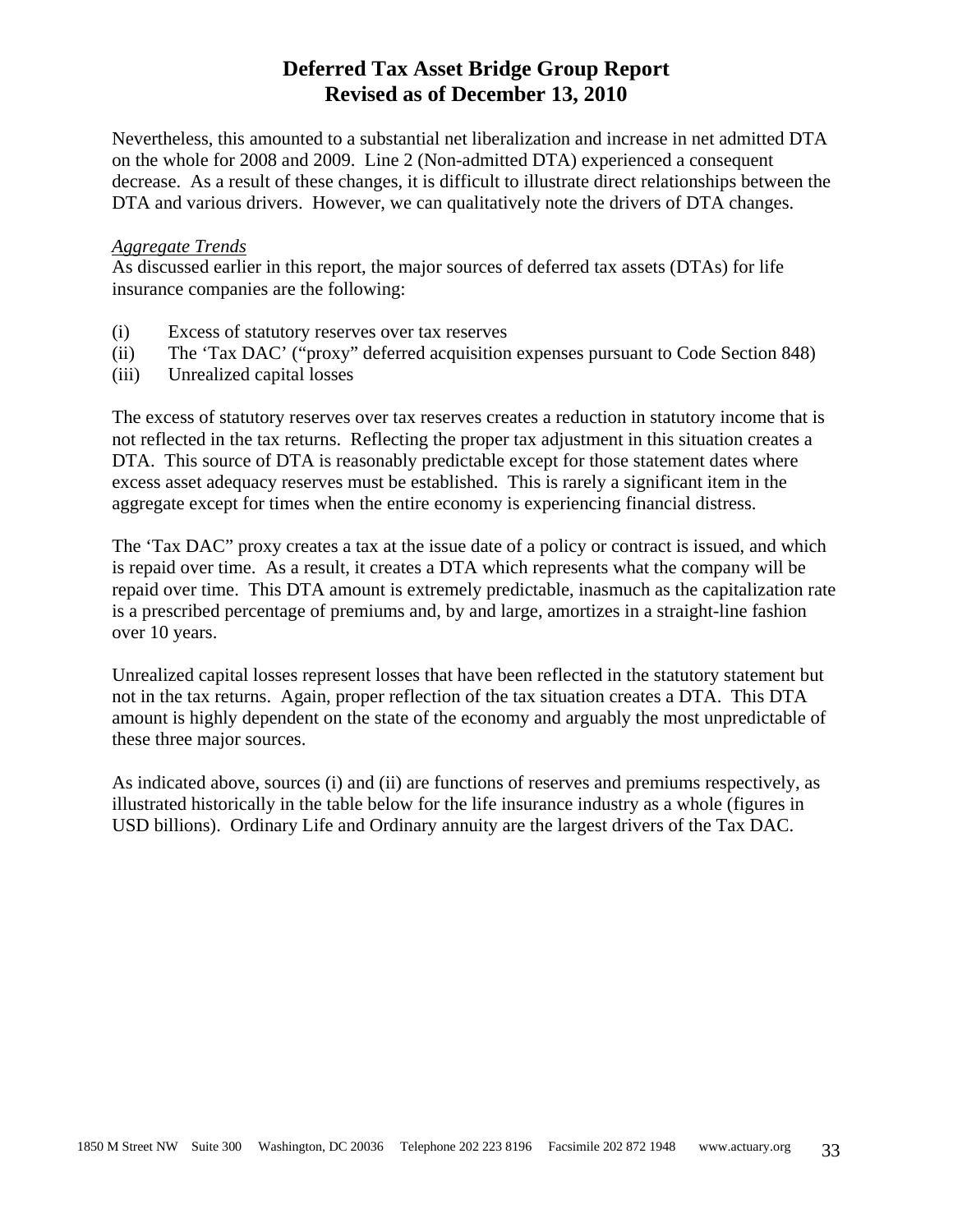### EXHIBIT 2 Life Industry Reserves and Premiums (\$billion) Source: SNL Financial

|                             | 2004  | 2005  | 2006  | 2007  | 2008  | 2009  |
|-----------------------------|-------|-------|-------|-------|-------|-------|
| Year End Aggregate Reserves |       |       |       |       |       |       |
| Life                        | 1,800 | 1,874 | 1,904 | 1,910 | 2,030 | 2,056 |
| Accident & Health           | 128   | 136   | 147   | 161   | 180   | 184   |
| Total                       | 1,928 | 2,010 | 2,051 | 2,071 | 2,210 | 2,240 |
|                             |       |       |       |       |       |       |
| Premium Income, Ordinary    |       |       |       |       |       |       |
| Life                        | 107   | 108   | 110   | 101   | 114   | 90    |
| Annuity                     | 167   | 163   | 183   | 188   | 203   | 119   |

This Exhibit shows that both the reserves and premium income were out of pattern on the low side in 2009. This would have been expected to lead to a drop in DTA, absent the change in the caps.

As noted above, unrealized capital losses are also a key source of DTAs.

Line 11 of Exhibit 1 shows the change in the net unrealized capital gains (i.e., unrealized capital gains less unrealized capital losses). Note that net capital losses increased in 2008 by \$15 billion and continued to increase in 2009, whereas for property/casualty insurers net capital losses decreased in 2009. The increase in 2009 is somewhat counterintuitive, and may be related to the impact of derivatives used to hedge market risk. As the markets went up, the value of these derivatives went down. In addition, there are a number of other points to consider in the different incidence of statutory asset deterioration between life insurers and property/casualty insurers:

- High quality bonds are generally valued at amortized cost, while lower quality bonds are valued at the lower of cost or market (LOCOM). While for property/casualty insurers NAIC asset classes 3 through 6 are valued at LOCOM, for life insurers only class 6 is valued at LOCOM. The depth of the financial crisis was March, 2009, so that, the rate of deterioration in statutory asset balances by calendar year could indeed be different between property/casualty insurers and life insurers. Thus as assets deteriorated through the NAIC classifications, this would be an explanation for the later effect of deterioration for life insurers. (For example, deterioration from class 2 to 3 would be felt by property/casualty insurers but would not be felt by life insurers until the asset reached class 6.)
- In general, life insurer asset durations tend to be longer than property/casualty insurer asset durations, due to the types of liabilities that they support. Thus it is possible that the deterioration rate per dollar of par value might be more significant for life insurers.

In total, the DTA decreased by \$7 billion in 2009. There are several likely reasons, including the following:

- The decline in new ordinary premium as shown in the above table, which reduced new Tax DAC capitalization and consequently reduced the DTA
- The slowing of the aggregate non tax deductible reserve increases, in part due to two drivers: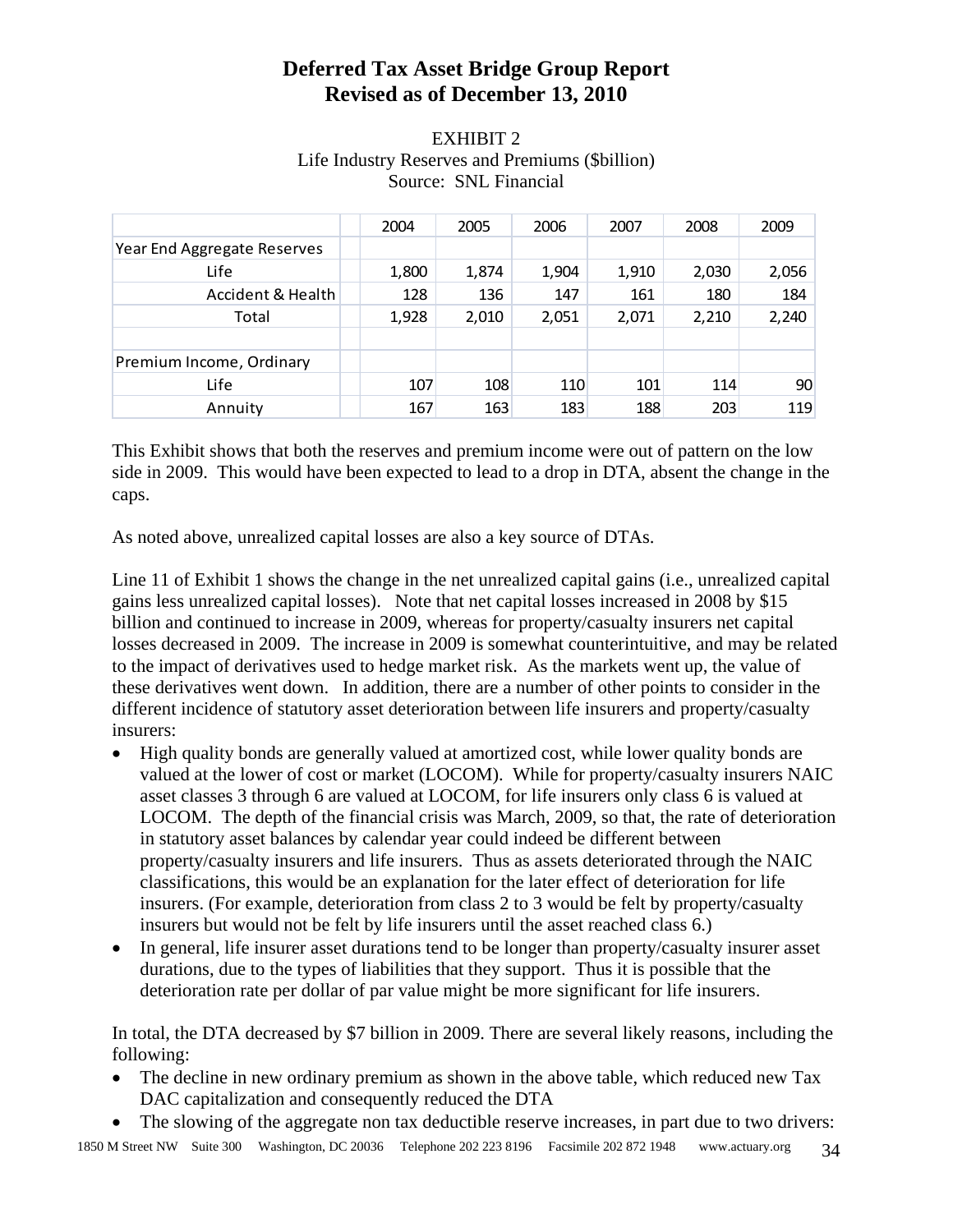- o The significant release of year end 2008 asset adequacy reserves.
- o A liberalization of the X-Factor generation rules applicable to alternative minimum reserves under the Appendix A-830 of the NAIC Accounting Practices and Procedures Manual. That should cause a substantial decrease in deficiency reserves from YE08 to YE09.
- The replacement of large statutory-to-tax reserve differences (for policies issued primarily from 1988 to approximately 2003) with smaller such differences (for more recent such issues), as the excess of the tax basis valuation interest rate (Applicable Federal Interest rate) over the statutory valuation interest rate has declined from over 300 basis points to virtually zero.

Exhibit 3 shows the positive correlation between the change in unrealized capital losses and the change in the net DTA. As indicated above, unrealized capital losses are a major source of DTA but not the only source. However, unrealized capital losses have recently been the most volatile of the three major sources.





To summarize, we can make the following statements about the DTA relative to other items in the statutory balance sheets:

- o The admitted DTA is a very small percentage of admitted assets but increasing due to the advent of SSAP 10R.
- o Even with the increased admissibility of the DTA, the admitted net DTA currently comprises only about 40% of the total net DTA.
- o The ratio of admitted net DTA to surplus has risen to 12% overall. However, this statistic varies widely by company and thus should not be taken out of context as an indicator of relative solidity for the industry. This statistic should be viewed on a company-by-company basis.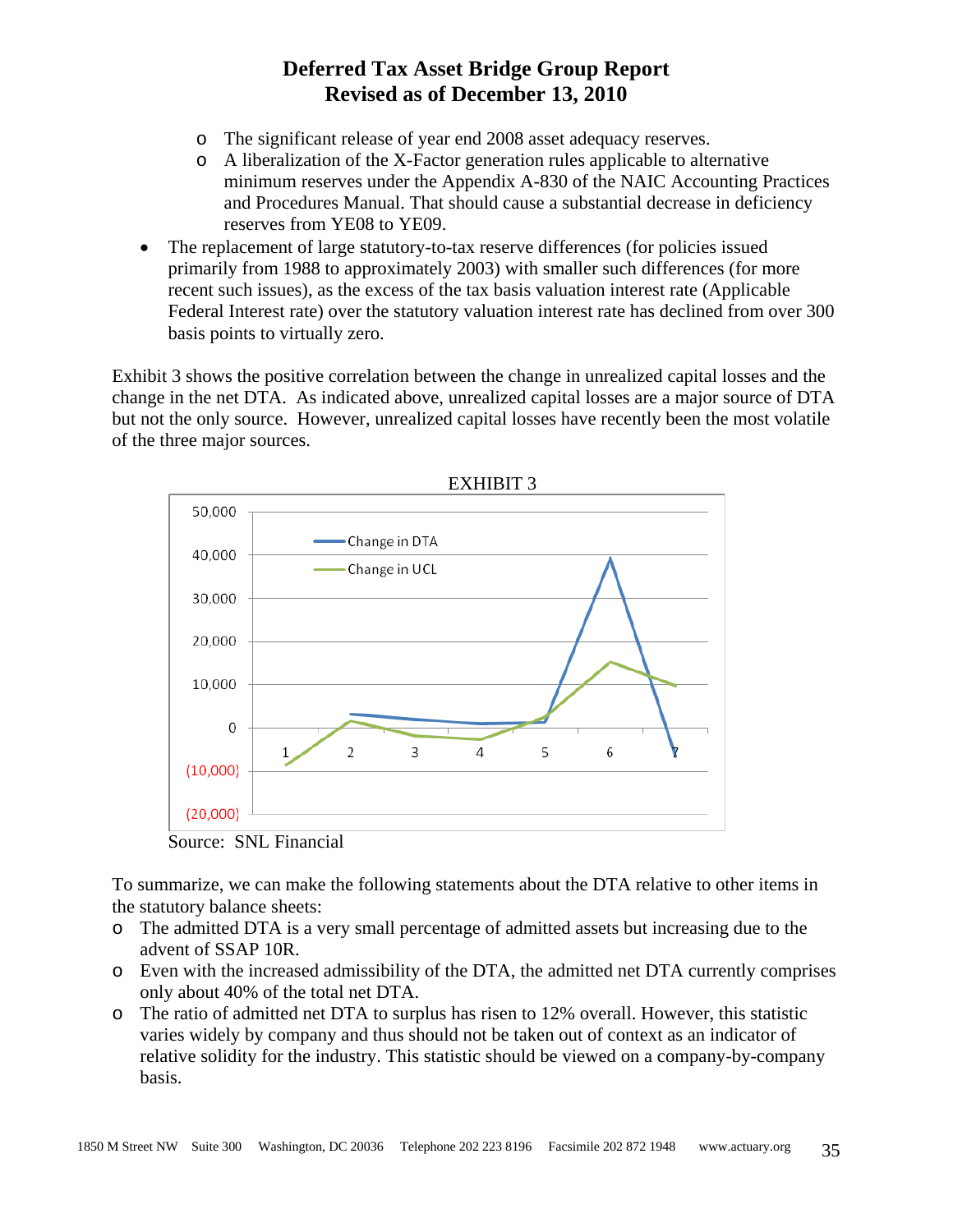#### **Appendix 5 Analysis of Statutory Data for Health Insurance Companies**

The Health Solvency Work Group reviewed available statutory annual statement data to evaluate the characteristics of the DTA and its dynamics over time.

#### *Health Industry Aggregate Trends*

As discussed earlier in this report, one of the major sources of DTAs is differences between statutory and tax reserves. For the Health industry, the primary drivers of DTAs include:

- Unpaid loss reserve discounting;
- Accruals that are not deductible for tax purposes until paid;
- Deficiency reserves that are not deductible until the loss is realized; and
- The 20% unearned premium haircut.

As with other product lines, one of the major sources of DTAs for the Health industry relates to differences between statutory and tax reserves. This results primarily from two sources: (1) differences in statutory and tax discount rates and (2) the non-deductible nature of premium deficiency reserves for tax purposes. The impact is amplified for Long Term Care (LTC) and other long-tailed products.

LTC products generate substantial reserves to cover benefits that stretch several years into the future. Because the tax reserves are calculated utilizing less conservative discount rates, there tends to be a substantial difference between the statutory and tax reserve levels. This difference in reserve levels accelerates income recognition relative to statutory accounting.

Per SSAP #54, premium deficiency reserves (PDRs) must be established "when the expected claim payments or incurred costs, claim adjustment expenses and administration costs exceed the premiums to be collected for the remainder of a contract period." Given the structure and relative newness of LTC products, PDRs are often required and can be quite substantial for older blocks of business. Because PDRs are not a tax-deductible liability, taxable income is accelerated relative to statutory income creating a need for DTAs.

The following table shows a high-level view of the industry aggregate statutory annual statements for the Health industry since 2004. The probable cause of the increase in DTAs in 2008 was unrealized capital losses.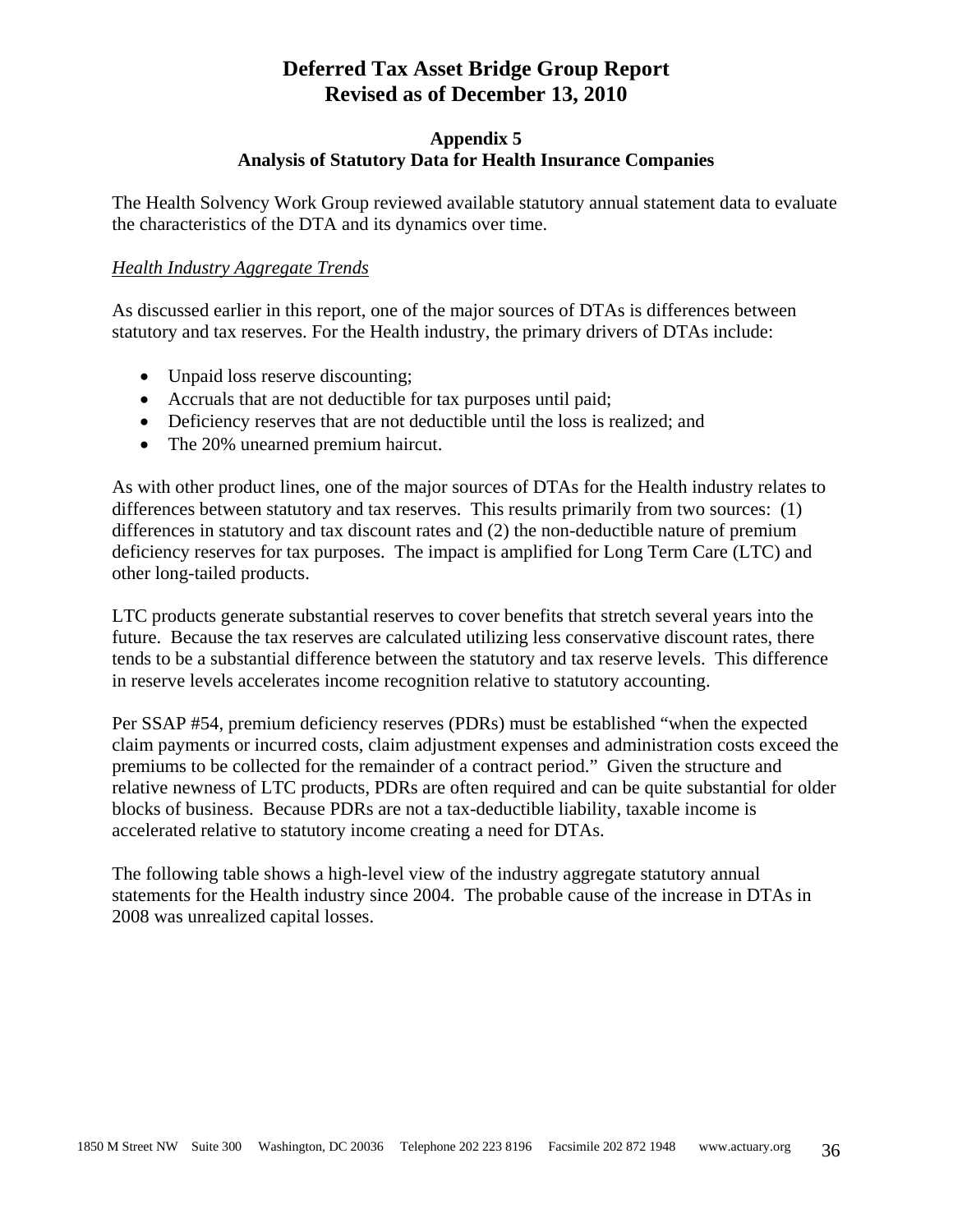| <b>Health Insurer Historic DTA(in \$millions)</b> |                     |        |        |        |        |        |        |  |  |  |  |
|---------------------------------------------------|---------------------|--------|--------|--------|--------|--------|--------|--|--|--|--|
|                                                   |                     | 2004   | 2005   | 2006   | 2007   | 2008   | 2009   |  |  |  |  |
| (1)                                               | <b>Admitted DTA</b> | 1,004  | 1,362  | 1,390  | 1,651  | 1,975  | 2,157  |  |  |  |  |
|                                                   | Non-Admitted        |        |        |        |        |        |        |  |  |  |  |
| (2)                                               | <b>DTA</b>          | 2,237  | 4,336  | 5,092  | 5,907  | 7,819  | 6,279  |  |  |  |  |
| (3)                                               | <b>Total DTA</b>    | 3,241  | 5,697  | 6,482  | 7,558  | 9,794  | 8,436  |  |  |  |  |
|                                                   |                     |        |        |        |        |        |        |  |  |  |  |
|                                                   | <b>Admitted DTA</b> |        |        |        |        |        |        |  |  |  |  |
| (4)                                               | / Total DTA         | 31.0%  | 23.9%  | 21.4%  | 21.8%  | 20.2%  | 25.6%  |  |  |  |  |
|                                                   | Deferred Tax        |        |        |        |        |        |        |  |  |  |  |
| (5)                                               | Liability           | 63     | 99     | 222    | 97     | 26     | 24     |  |  |  |  |
|                                                   |                     |        |        |        |        |        |        |  |  |  |  |
| (6)                                               | Surplus             | 45,743 | 61,074 | 71,653 | 79,598 | 67,447 | 74,337 |  |  |  |  |
|                                                   |                     |        |        |        |        |        |        |  |  |  |  |
|                                                   | <b>Admitted DTA</b> |        |        |        |        |        |        |  |  |  |  |
| (7)                                               | / Surplus           | 2.2%   | 2.2%   | 1.9%   | 2.1%   | 2.9%   | 2.9%   |  |  |  |  |
|                                                   | Non-Admitted        |        |        |        |        |        |        |  |  |  |  |
| (8)                                               | DTA / Surplus       | 4.9%   | 7.1%   | 7.1%   | 7.4%   | 11.6%  | 8.4%   |  |  |  |  |
|                                                   | Total DTA /         |        |        |        |        |        |        |  |  |  |  |
| (9)                                               | <b>Surplus</b>      | 7.1%   | 9.3%   | 9.0%   | 9.5%   | 14.5%  | 11.3%  |  |  |  |  |

Source: Highline Data from NAIC filings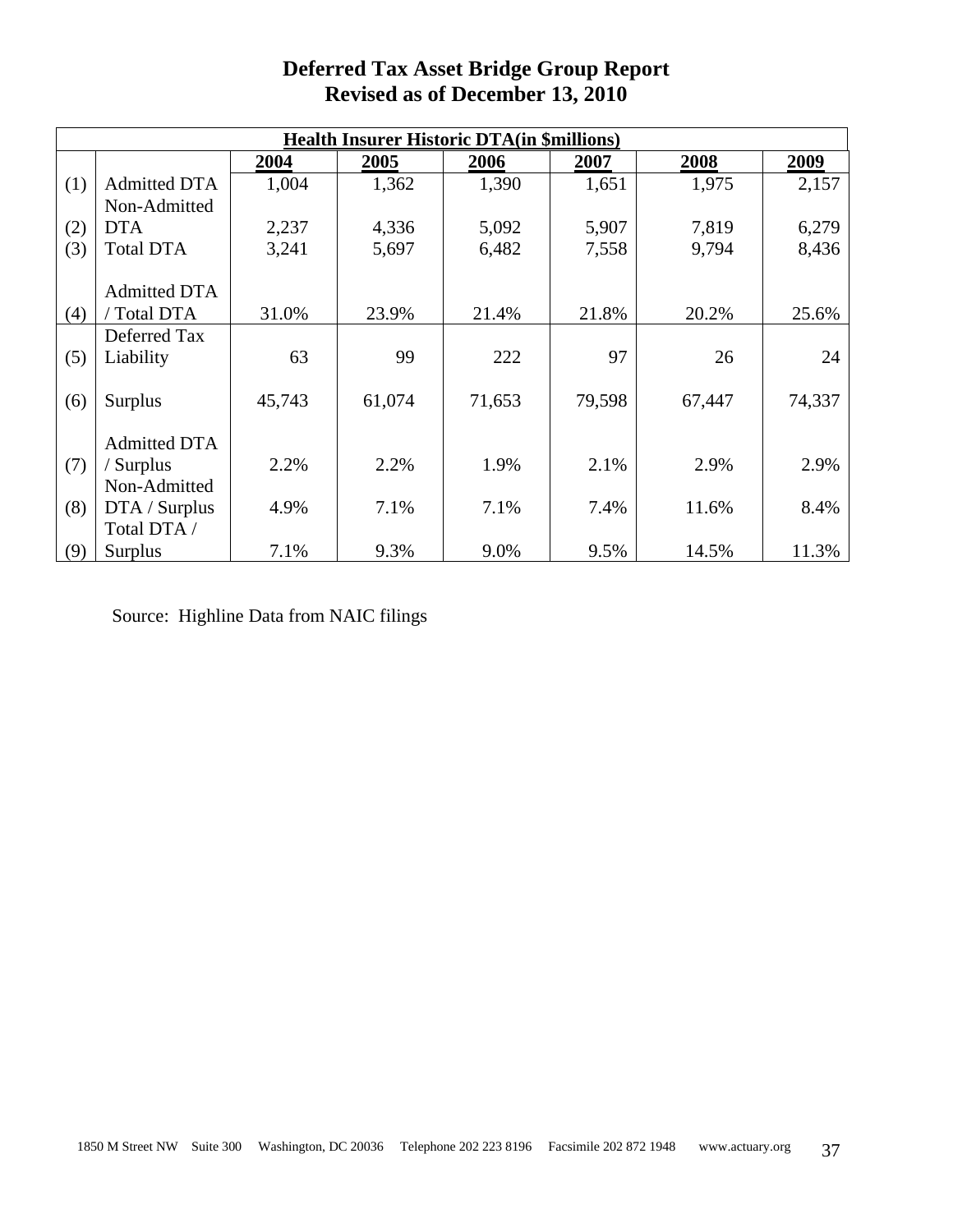#### **Appendix 6**

#### **Responses to Issues Raised by NAIC Members and Interested Parties**

This section addresses comments made by CADTF members and Interested Parties participating in the June 29 and September 9, 2010, conference calls regarding the DTABG's June 1 preliminary report on DTA.

- 1. A comment was made that the proposal "....takes away the DTA just when the company needs it..." Taking a regulatory perspective, the issue is not whether the company "needs" the DTA to avoid falling into an action level. Rather the issue is whether the company will realize the asset and, therefore, should a regulator depend on that asset. The basis for observations in the report is that a company that is more likely to fail is more likely not to realize the asset and the RBC formula should reflect that. If regulators do not share this view then the portion of the recommendation related to devaluing the DTA for companies in or near an RBC action level can be set aside. For companies not in or near an action level, no DTA-related charge if SSAP 10/10R limitations are retained, or a very small charge if SSAP 10/10R limitations are eliminated, is suggested.
- 2. It was also observed that the proposal is procyclical which seems somewhat redundant with the prior point (1). As noted in the report, the DTA is a different type of asset than most. It is not independent of the company and, in our view, depends on the company's viability. The proposal is company specific (i.e., it relates to the specific circumstances of a company and not the industry cycle), however it will reduce the benefit of the DTA if the individual company's surplus is adversely affected by an industry cycle and the company is at or near an RBC action level. This will put such companies on the regulator's radar screen not because of the industry cycle but because the company's surplus was not sufficient to carry its business and withstand the cycle without approaching or entering an RBC action level. It will have no impact on the RBC results of a company that is not near an action level.

Additionally, as noted in the report, current RBC treatment of the DTA implicitly has a similar element of procyclicality to it, albeit somewhat different computationally. As the admitted value of the DTA is largely a function of both current surplus and the ability to earn income, should a company's condition deteriorate, its surplus will decline, as will its ability to earn income. This results in an increasing portion of the DTA being treated as a non-admitted asset, which in turn reduces Adjusted Capital in the RBC calculation. Rather than further reducing Adjusted Capital due to increased non-admission of the DTA (an implicit risk charge), the report discusses an approach that increases the Authorized Control Level via an explicit risk charge.

3. A comment was made that the proposal represents an inappropriate use of RBC results by using the RBC ratio as a measure of the level of the DTA charge, particularly for weak companies. The primary purpose of RBC is to identify weakly capitalized companies that may represent a solvency concern - the same issue we are attempting to identify. While we recognize the restrictions on public use of RBC, we do not believe these restrictions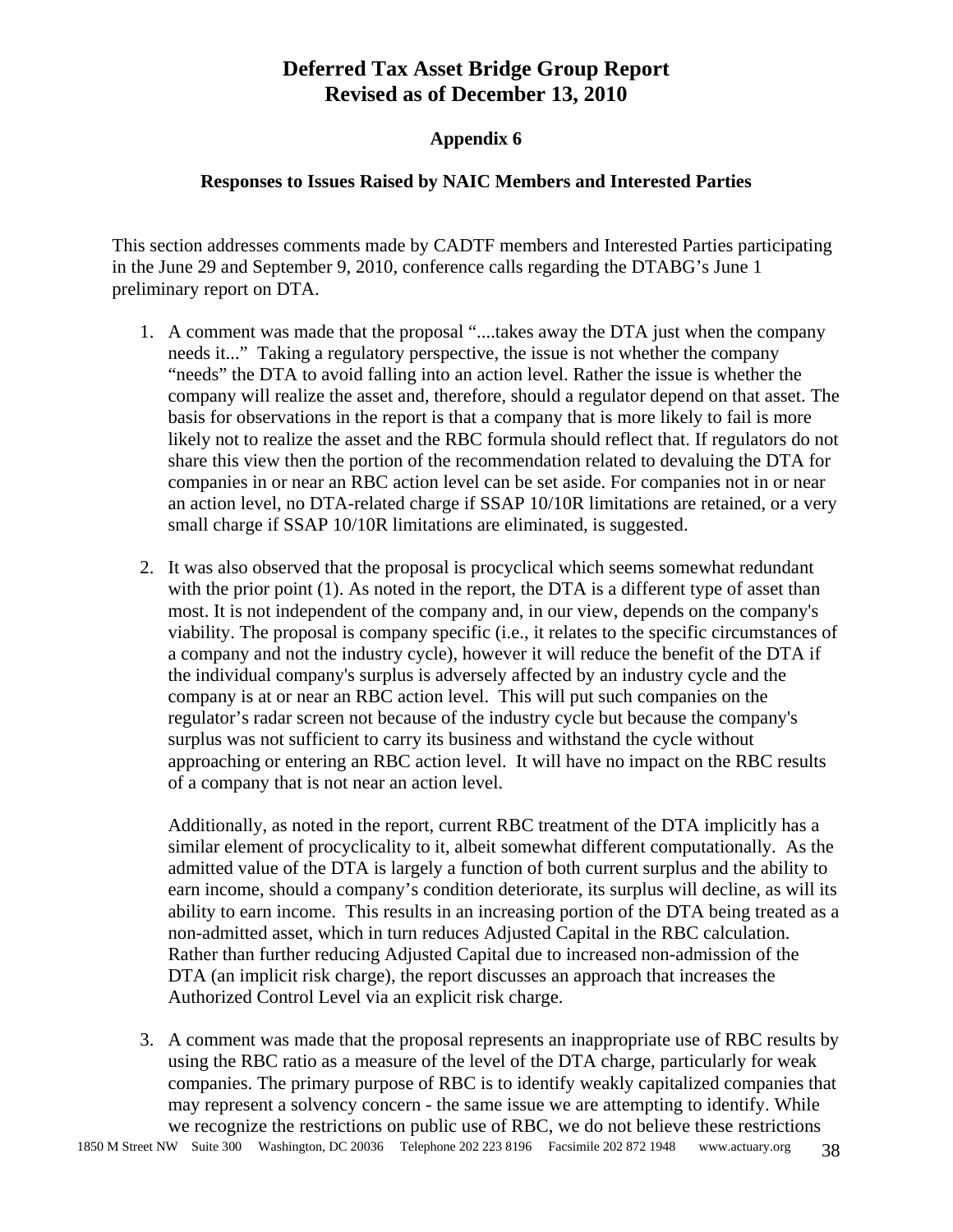prevent the NAIC from using interim RBC results to determine further adjustments to the final RBC result. It was concluded that this was practical and efficient and did not depend on information external to the formula (e.g., agency ratings that not all reporting entities have).

4. A comment was made that the report "...states the obvious..." by providing tables that show that the level of the DTA increases as a percentage of surplus as surplus declines and also noting that "...any fixed amount becomes a bigger percentage of a total amount that is declining..."

The tables serve several purposes. One purpose is to show the specific numbers rather than simply say that DTA is a higher percentage of surplus for companies with declining surplus. They are also intended to give perspective to the number of companies that are in the various "risk" categories and might be affected by the proposal. Additionally, they provide some idea of how much of the DTA is non-admitted currently by "risk" category, illustrating as noted above, that the current RBC calculation implicitly includes a significant capital charge via admissibility rules that increases dramatically as capitalization weakens. The DTAWG believes it would be an omission to exclude this information.

5. A question was raised regarding the threshold of 300% of Authorized Control Level embedded in the original proposal, below which the charge for the DTA begins to increase significantly and whether it should be set more conservatively. The DTAWG originally settled on the 300% ratio primarily because it was consistent with the PC Trend Test, but also because it was viewed as a point where regulators might appropriately begin having concerns about a company's financial condition and dependence on internally driven assets. Data and time constraints limited an analysis of an alternative threshold.

Additionally, it is important to note that the calculation for the threshold is based on calculating an adjusted RBC, whereby the DTA is removed entirely from Adjusted Capital, as well as any associated charge for the DTA embedded in the calculation of the Authorized Control Level. As such, the original 300% threshold as calculated is more conservative than the 300% level noted in the Trend Test, which implicitly includes the admitted value of the DTA in Adjusted Capital. The original threshold calculation was, however, intended to be consistent with that cited in SSAP10R.

We revisited this assumption based on feedback received during the comment period on our preliminary report and upon further evaluation of published ratings relative to RBC levels. It should be noted that our review of published ratings identified two issues that made selecting a final recommendation more difficult. First, there was an apparent disconnect between life companies and P&C companies as to what sort of RBC threshold corresponded to a company that would be considered to be in NAIC asset class 1. The RBC threshold appears to be higher for life companies. Second, RBC thresholds for P&C companies tend to be negatively correlated with company size (e.g., highly rated large companies tend to have lower RBC ratios than highly rated small companies). We have not done a detailed analysis of the sources of these disconnects.